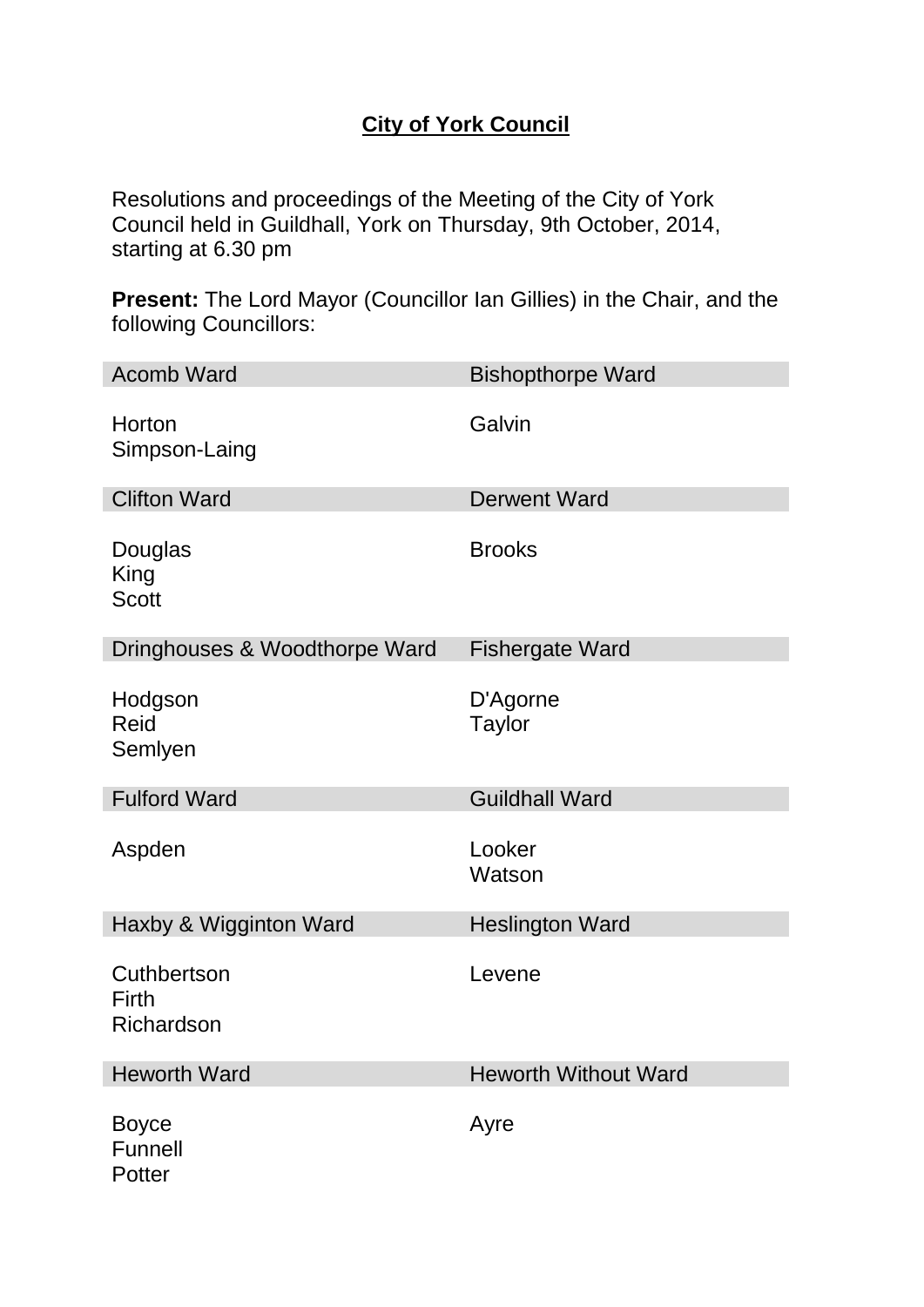| <b>Holgate Ward</b>                                             | <b>Hull Road Ward</b>                      |
|-----------------------------------------------------------------|--------------------------------------------|
| Alexander<br>Crisp<br><b>Riches</b>                             | <b>Barnes</b><br><b>Fitzpatrick</b>        |
| Huntington & New Earswick Ward                                  | Micklegate Ward                            |
| Orrell<br>Runciman                                              | Fraser<br>Gunnell<br><b>Merrett</b>        |
| <b>Osbaldwick Ward</b>                                          | <b>Rural West York Ward</b>                |
| <b>Warters</b>                                                  | <b>Gillies</b><br>Healey<br><b>Steward</b> |
| Skelton, Rawcliffe & Clifton<br><b>Without Ward</b>             | <b>Strensall Ward</b>                      |
| <b>Cunningham-Cross</b><br><b>McIlveen</b><br>Watt              |                                            |
| <b>Westfield Ward</b>                                           | <b>Wheldrake Ward</b>                      |
| <b>Burton</b><br><b>Williams</b>                                | <b>Barton</b>                              |
| $\mathbf{A}$ and $\mathbf{A}$ and $\mathbf{A}$ and $\mathbf{A}$ | $\mathbf{r}$ and $\mathbf{r}$              |

Apologies for absence were received from Councillors Hyman, Doughty and Wiseman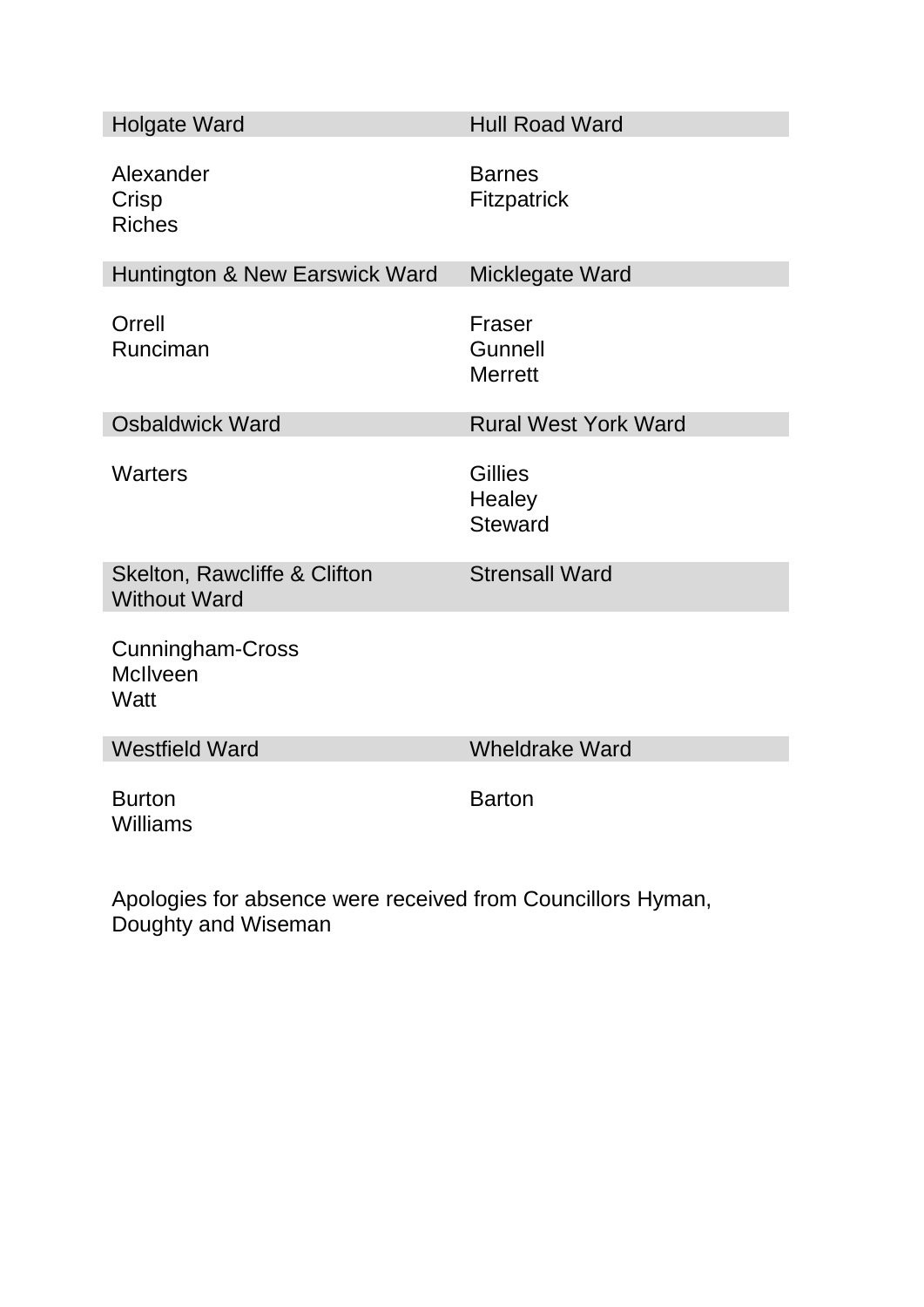#### **30. Urgent Business**

The Lord Mayor announced that, following a request from two Members of Council to address the meeting, he was of the opinion that their requests should be considered as urgent business by virtue of Section 100B(4)(b) of the Local Government Act 1972.

Councillor Scott, made a personal statement, to confirm that it was with great regret, he was resigning from the Labour Group and the Labour Whip. He indicated that, following issues with the leadership team, he would become an Independent Labour member to enable him to continue his work in the Clifton Ward.

Councillor King also made a personal statement to confirm his sadness in also having to offer his resignation to the Labour Group, after having held a number of positions within the Group over many years. He stated that he was no longer able to work with members of the Group and he wanted to share this with the Clifton Ward and York residents.

Councillor Alexander expressed his deep regret at Councillors Scott and King's decision to leave the Labour Group and he wished them both well in the future.

#### **31. Order of Business**

Councillor Levene then moved and Councillor Horton seconded that the order of business be varied to allow Councillor Steward's Notice of Motion at Agenda item 12Bii) relating to the results of the Organisational Development Action Plan to be moved up the agenda for consideration at Agenda item 8.

Resolved: That the business of Council be varied to allow Councillor Steward's motion listed at Agenda item 12Bii) to be considered earlier at Agenda item 8.

### **32. Declarations of Interest**

Members were invited to declare at this point in the meeting any personal interests not included on the Register of Interests, any prejudicial interests or any disclosable pecuniary interests they might have in the business on the agenda.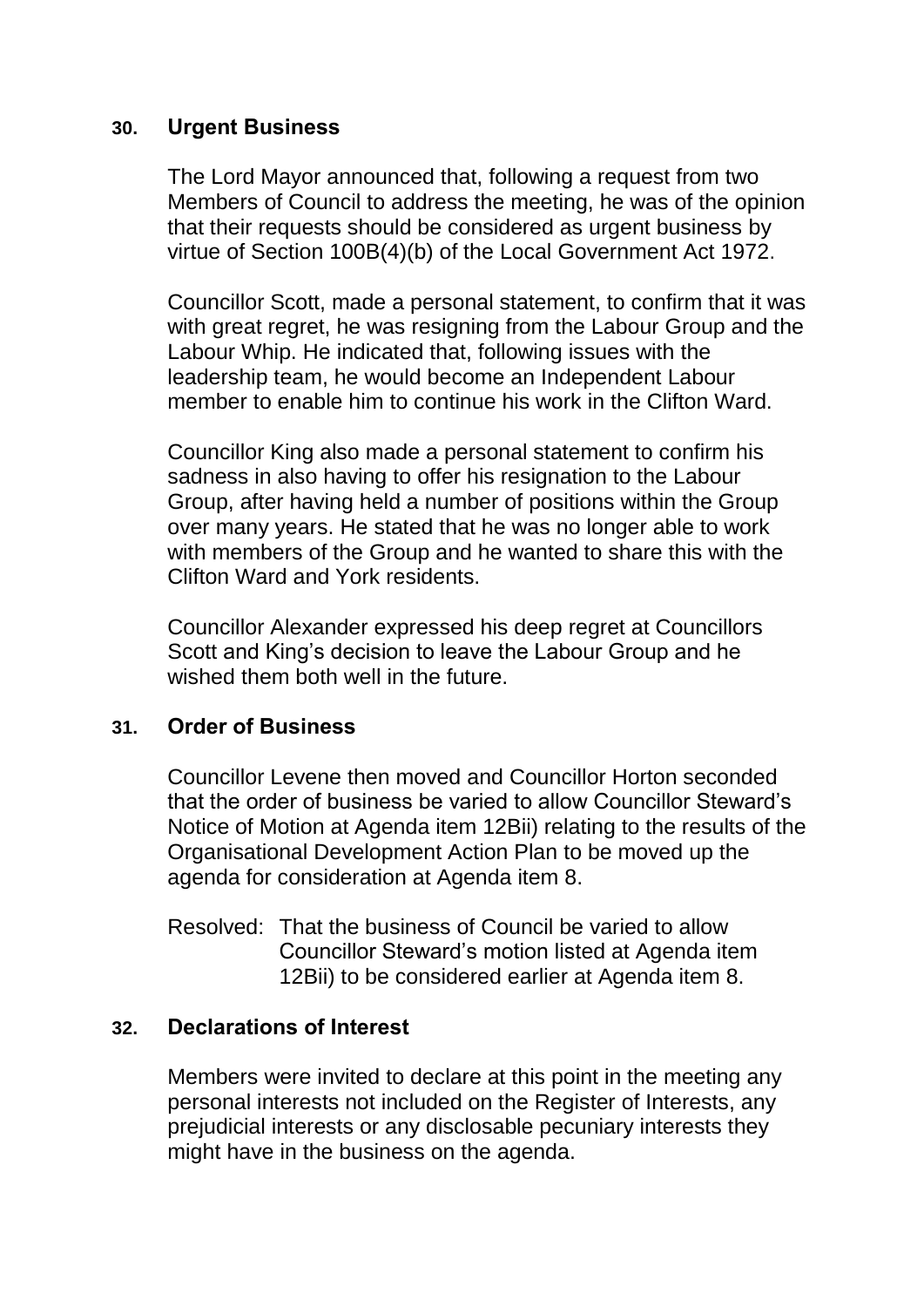| Councillor     | <b>Agenda Item</b>         | Description of            |  |
|----------------|----------------------------|---------------------------|--|
|                |                            | Interest                  |  |
| <b>Brooks</b>  | 12 (iii) Motion -          | In land which could       |  |
|                | <b>National Planning</b>   | be involved in the        |  |
|                | Framework                  | Local Plan                |  |
|                |                            | consultation. The         |  |
|                |                            | <b>Monitoring Officer</b> |  |
|                |                            | had granted Cllr          |  |
|                |                            | Brooks a                  |  |
|                |                            | dispensation so as        |  |
|                |                            | not to affect the         |  |
|                |                            | political balance of      |  |
|                |                            | the meeting.              |  |
| <b>Merrett</b> | 7) Cabinet                 | As an employee of         |  |
|                | Recommendation -           | Amey Consulting,          |  |
|                | Long Term Waste            | part of a wider           |  |
|                | <b>Management Contract</b> | group of which            |  |
|                |                            | AmeyCespa were a          |  |
|                |                            | separate part. The        |  |
|                |                            | <b>Monitoring Officer</b> |  |
|                |                            | had granted a             |  |
|                |                            | dispensation              |  |
|                |                            | however he would          |  |
|                |                            | not be speaking           |  |
|                |                            | during the debate.        |  |

The following **prejudicial** interests were declared:

The following **personal** interests were declared:

| Councillor    | Agenda Item                  | Description of            |
|---------------|------------------------------|---------------------------|
|               |                              | Interest                  |
| <b>Barnes</b> | 7) Cabinet                   | As his employer was       |
|               | Recommendation-              | a major sponsor of        |
|               | <b>Community Stadium and</b> | <b>York City Football</b> |
|               | <b>Leisure Facilities</b>    | Club.                     |
| <b>Boyce</b>  | 12 (iii) Motion – National   | As a member of the        |
|               | <b>Planning Framework</b>    | <b>Planning Committee</b> |
|               |                              | she would not be          |
|               |                              | taking part in the        |
|               |                              | discussion or voting      |
|               |                              | on this motion.           |
|               |                              |                           |
|               |                              |                           |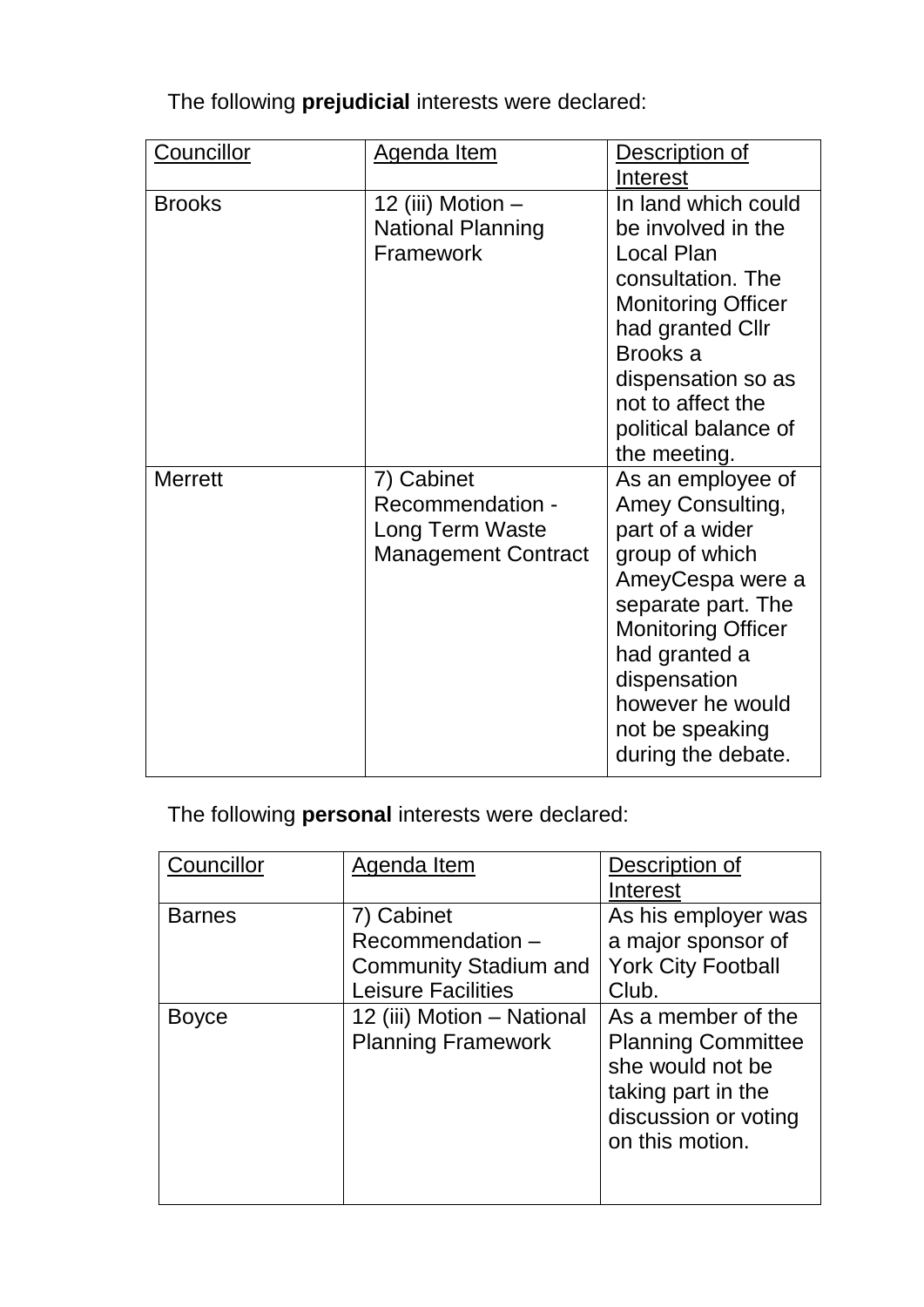| Galvin         | 12 (iv) Motion -<br><b>Hydraulic Fracking</b>                                              | As a member of the<br><b>Planning Committee</b><br>he would not be<br>taking part in the<br>discussion or voting<br>on this motion.                     |
|----------------|--------------------------------------------------------------------------------------------|---------------------------------------------------------------------------------------------------------------------------------------------------------|
| Horton         | 12 (iv) Motion -<br><b>Hydraulic Fracking</b>                                              | As Chair of the<br><b>Planning Committee</b><br>he would be leaving<br>the room and not<br>taking part in the<br>discussion on voting<br>on the motion. |
| King           | 12 (iv) Motion -<br><b>Hydraulic Fracking</b>                                              | As a member of the<br><b>Planning Committee</b><br>she would not be<br>taking part in the<br>discussion or voting<br>on this motion.                    |
| <b>Merrett</b> | 7) Cabinet<br>Recommendation-<br><b>Community Stadium and</b><br><b>Leisure Facilities</b> | As his daughter was<br>a member of the<br><b>Yearsley Pool Baths</b><br>Club                                                                            |
| <b>Riches</b>  | 12 (iv) Motion -<br><b>Hydraulic Fracking</b>                                              | As he would be<br>abstaining in respect<br>of the vote on this<br>motion                                                                                |
| Semlyen        | 12 (iv) Motion<br><b>Hydraulic Fracking</b>                                                | As a member of the<br><b>Frack Free York</b><br>group                                                                                                   |
| Simpson-Laing  | 7) Cabinet<br>Recommendation-<br><b>Community Stadium and</b><br><b>Leisure Facilities</b> | As her daughter was<br>a member of York<br><b>Athletics Club</b>                                                                                        |
| Simpson-Laing  | 12 (iv) Motion $-$<br><b>Hydraulic Fracking</b>                                            | As a member of the<br><b>Planning Committee</b><br>she would not be<br>taking part in the<br>discussion or voting<br>on this motion.                    |
| Taylor         | 12 (iv) Motion $-$<br><b>Hydraulic Fracking</b>                                            | As a member of the<br><b>Frack Free York</b><br>group.                                                                                                  |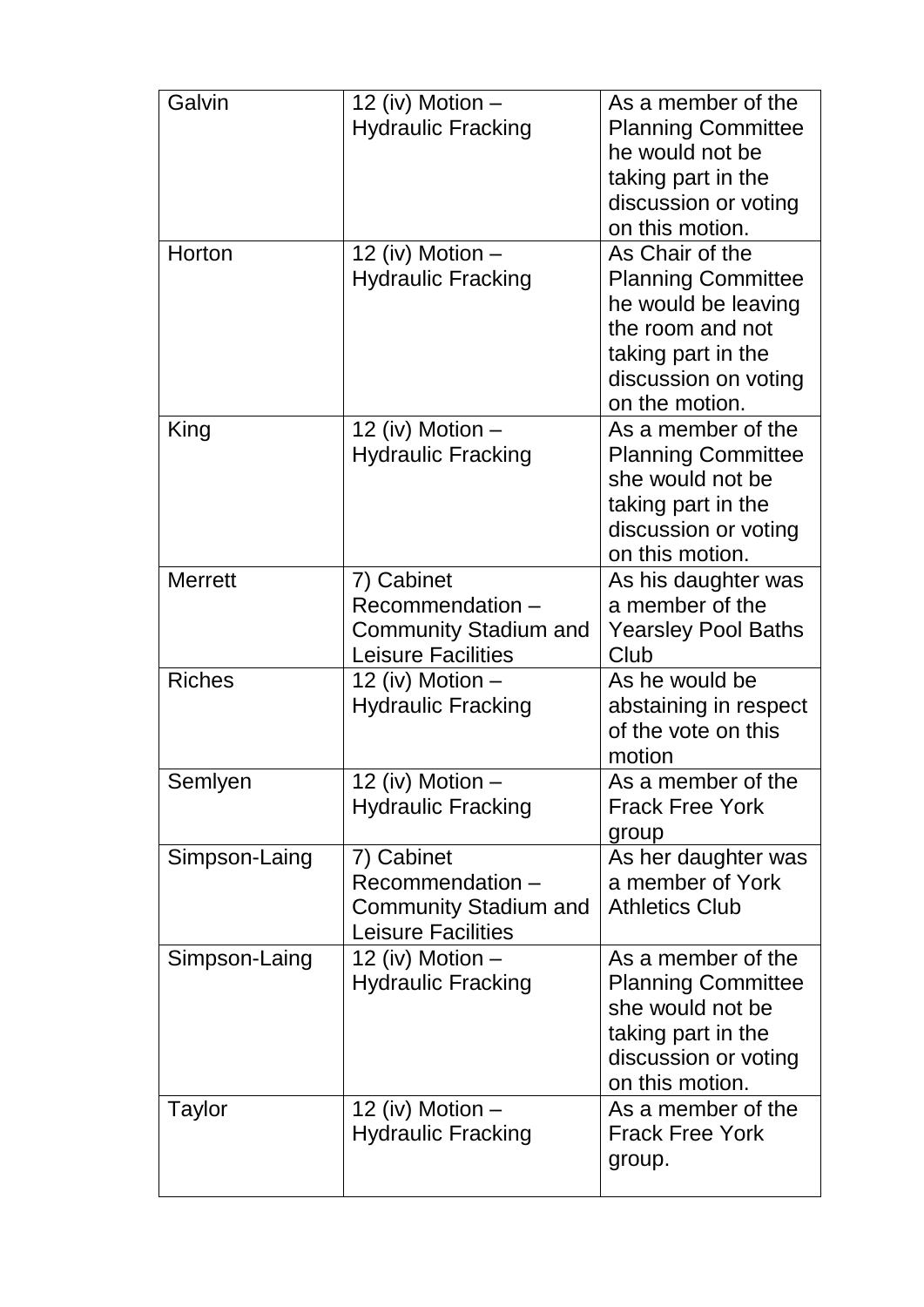| Taylor | 7) Cabinet<br>Recommendation-<br><b>Community Stadium and</b><br><b>Leisure Facilities</b> | Any effect on his<br>employer, City<br>Screen, in relation to<br>the cinema element<br>of the scheme                             |
|--------|--------------------------------------------------------------------------------------------|----------------------------------------------------------------------------------------------------------------------------------|
| Watson | 12 (iv) Motion $-$<br><b>Hydraulic Fracking</b>                                            | As a member of<br><b>Planning Committee</b><br>he stated that he<br>would be leaving the<br>room during debate<br>on this issue. |

#### **33. Minutes**

Resolved: That the minutes of the last ordinary meeting of the Council held on 17 July 2014 be approved and signed by the Chair as a correct record

#### **34. Civic Announcements**

The Lord Mayor announced that this was the first Council meeting since the death of Cllr Lynn Jeffries, a Liberal Democrat Westfield Ward Councillor for a number of years. He confirmed that although her presence at these meetings would be sadly missed he hoped that her equalities legacy would live on in all the Council's work.

He also reported the recent death of Bob Edwards, former Labour Councillor who was first elected to the Bishophill Ward in 1979.

Members stood for a moments silence in memory of the former **Councillors** 

The Lord Mayor announced receipt of the following gifts, a wall plaque from the Captain of HMS Dragon, York's affiliated ship, following a visit by the civic party on the 2 October. A watercolour painting from the town of Orsogna, presented to the civic party in July, when they were in York taking part in the Mystery Plays and a two 'medals' from Italian students, who were in York on an educational visit in September.

### **35. Public Participation**

Danny Dorney, Chair of the Jorvik Deaf Connections group, signed by Vicci Ackroyd, spoke to the petition to be presented by Cllr Barnes, which reported on the formation of the Deaf Connections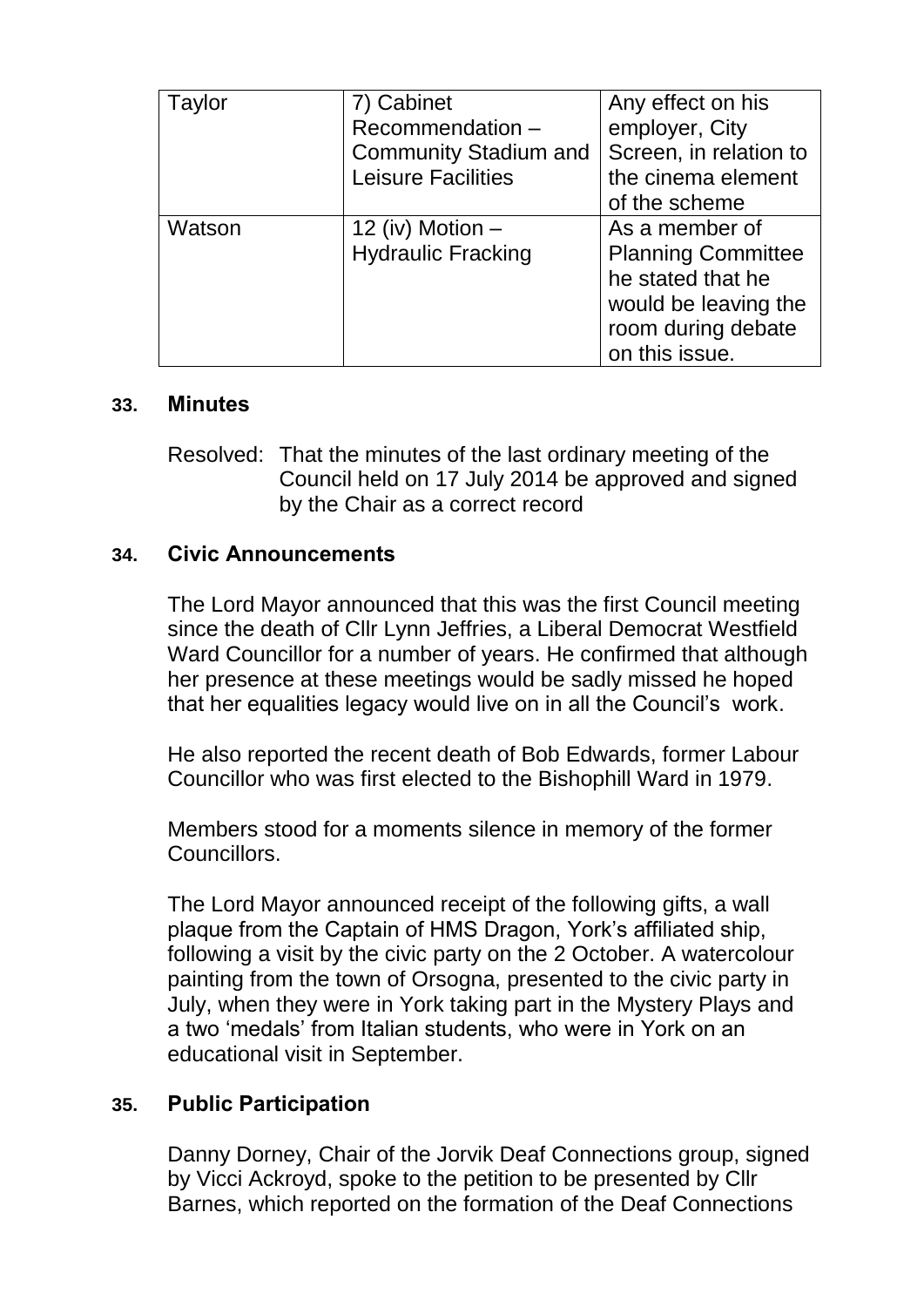group following concerns at the services provided by the Deaf Society. He spoke of a lack of information and access to the Social Club, particularly children, and a disregard for the needs and requirements of the wider deaf community. The petition asked the Council and the Charity Commission to investigate the funding provided to the York Deaf Society, access to the Club and the current management of the Society.

Michaela Coxon, spoke in support of the petition to be presented later in the evening by Councillor Douglas from residents of Peter Hill Drive. She referred to the excessive speed of vehicles using the road as a short cut and to the petitions request for the erection of bollards between Peter Hill Drive and Spalding Avenue for the safety of residents.

Eileen Johnson, also spoke in support of a petition to be presented later in the evening by Councillor Douglas in relation to the continued use of the Burton Stone Community Centre by various Groups. As Chair of the York Coronary Support Group she raised concerns that the Group had been informed that they would no longer be able to use the Centre, which they had used for the last 20 years, for their fitness classes. She referred to the valuable service they provided and to the equipment stored on the premises. They asked Council to reconsider their plans to enable the Group to continue its work.

Gordon Renshaw, of the York Renal Exercise Group also spoke in support of the second petition to be presented later by Councillor Douglas relating to the continued use of the Burton Stone Community Centre. He reiterated the concerns of the earlier speaker at the changes proposed at the Centre. He also highlighted the benefits their exercise group offered to renal patients in maintaining and improving their lives. The Group asked the Council to provide a suitable central alternative to ensure continuation of their Group.

Fiona Evans, spoke on behalf of the Yearsley Pool Action Group, confirming that the Group were not against a Community Stadium but that their objection related to the inclusion of Yearsley Pool in the Stadium process. She confirmed that the Group asked for equal treatment and a future commitment to the Pool as previously agreed. She referred to the benefits the pool played in the health and fitness of the city and requested a guarantee that the Pool would not be closed in the Council's next 4 year term.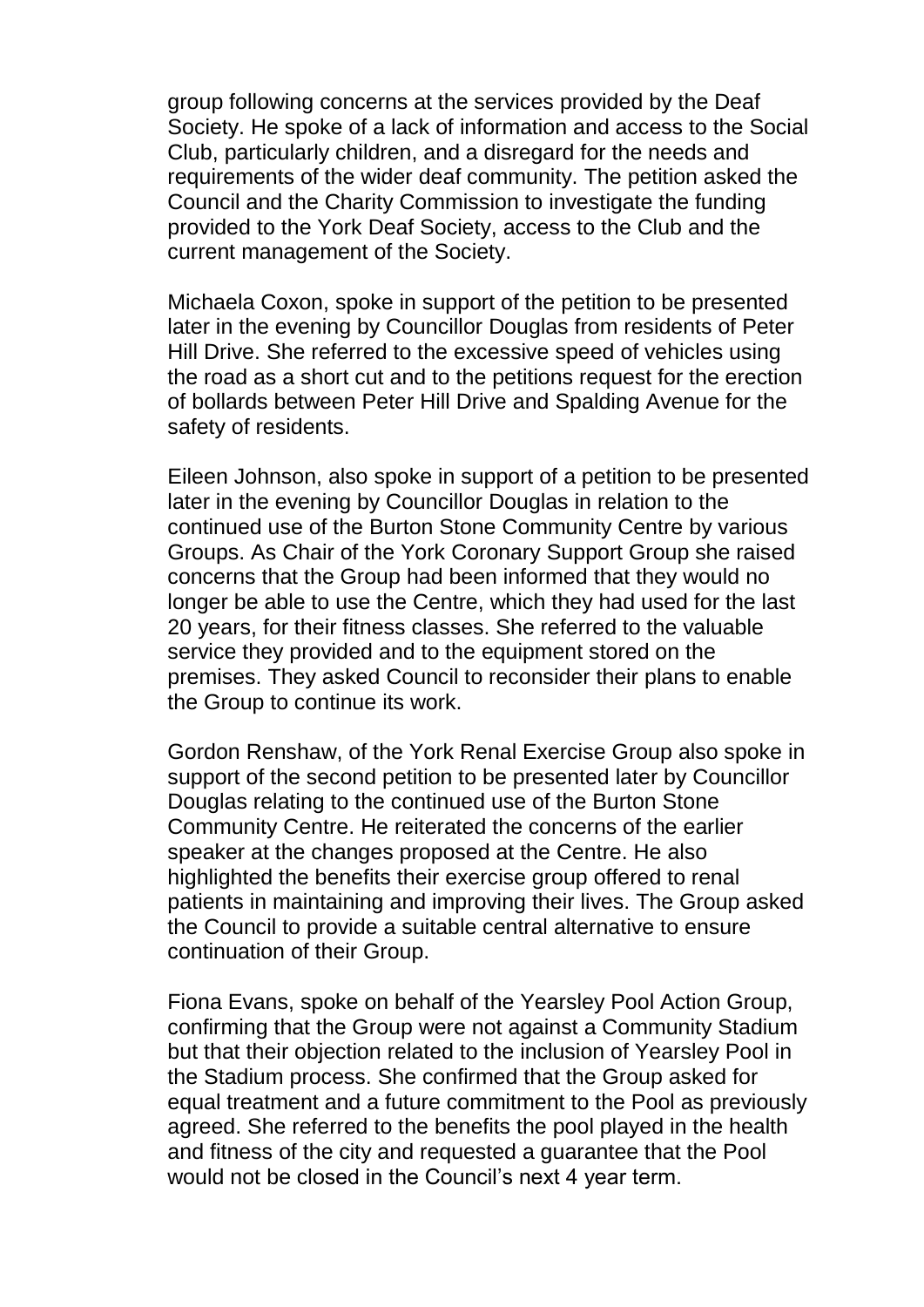Sophie Hicks, spoke in support of the Cabinet recommendation to provide capital investment for the new Community Stadium complex. She outlined the consequences of any delay in funding of the Stadium on York City Football Club. She reiterated the need for a sustainable future for the Club and highlighted the benefits the Stadium would offer to the wider community. Any delay she confirmed would affect the Football Clubs loan and result in the Club being homeless.

Frank Ormston, spoke as Chair of one of York City's supporters' groups, the York Minstermen, also in support of the Community Stadium recommendation. He referred to their loyal fan base and to the support, passed on through families over many years. On behalf of fans he asked Members to support the building of a new Stadium which would provide a venue worthy for all Club supporters both past and present.

Rachel Barber spoke as Manager of the Clarence Gardens Association (The Hut), a registered charity which provided a programme of activities to support people with mental health and learning disabilities. She referred to the savings their volunteers made to both council and health services and to the successful outcomes for many who received their support. She highlighted the need for funding to enable the Association to develop long term programmes without which they would be unable to continue.

Allan Charlesworth spoke on behalf of the Earswick Action Group, part of the York Village Alliance, formed to raise objections to ten safeguarded sites in the Local Plan. They felt that insufficient evidence had been put forward in relation to housing growth to support the sites designation. He stated that safeguarding of these sites would make it difficult for future planning applications to be refused, in particular as the sites lacked infrastructure.

John Cossham spoke in support of Cllr Semlyen's fracking motion to be debated later in the evening. He spoke to highlight the issues arising from climate change from increased temperatures and to future affects on weather and wildlife. He asked Members to vote in support of Cllr Semlyen's motion for a frack free York and not for the incineration of waste.

#### **36. Suspension of Standing Orders**

The Leader moved a motion to suspend Standing Orders to enable the Director of Children's Services, Education and Skills to address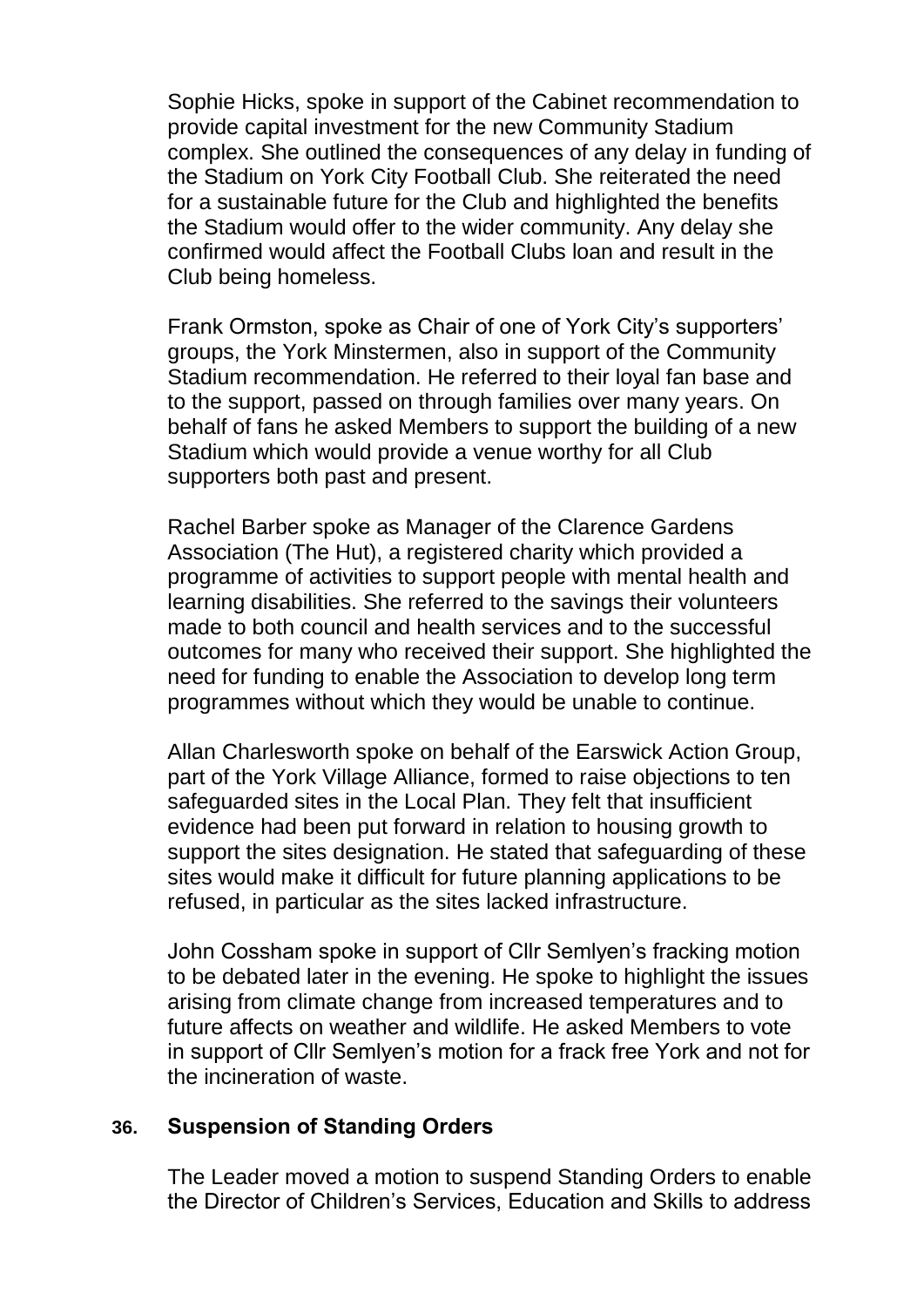the meeting regarding arrangements made in York to identify and address sexual exploitation issues.

Resolved: That Standing Orders be suspended to allow the Director of Children's Services, Education and Skills to address the meeting.

### **37. Address by the Director of Children's Services, Education and Skills**

The Director of Children's Services, Education and Skills addressed the meeting regarding arrangements made in York to identify and address sexual exploitation issues, in light of recent events in Rotherham. He outlined the work being undertaken with partners to protect vulnerable children to ensure that similar events did not take place in the city. He read a message from Simon Westwood, Chair of the Safeguarding Children Board outlining the local strategies in place to ensure that York would remain a safe place for children.

#### **38. Petitions**

Under Standing Order 7, petitions were presented by the following Members for reference to the appropriate Committee, Cabinet or Cabinet Member:

- i) Cllr Douglas on behalf of residents of Peter Hill Drive requesting the Council to block Peter Hill Drive at one end due to excessive speeding on the road.<sup>1.</sup>
- ii) Cllr Douglas on behalf of residents concerned at the Council's proposed changes at the Burton Stone Community Centre which they felt would not cater for exercise classes, principally heart patients.<sup>2.</sup>
- iii) Cllr Gunnell on behalf of residents of South Bank Avenue concerned at the regular breaking of the 20mph speed limit along the road and urging the Council, in consultation with residents, to implement traffic calming measures.<sup>3.</sup>
- iv) Cllr Reid on behalf of residents of Strensall objecting to the inclusion of site H30 (land between The Village and the railway line) in the draft Local Plan. $4$ .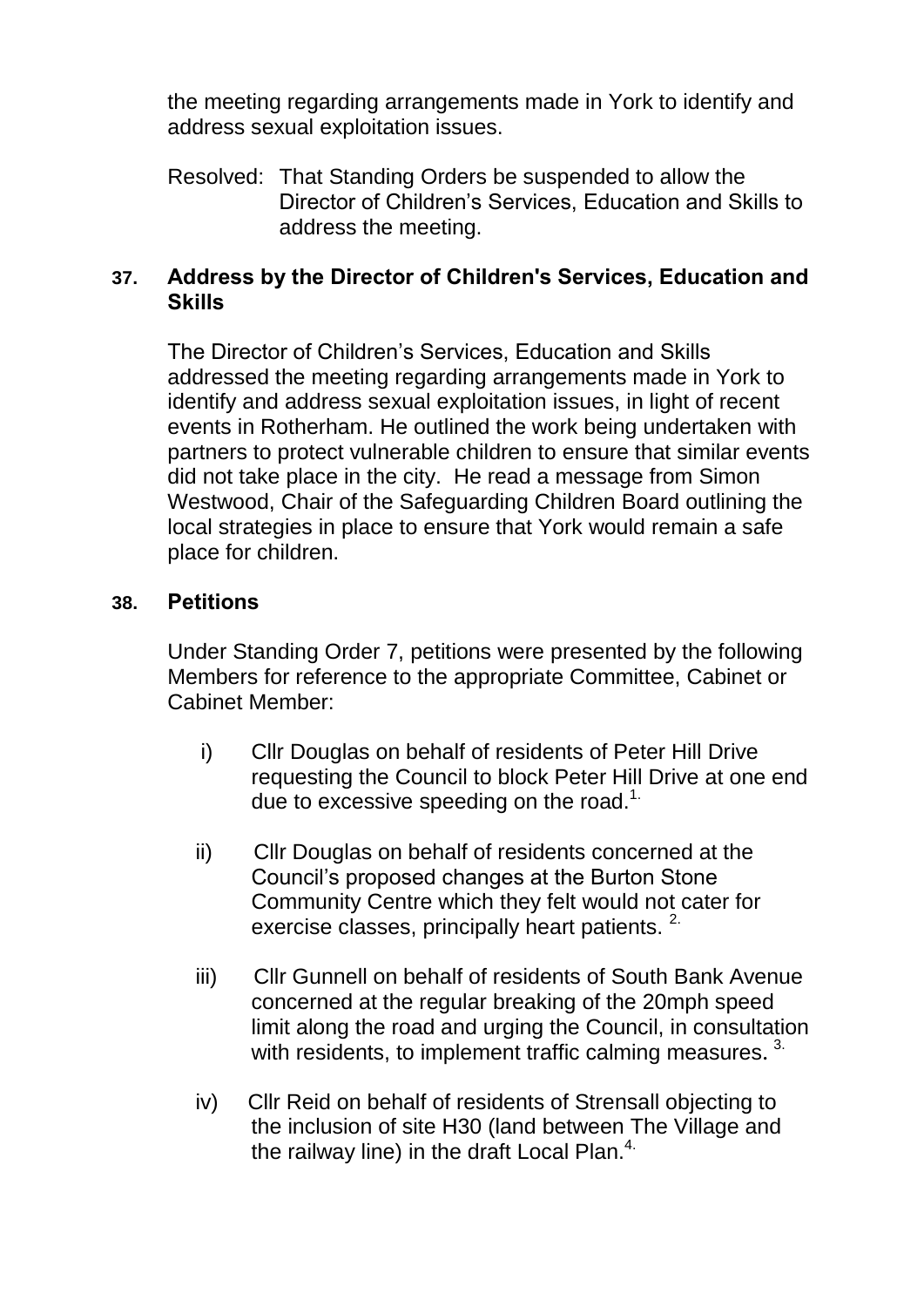- v) Cllr D'Agorne on behalf of residents of Walmgate and Navigation Road and the surrounding residential streets asking the Council to extend the rollout of the 20mph limit to their area.<sup>5.</sup>
- vi) Cllr Barnes on behalf of members of the Jorvik Deaf Connections group and other members of the wider deaf community, asking the Council to investigate the funding provided to the York Deaf Society and the lack of access to services provided by the Society. 6.

# Action Required

| 1/3/5. Schedule items on the Forward Plan, if      |    |
|----------------------------------------------------|----|
| required, and keep relevant Member updated on      |    |
| progress.                                          | MD |
| 2. Schedule item on the Forward Plan, if required, |    |
| and keep relevant Member updated on progress.      | AL |
| 4. Schedule item on the Forward Plan, if required, |    |
| and keep relevant Member updated on progress.      | SS |
| 6. Schedule item on the Forward Plan, if required, |    |
| and keep relevant Member updated on progress.      | GB |
|                                                    |    |

# **39. Report of Cabinet Leader and Cabinet Recommendations**

A written report was received from the Cabinet Leader, Cllr James Alexander, on the work of the Cabinet.

# **A Questions**

Notice had been received of sixteen questions on the written report, submitted by Members in accordance with Standing Orders. The first nine questions were put and answered as follows and Cllr Alexander undertook to provide Members with written answers to the remaining questions:

### (i) From Cllr Steward

"Does the leader share my view that zero hours contracts are a problem when people are restricted to one employer and welcome the Prime Minister clamping down on that, or does he oppose all zero hours contracts per se?"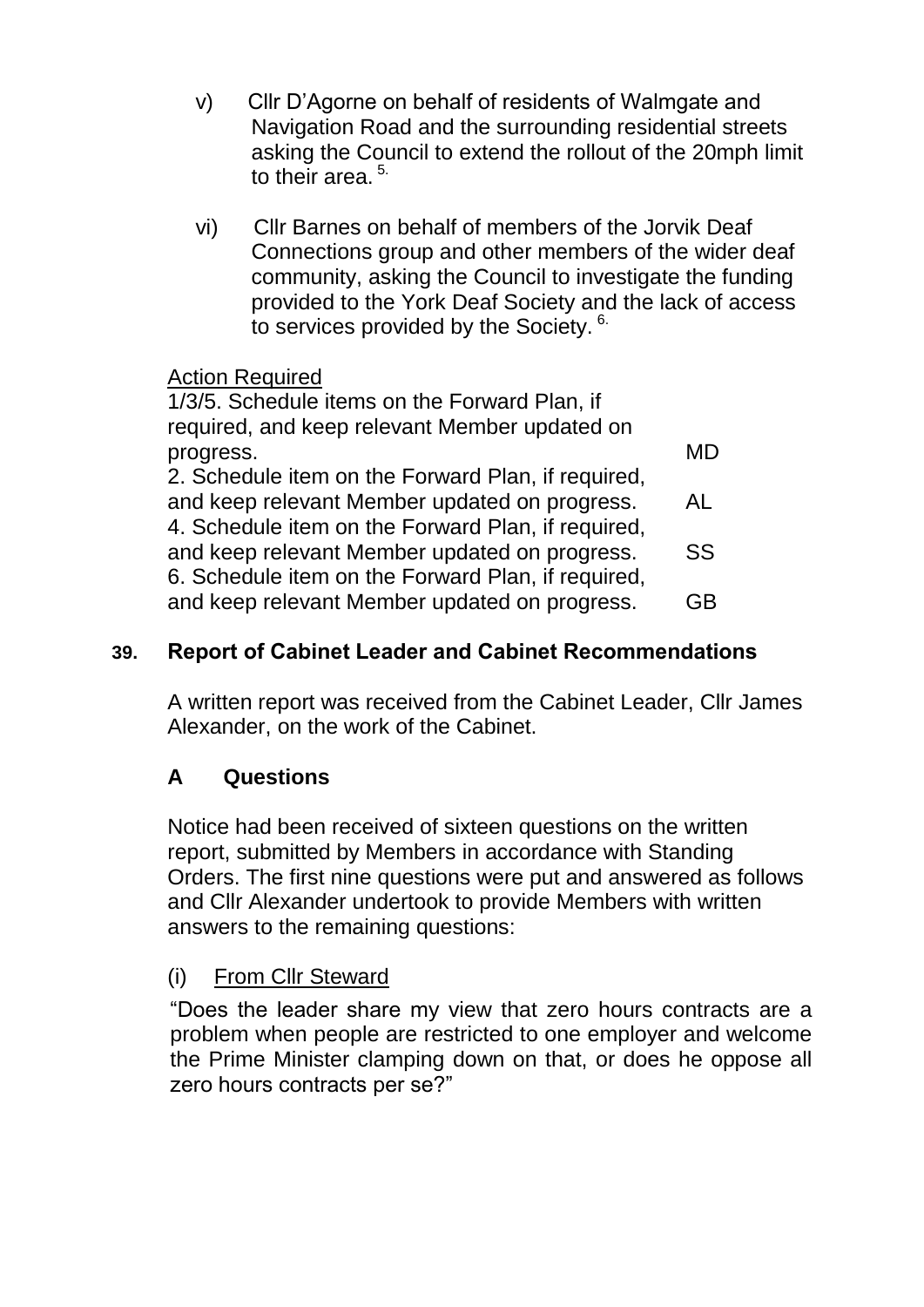## **The Leader replied:**

*Yes, I welcome any action against exclusivity clauses in zero hour contracts. I think there is at times a place for zero hour contracts, but they should not be exploited by some employers.* 

# (ii) From Cllr Aspden

"What specific positive steps will the Leader be taking to address concerns about the growth in part time work?"

### **The Leader replied:**

*I will continue to help existing businesses to grow, support new start up employers and attract businesses to York. This will help increase the employment market for full-time work.*

(iii) From Cllr Barton

"In future could the Council Leader allocate more of his report to the addressing of local front line issues rather than national and local economic statistics unlikely to be considered by residents in York as burning issues. In short, could we have 'more meat on the bone in future please?'"

# **The Leader replied:**

*I focus on the big issues and those pertaining to my portfolio, primarily economic development. Details on front line service performance is reported to both the cabinet and to scrutiny committees. That is not what the leader's report is for.*

### (iv) From Cllr Steward

"With the leader's report objecting to two further call-ins as inappropriate in his eyes can he detail any call-ins this term he has not felt were wrong to be done or does he genuinely believe no decision of his administration has been worth further scrutiny?"

# **The Leader replied:**

*It is up to members of scrutiny to decide where scrutiny is required. Sometimes I feel this misses the point, for example the recent waste scrutiny report. I believe all too often in this council, including under Labour, the call-in process has been abused to delay decision making or to generate headlines over decisions. When I became leader of the opposition I tried to ensure this happened less frequently.*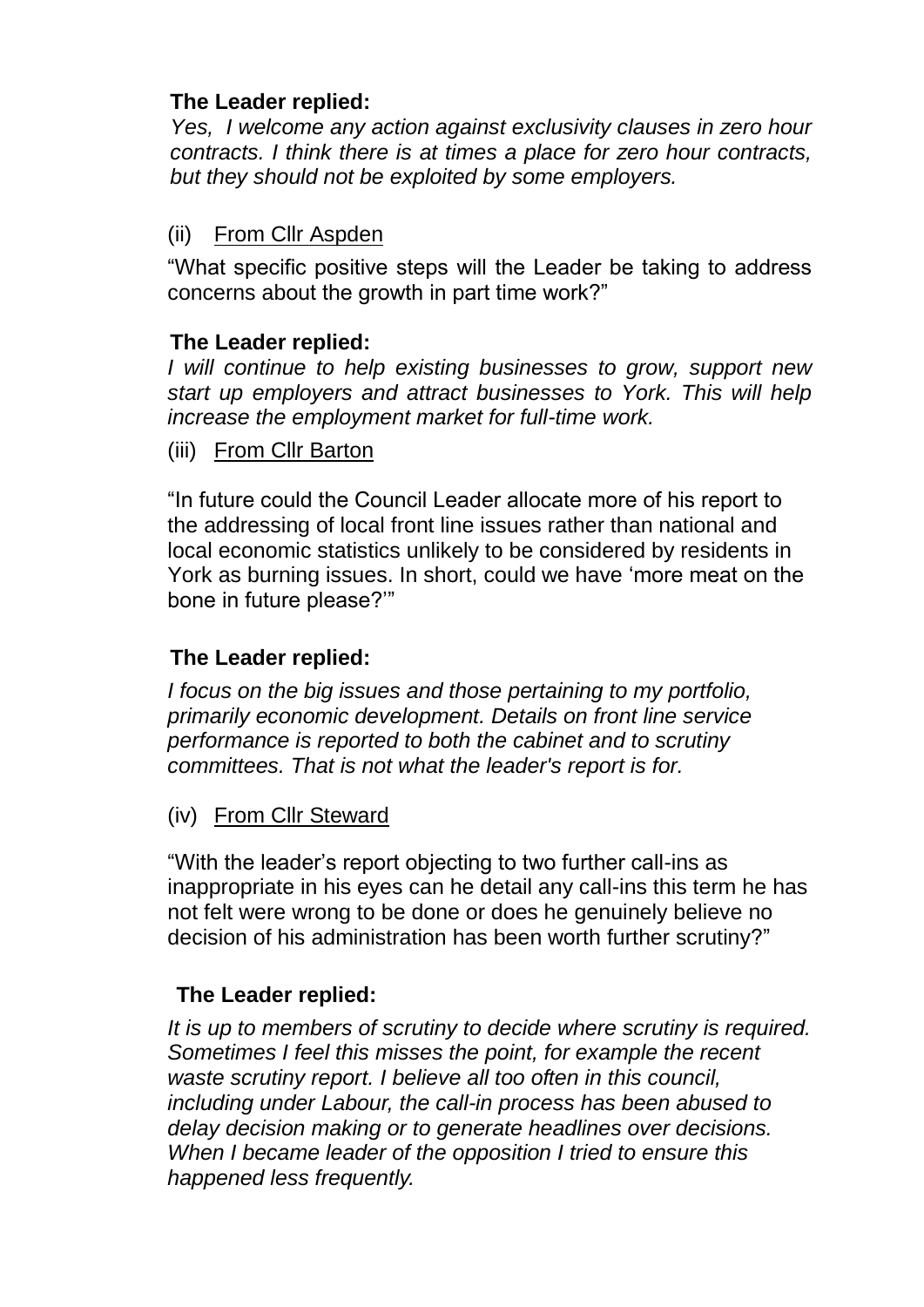# (v) From Cllr Orrell

"Does the Leader think it is unreasonable to request consultation with local residents on the closure of Waterworld?"

# **The Leader replied:**

*I do not think it is unreasonable to request consultation on any matter. Whether that consultation proceeds or in what form is another matter.*

# (vi) From Cllr Reid

"Could the Leader breakdown those affected by the council's living wage policy by department?"

### **The Leader replied:**

*The table below represents the number of employees receiving the Living Wage (£7.65 since April 2014).*

| <b>Directorate</b>                                 | <b>Recipients</b> |
|----------------------------------------------------|-------------------|
| <b>Children's Services, Education &amp; Skills</b> | 6                 |
| <b>City &amp; Environmental Services</b>           | 3                 |
| Communities & Neighbourhoods                       | 15                |
| <b>Customer &amp; Business Support Services</b>    | 165               |
| Health & Wellbeing                                 | 32                |
| Office of the Chief Executive                      | 0                 |
| <b>Directorates Total</b>                          | 221               |
| <b>Schools</b>                                     | 584               |
| TOTAL                                              | 805               |

# (vii) From Cllr Aspden

"As five wards account for 55.45% of JSA claimants, what will the Council be doing to work towards further reducing those needing to claim?"

# **The Leader replied:**

*We have a strong record in this council of influencing one of the best performing reductions in JSA claimants in the country. When you left office it was 2.6% (3,440 people) and now it stands at*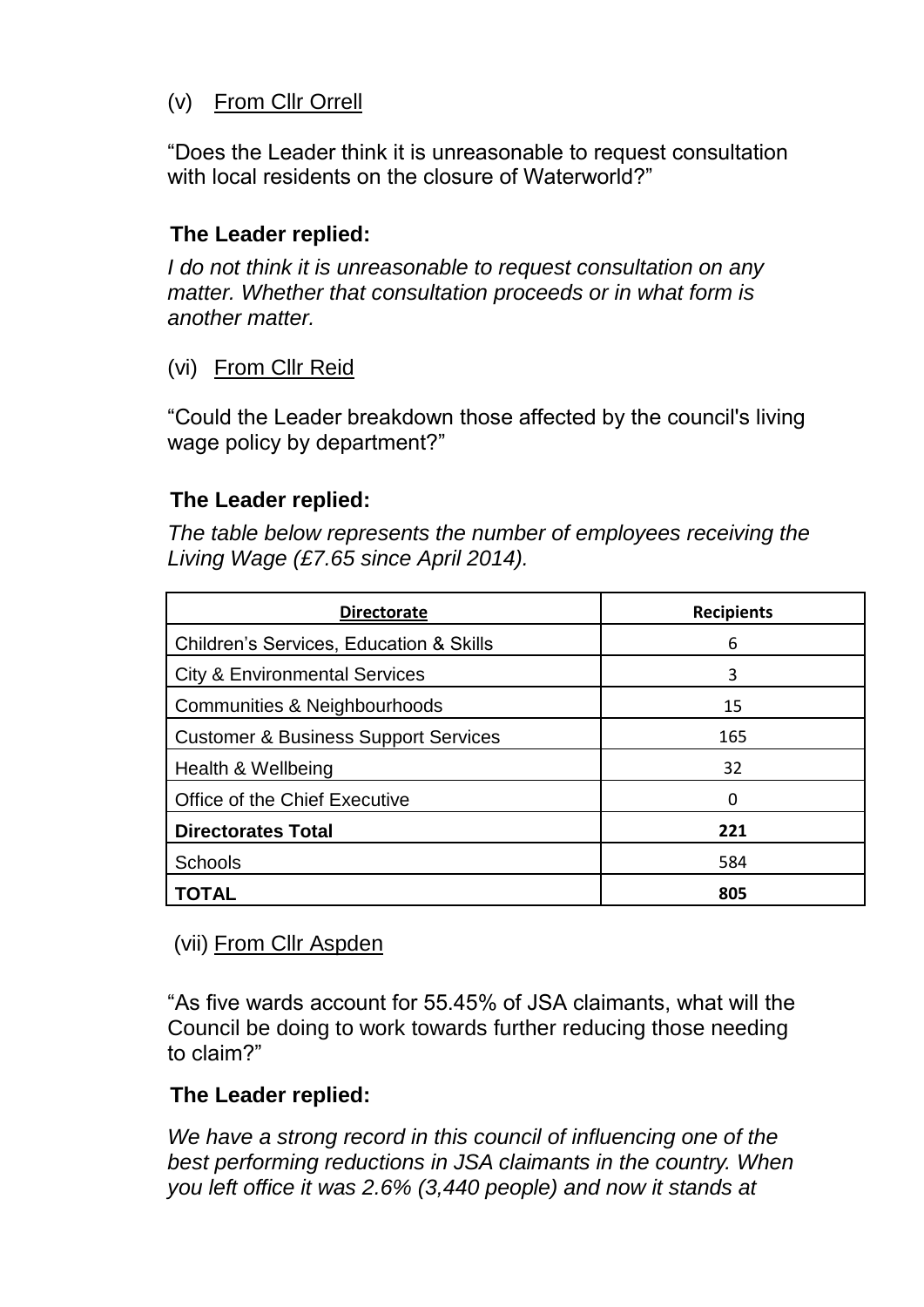*1.1%, (1,441) a reduction of some 2000 people. We will continue on York's path to prosperity through policies of jobs and growth which will help reduce JSA claimants across the city.*

# (viii) From Cllr Steward

"Given criticisms of the lack of openness on the Community Stadium can the leader give residents the bottom line year on year revenue effect (taking account of the capital borrowing and ongoing profit/subsidy) of having the stadium as proposed?"

# **The Leader replied:**

*The total amount of Council borrowing would be £8m, which would result in revenue costs of approximately £700k per annum. The revenue costs of operating the Stadium and Leisure facilities are anticipated to be within the current revenue budget of £323k per annum. The Councils £8m investment will realise £47m of investment to the city that will deliver high quality leisure, health and community facilities, deliver significant additional economic benefits, and realise an increased level of business rates.*

*The proposals show that a number of new businesses will be located at the Stadium, Hub and Development that will give rise to new business rates of which the Council will retain the 25p share of each business rate pound raised.*

*This retained amount will be new income for the Council that can be used to help offset the cost of borrowing used in bringing this development forward. It is estimated that this will be in the region of £400k per year.*

### (ix) From Cllr Cuthbertson

"Does the Leader think it is unreasonable for elected councillors to want further details about a business case involving a further £4million of public spending?"

### **The Leader replied:**

*I think it is unnecessary to ask for further details on the community stadium project when the details are already available to councillors. I also think councillors of all parties need to recognise the correct process when undergoing a procurement process.*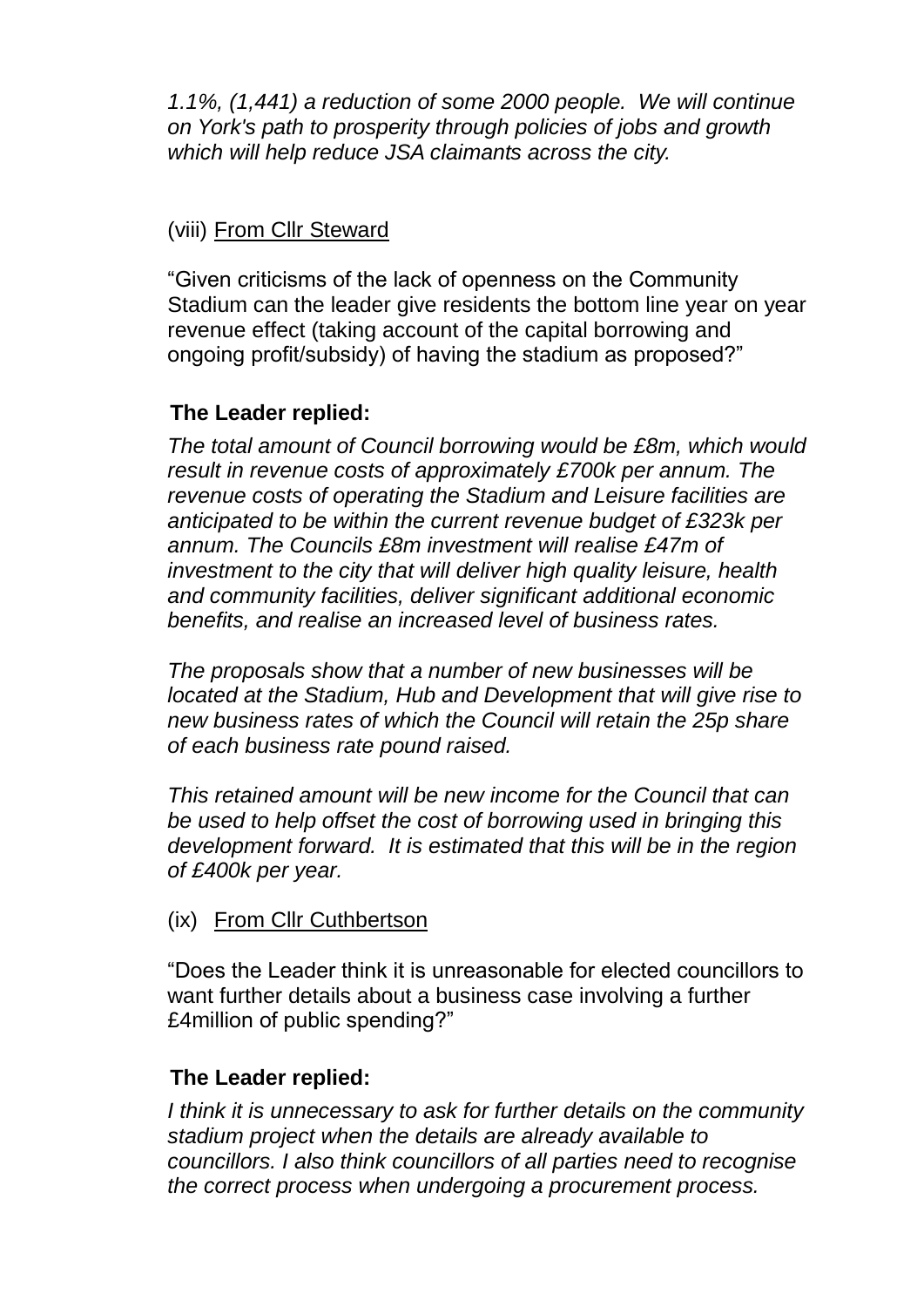*All Members have been offered a detailed briefing to help understand the business case and some Members have chosen to accept.*

### (x) From Cllr Aspden

"Whilst welcoming the Tour de Yorkshire, could the Leader outline any potential costs for City of York Council?"

### **Reply:**

*Unfortunately not at this stage, however I know officers are working through the detail of what the costs would be should the race come to York, and that these will be discussed in public when they are available.*

# (xi) From Cllr Steward

"Can the leader give details of areas of the city or residents' bodies or community groups who agree with him that the latest local plan looks like one that 'has taken into account public feedback'?"

### **Reply:**

*I think if you look at the draft plan in its current form it is obvious that changes have been made based on the feedback received. This is why the latest iteration of the draft plan is different from its previous versions.*

*I accept that some groups may remain unhappy with the plan for various reasons, but it has changed in a way that I think many of those groups would welcome.*

### (xii) From Cllr Aspden

"Does the Leader think it is unreasonable to request a commitment, on behalf of swimming groups and users, to keep Yearsley Pool open?"

### **Reply:**

*I think it is hard to give any assurances on any public services with the current funding reductions from the Conservative Liberal Democrat Government - even if this is something I would like to support.*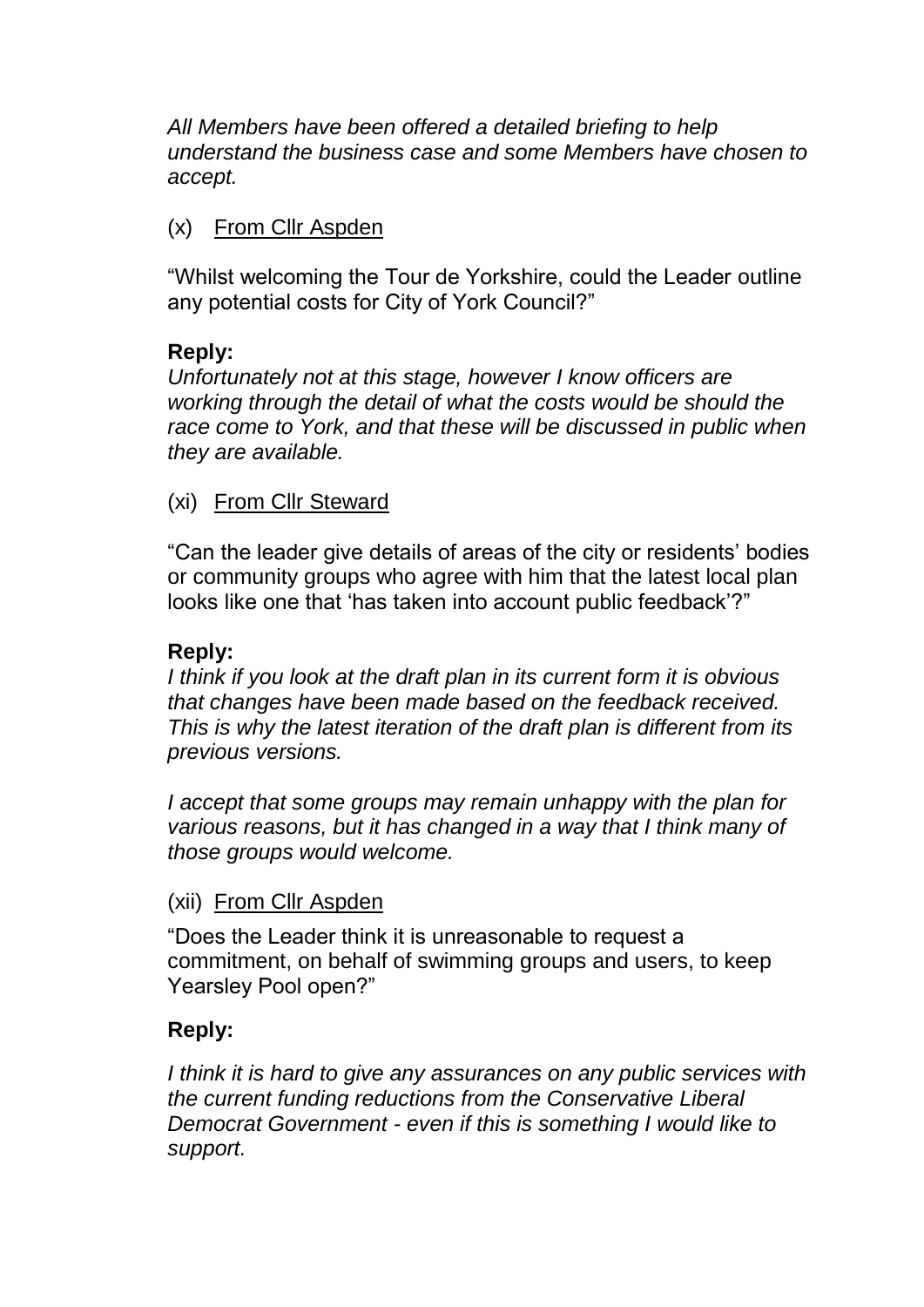### (xiii) From Cllr Steward

"What examples can the leader give of when opposition councillors have influenced the planning for the crucial long-term issues of the Community Stadium and Local Plan?"

#### *Reply:*

*The cross-party Local Plan Working Group seems the obvious example on the Local Plan, and the Community Stadium Advisory Group on the planning for the stadium before the council went to Labour control in 2011.*

*The input of Members on the LPWG has led to amendments and consideration of those amendments by officers and ultimately Cabinet in recommending the final draft Plan for public consultation.*

### (xiv) From Cllr Orrell

"Following the massive public opposition to the use of green belt sites for housing development in the 2013 Draft Local Plan consultation, how many green belt sites have been withdrawn from the subsequent draft plan proposals and how many new green belt sites have been added?"

#### **Reply:**

*I think you mean draft green belt, as York has never defined the inner boundaries of the green belt. The local plan seeks to achieve this through satisfying government tests for a credible local plan including ensuring adequate provision for homes. This will protect green land against uncontrolled development from the National Planning Policy Framework.* 

*The following sites that are within the general extent of the draft green belt (as defined in RSS) have been deleted as housing allocations since the Preferred Options Draft Plan:*

*ST6 Land East of Grimston Bar (154 dwellings) – deleted as housing allocation and moved to safeguarded land ST10 Land at Moor Lane, Woodthorpe (511 dwellings) – deleted as housing allocation and moved to safeguarded land*

*The following sites that are within the general extent of the green belt (as defined in RSS) have been added as housing allocations since the Preferred Options Draft Plan:*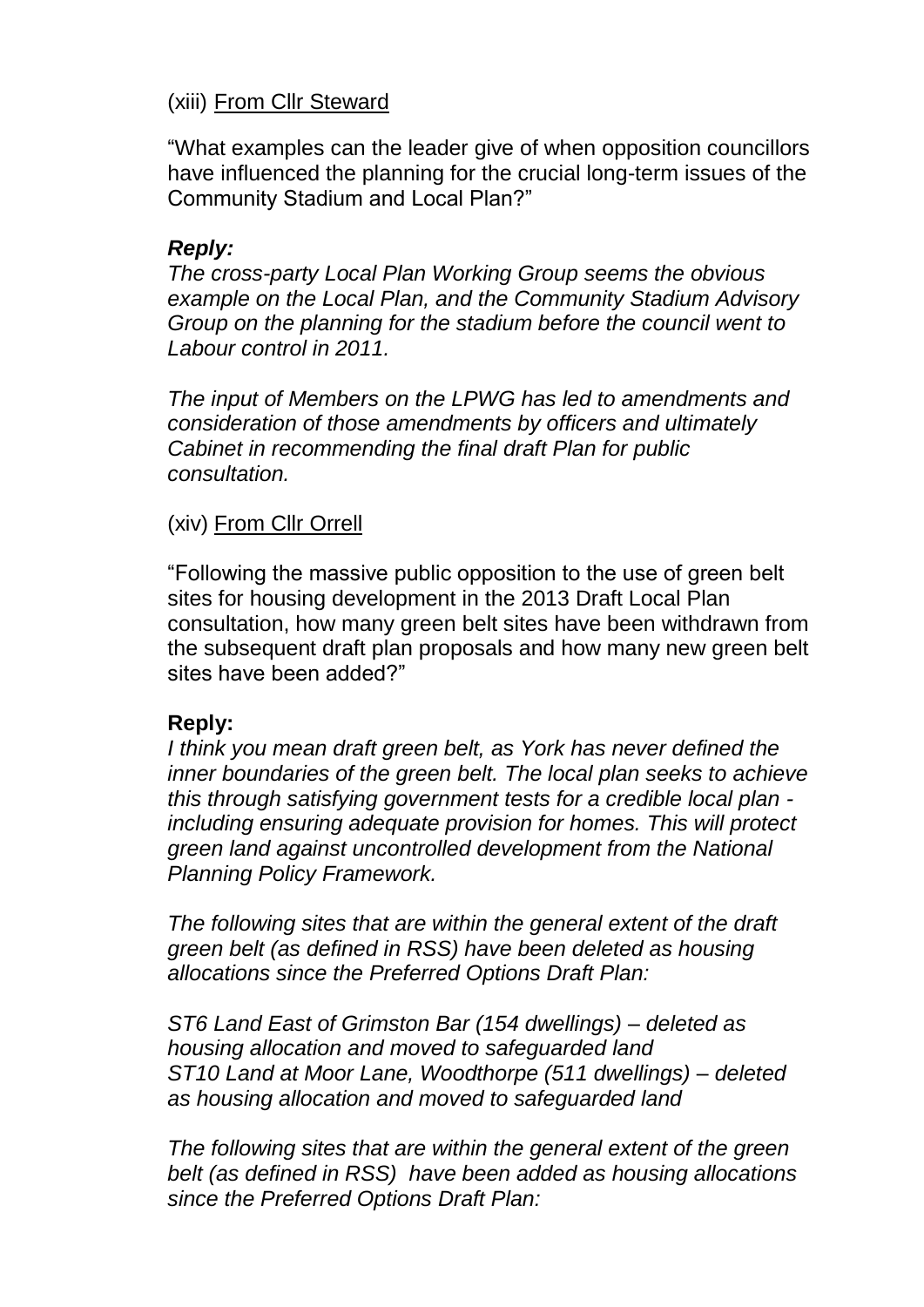*H46 Land North of Willow Bank and East of Haxby Road (118 dwellings) H49 Station Yard, Wheldrake (109 dwellings) H50 Land at Malton Road (70 dwellings) ST29 Land at Boroughbridge Road (135 dwellings) ST30 land North of Stockton Lane (165 dwellings)*

*In addition there are a number of sites where estimated housing numbers have been amended due to further masterplanning work which has been undertaken since Preferred Options.*

*I think some will take exception to some people arguing against homes in draft green belt whilst living in homes themselves that were built not too long ago on draft green belt. I understand you live in such a property.*

#### (xv) From Steward

"Given the Preferred Options to Final Draft moves from a less than 10% reduction of just under 1,100 houses to just under 1,000 does the leader share my view it is misleading to talk about a move from 22,000 to 17,000 which is a more than 20% reduction?"

#### **Reply:**

*I'm afraid that's something of a simplification of the position.* 

*The Preferred Options Draft Local Plan included a housing demand target of 1,090 dwellings per annum over the Local Plan period from 1st October 2012 to 2030 (17.5 years). This equates to 19,075 dwellings in total. In addition a 15% buffer was included across the full Plan period to provide flexibility in the supply and to deal with persistent under-delivery in previous years. This 15% buffer equates to an additional 2,861 dwellings over the Plan period. In total therefore the Preferred Options Draft included a housing target of 21,936 dwellings.*

*The Publication Plan supplies enough land allocations (in addition to existing planning commitments) to provide for the construction of 1,170 homes per annum in years 1-6 of the Plan (7,020 dwellings in total) and 996 homes per annum for years 7-16 of the Plan (9,960 dwellings). This gives a total housing requirement for the Plan period (16 years) of 16,980 dwellings, a significant reduction of the amount highlighted in your question.*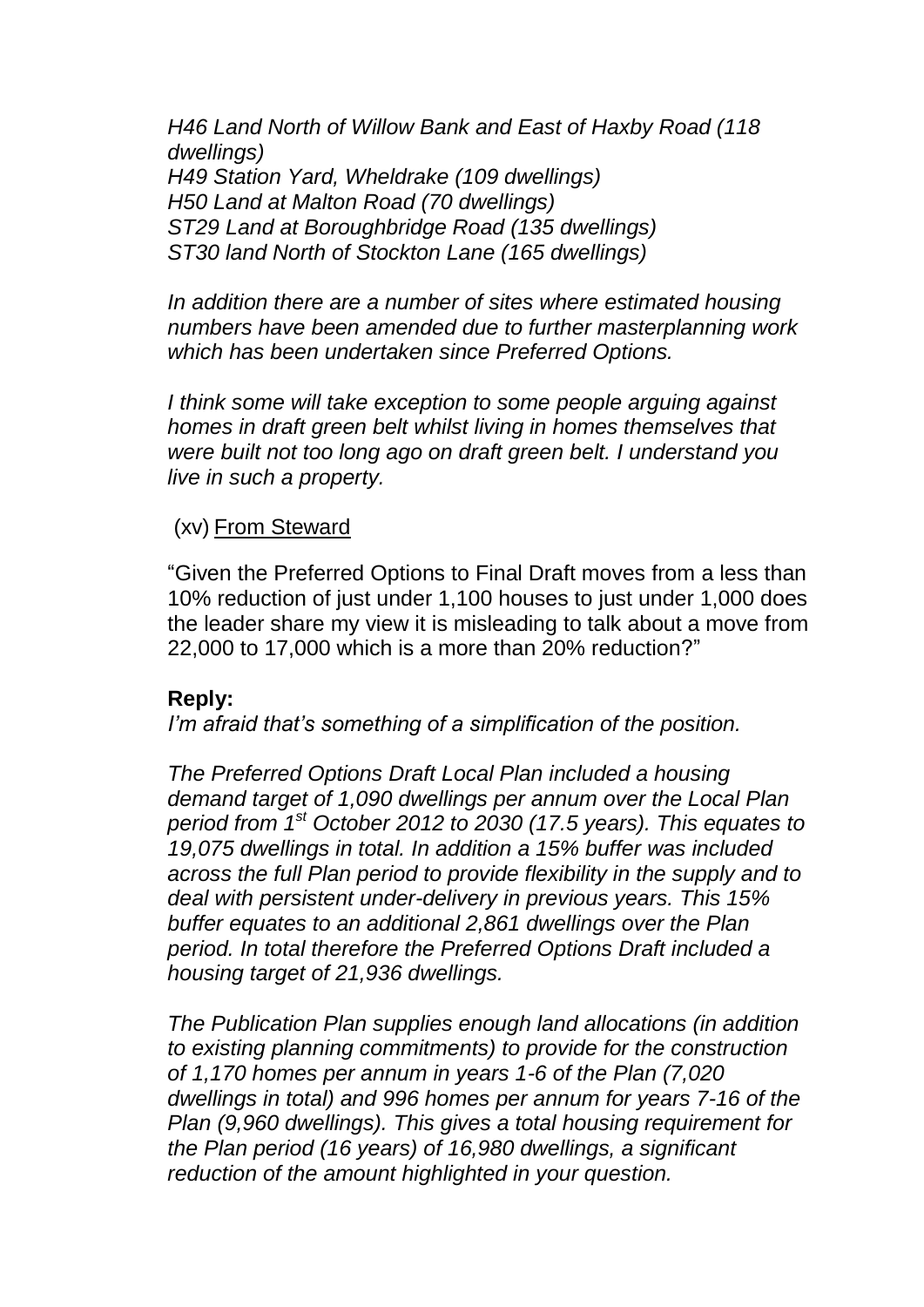### (xvi) From Cllr Steward

"When the leader says housing demand 'cannot be addressed through brownfield developments alone' can he detail any councillor currently saying it can and evidence that claim?"

#### **Reply:**

*The 575 homes stance a year supported by the Liberal Democrats will not lead to a plan that will satisfy Government requirements. Liberal Democrats oppose all draft green belt development. Since voting down 800 homes a year in June 2011, the Conservatives now support 800 homes a year. This level would require more land than the previous draft local development framework. Almost certainly the Whinthorpe proposals would be required at the very least. Conservatives have so far not supported any new land site. In fact Conservatives have opposed all such development proposals. Those arguing to protect the draft green belt in its entirety are by definition saying development should only occur on brownfield land. Below are some examples of councillors making the point I raised in my report.*

*"and concentrate on building townships in the city (that's brownfield sites to you and me)". Councillor George Barton, Conservative Group Deputy Leader, 19th July 2014, The Press*

*"This is green belt land and development is totally inappropriate." Councillor Nigel Ayre, Liberal Democrat, 11th April 2014, The Press*

*"I will also step up our campaign to save York's Green Belt." Councillor Keith Aspden, Liberal Democrat, 13th May 2013, The Press*

*"In that poll, 83 per cent of parishioners voted against further greenfield land development in this area, and I would question why the council needs to be expanding a small, historic city like York." Councillor Mark Warters, Independent, 15th April 2013, The Press*

*However, I give credit to Councillor Paul Firth who gives an accurate position on number of homes.*

*"There aren't enough available brownfield sites in the city to accommodate such high house-building numbers". Councillor Paul Firth, Liberal Democrat, 25th April 2011."*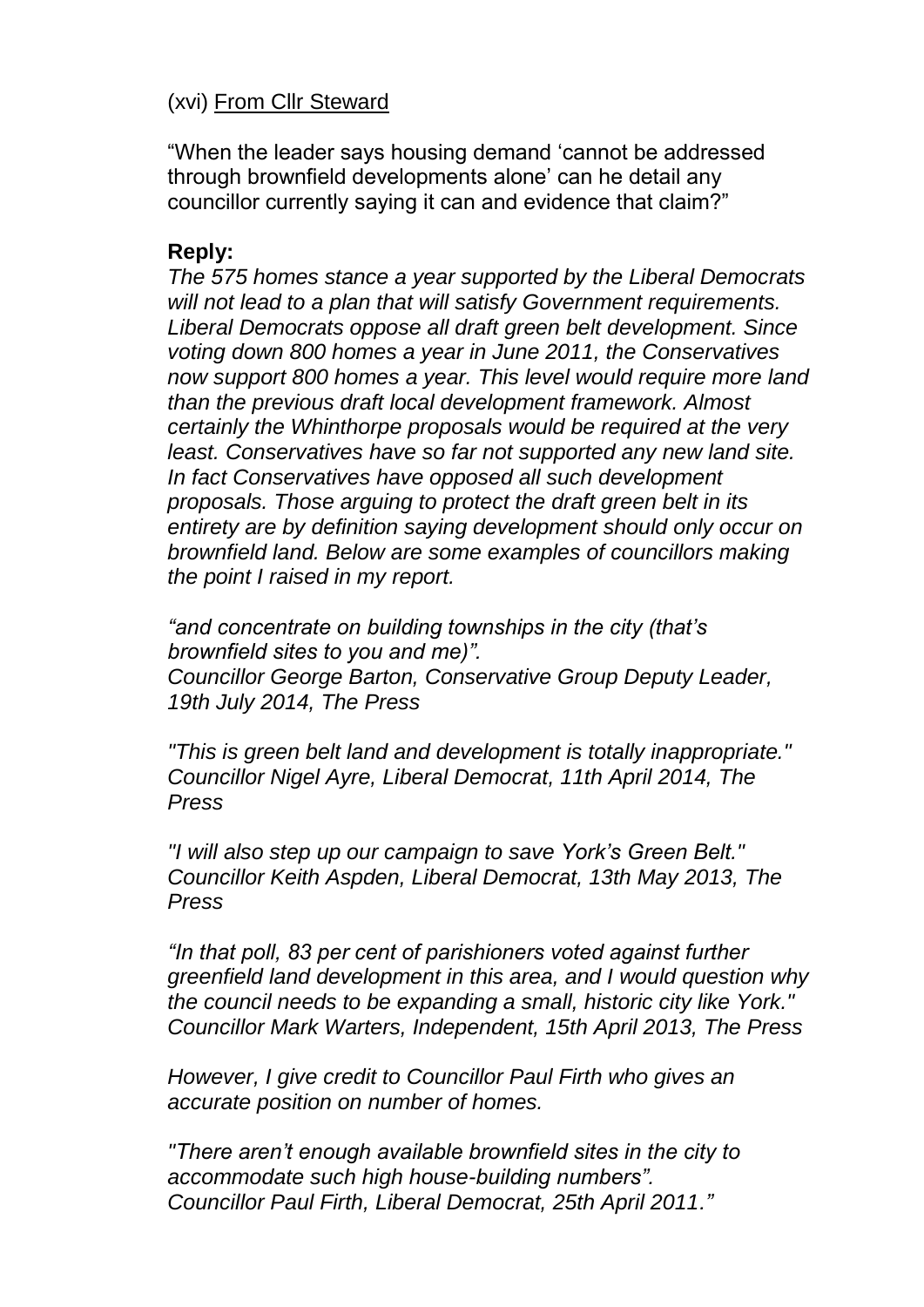# **B Cabinet Recommendations**

#### Capital Programme – Monitor One 2014/15

Cllr Alexander moved, and Cllr Simpson-Laing seconded the following recommendation contained in Minute 34 of the Cabinet meeting held on 9 September 2014:

*Recommended: That Council agree to:*

- *(i) The adjustments in the Capital programme of a decrease of £6.912m in 2014/15 as detailed in the report and contained in Annex A.*
- *(ii) The use of £75k Contingency for works in relation to the War Memorial sites as set out at paragraph 16 of the report.*
- *Reason: To enable the effective management and monitoring of the Council's capital programme.*

On being put to the vote, the recommendation was declared CARRIED and it was

Resolved: That the above recommendation in respect of the Capital Programme – Monitor One be approved.  $1$ .

### Community Stadium and Leisure Facilities

Cllr Alexander moved, and Cllr Simpson-Laing seconded the following recommendations contained in Minute 35 of the Cabinet meeting held on 9 September 2014:

- *Recommended: That Council approve £4m Prudential Borrowing for the capital investment in the replacement leisure facilities (as shown in the tables at paragraph 22 of the report). The associated revenue costs of the borrowing will be c£360k per annum and will be shown as growth in the treasury management budget from 2016/17.*
- *Reason: To update Members on the procurement of the New Stadium Leisure Complex and in order to progress the*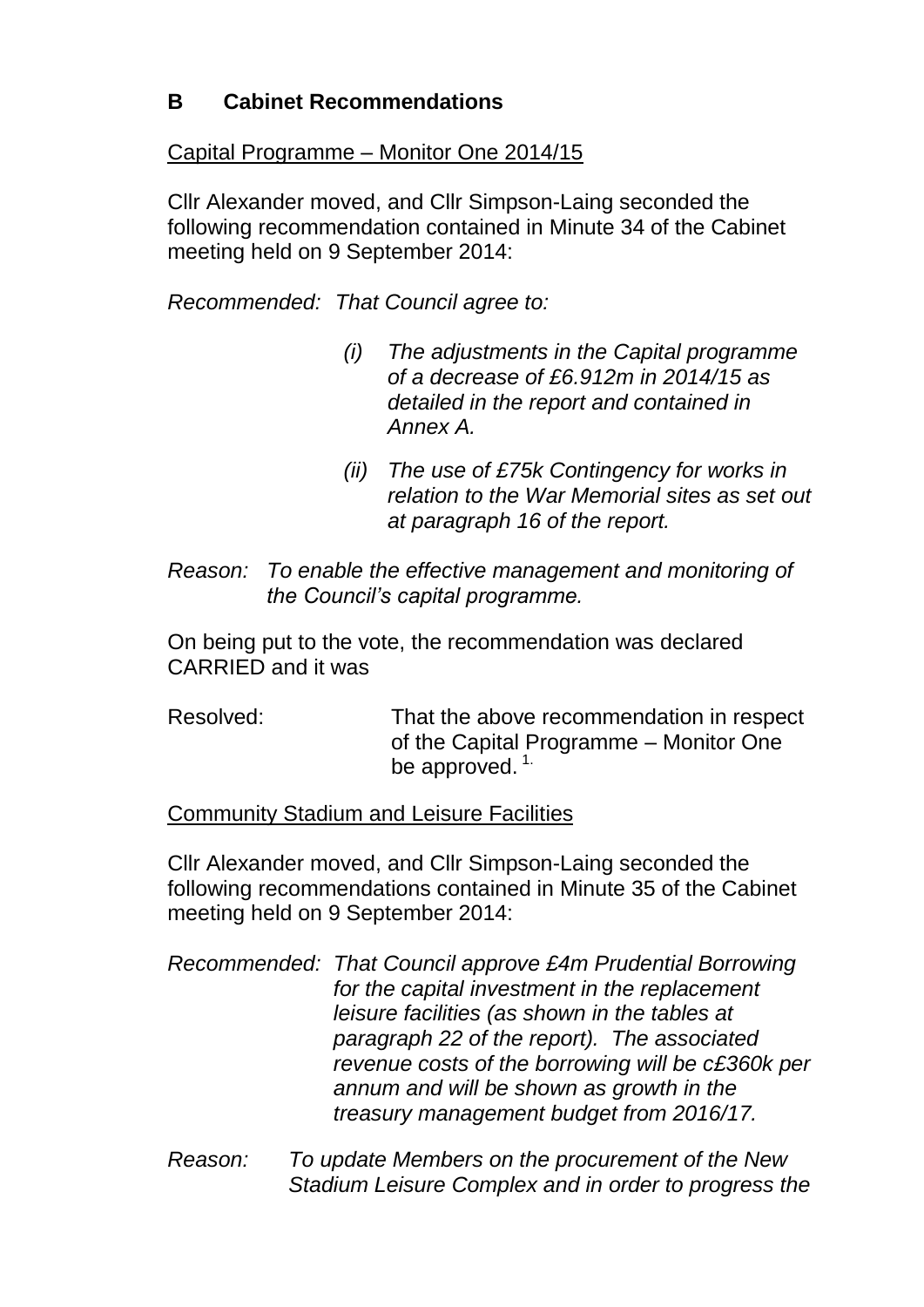*scheme to provide a landmark leisure destination for the City.*

Cllr Aspden then moved, and Cllr Watson seconded, an amendment to the above motion, as follows:

#### *Addition of the following additional resolution:*

*"The Council guarantees not to close Yearsley Pool during the next Council (2015-2020). As such, Council requests a detailed report for submission to Cabinet which examines ways to reduce any subsidy whilst guaranteeing not to close Yearsley Pool. "*

On being put to the vote, the above amendment was declared LOST.

The original motion was then put to the vote, and declared CARRIED and it was

Resolved: That the above recommendation in respect of the prudential borrowing for the Community Stadium and Leisure facilities be approved. *2.*

#### Long Term Waste Management Contract

Cllr Alexander moved, and Cllr Simpson-Laing seconded the following recommendations contained in Minute 36 of the Cabinet meeting held on 9 September 2014:

*Recommended: That Council be asked to confirm:*

- (i) *The City Council is supportive of the County Councils recommendation to proceed to Financial Close for the Long Term Waste Treatment Service contract given the revised environmental and financial assessments carried out and detailed in this report given the positive long term benefits; subject to the final terms within the Value for Money Envelope set out at paragraph 146 of the report. 3.*
- (ii) *That delegated authority be given to the Director of Customer and Business*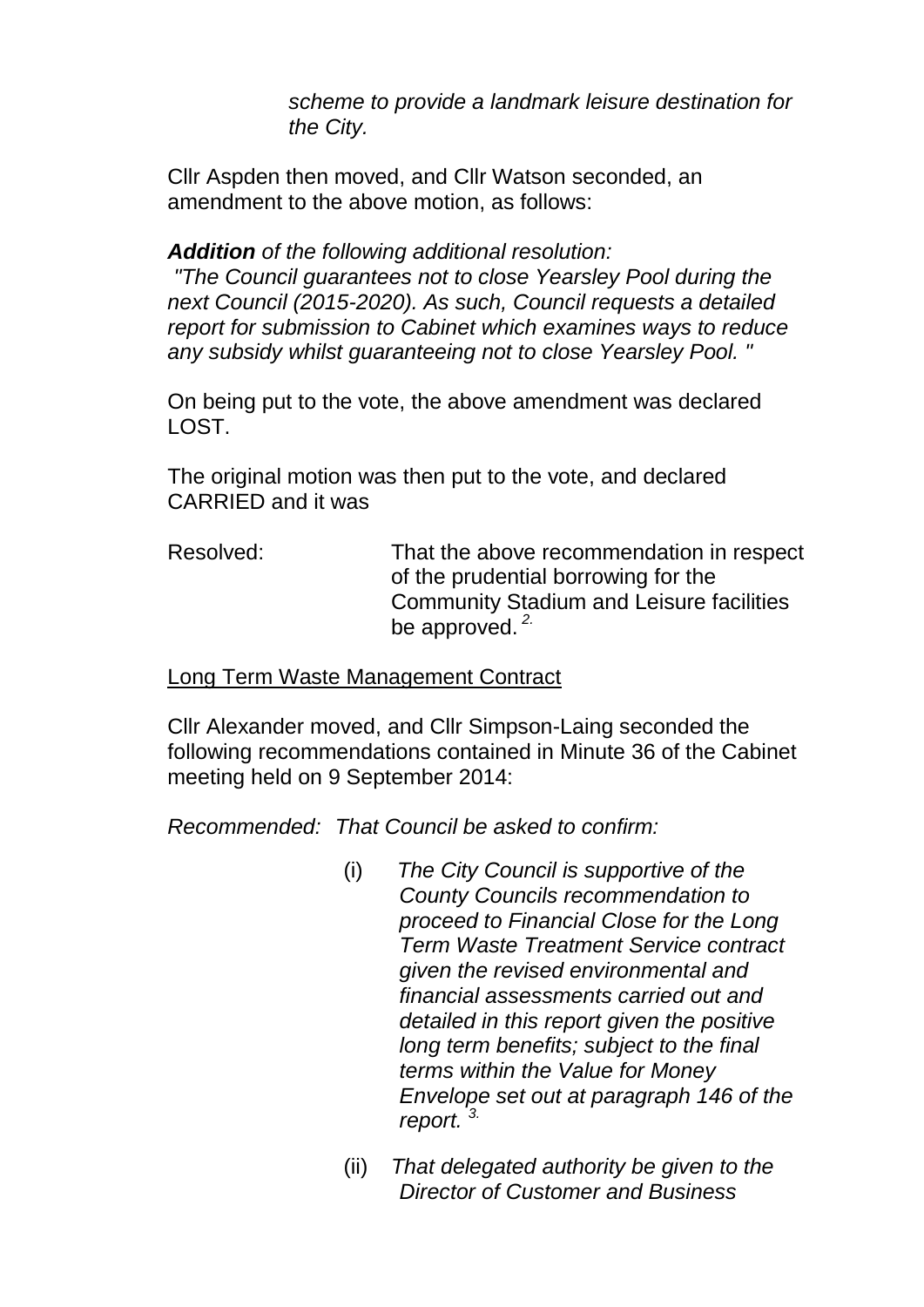*Support Services (acting in consultation with the Director of City and Environmental Services and the Assistant Director (Governance & ICT) to amend the Joint Waste Management Agreement and to agree any other documents necessary to give effect to this project. 4.*

- (iii) *That the Director of Customer and Business Support Services, is authorised to issue the certificates under the Local Government (Contracts) Act 1997 to confirm the City Council's powers to enter into the contracts referred to above;*
- (iv) *That an indemnity be given by the City Council to the Director of Customer and Business Support Services, against any claim that may arise out of or in connection with the issue of the certificates under the Local Government (Contracts) Act 1997.*
- (v) *That all the Executive Decisions recommended above will not be implemented unless and until Full City Council agrees to the recommendation to proceed to Financial Close and Financial Close can be delivered within the Value for Money Envelope set out at paragraph 146 of the report.*
- *Reason: In order for Full Council to determine whether to enter into a long term waste management contract.*

On being put to the vote, the recommendations were declared CARRIED and it was

Resolved: That the above recommendations in respect of the long term waste management contract be approved.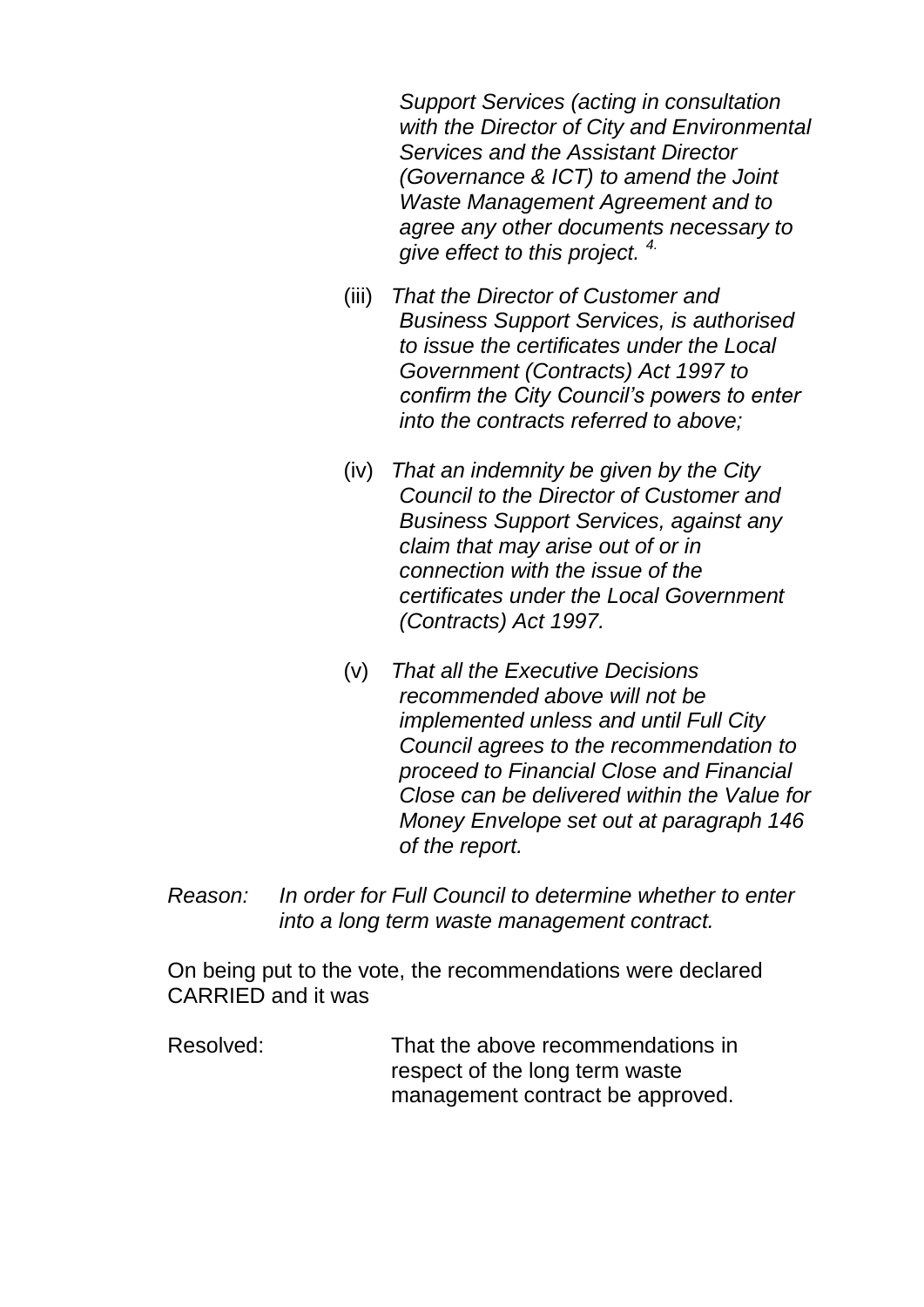At this point in the meeting, the guillotine fell and all the following business was deemed moved and seconded. Where a proposer and seconder were before Council, at the time of the guillotine falling, details are listed below:

#### Action Required 1. Amend capital programme and allocate contingency accordingly. 2. Proceed with scheme following approval of project costs. 3. Proceed to financial close for the scheme, subject to requirements detailed in report. 4. Agree any amendments/documentation necessary to implement the project. RB, DM TA NF, PL IF, AD, SCT

### **40. Notice of Motion - Organisational Development Plan**

#### **A Motion submitted for consideration directly by Council, in accordance with Standing Order 12.1(b)**

#### (i) Organisational Development Plan (proposed by Cllr Steward)

"Council notes with concern the results of the Organisational Development Action Plan, in particular the Leadership section and the current position re 'Concern about the Behaviour of some Members'. This follows last year's Peer Challenge review which also expressed concern regarding members' understanding of council priorities and the lack of clarity within the council.

Council requests that an independent body be appointed to report back to the Audit and Governance Committee no later than its meeting of 10 December 2014 and that the report is delivered directly to this committee, investigating these concerns and whether Members have acted in a manner which falls below that which staff and residents expect."

An amendment was proposed by Councillor Alexander as follows:

The **addition** of the following final paragraph:

This report should take into account the personalised politics being exhibited within York by elected members and their supporters – most notably on social media.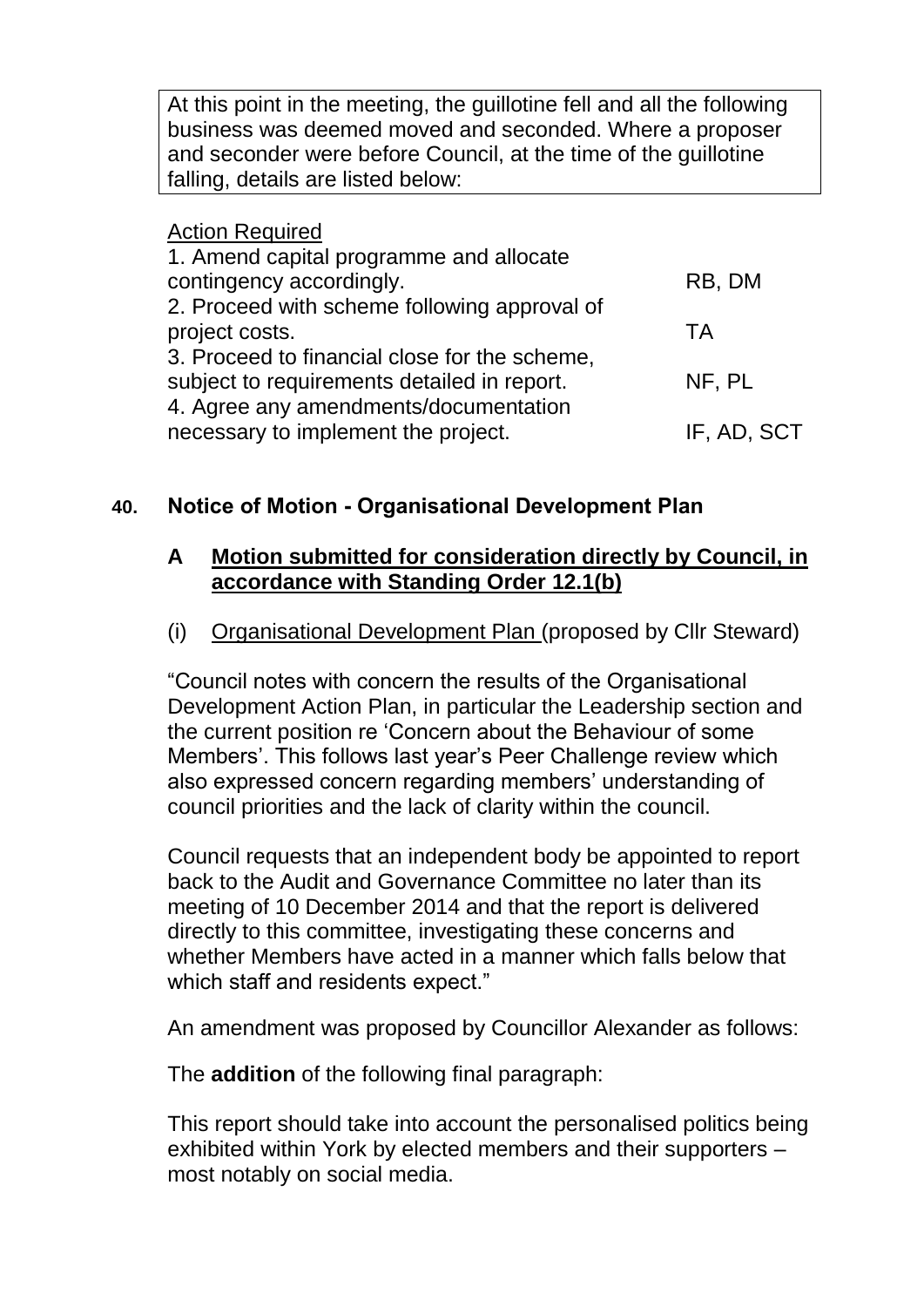On being put to the vote the amendment was declared CARRIED.

The original motion, as amended on being put to the vote, was also declared CARRIED.

Resolved: That the motion, as amended, be approved. <sup>1.</sup>

Action Required 1. Make arrangements for an independent body to report to the A&G Committee in relation to the concerns raised in the motion. The motion of the May AD, DS, KE

### **41. Recommendations of the Audit and Governance Committee**

As Chair of the Audit and Governance Committee, Councillor Potter firstly moved the following recommendation, in respect of new Council Procedure Rules contained in minute 34 of the Audit and Governance Committee meeting held on 29 September 2014 (circulated at the meeting):

*Recommend: [That Council agree]*

- *(i) That the rules set out in the attached annex be adopted in place of the existing constitutional provisions.*
- *(ii) That the rules set out in paragraph 19 of the report apply to Committees, Cabinet and other groups referred to in the Constitution.*
- *(iii) That the recommendations in respect of paragraphs 11.1, 15 and 24.3 (as detailed above) be approved.*
- *Reason: To ensure that the Council meetings operate effectively."*

On being put to the vote, the recommendations were declared CARRIED and it was

Resolved: That the above recommendations of the Audit and Governance Committee meeting held on 29 September 2014 be approved.<sup>1.</sup>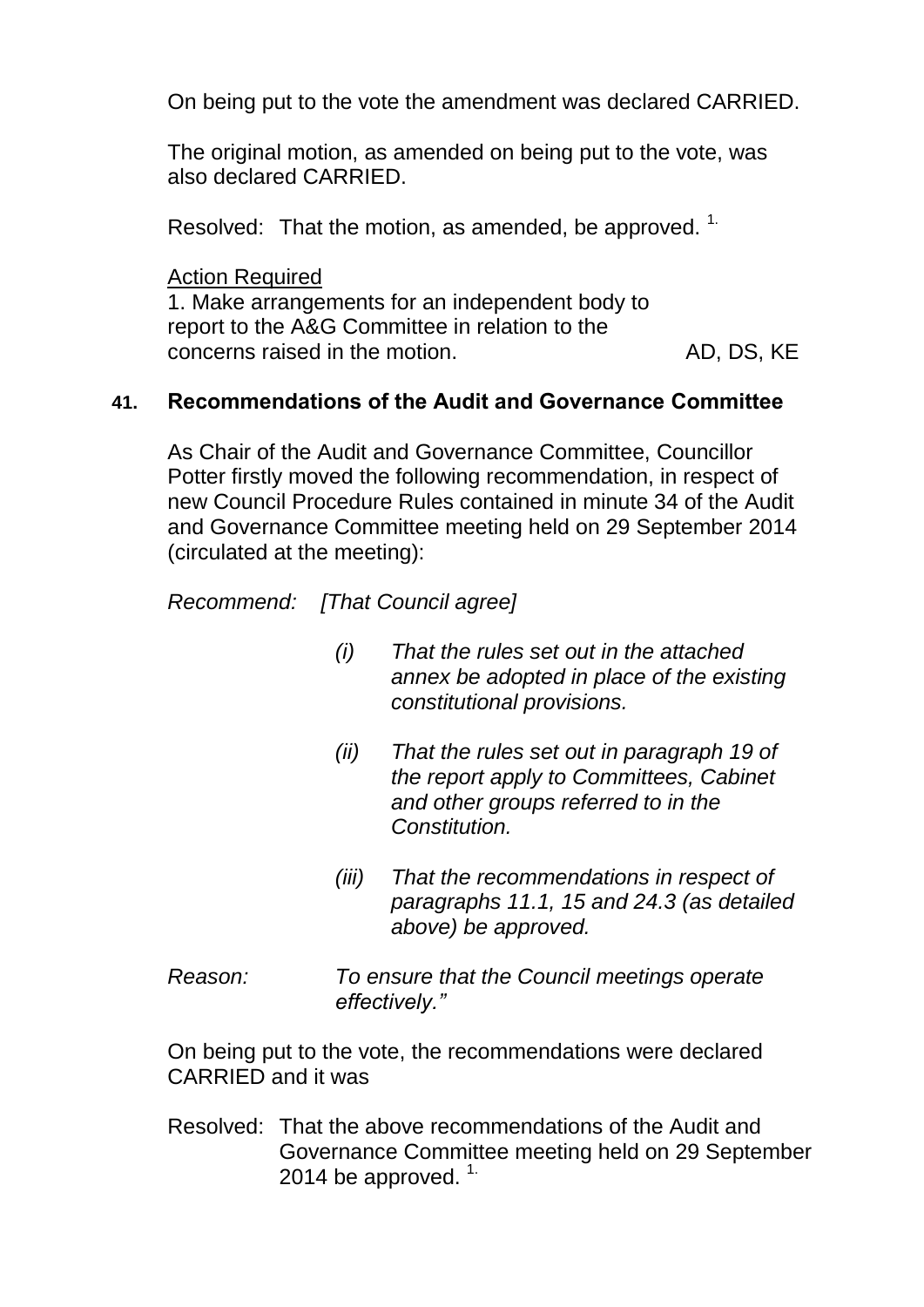Secondly, Councillor Potter, as Chair of the Audit and Governance Committee moved the following recommendations, in respect of new arrangements for dealing with petitions to the Council contained in minute 35 of the reconvened meeting held on 2 October 2014 (circulated at the meeting):

*Recommend: (i) That Council amends the terms of reference for the Corporate and Scrutiny Management Committee by adding: "7. To receive details of petitions received by the Council in line with the Council's published arrangements and responses or proposed responses to those petitions. To consider using its powers as a scrutiny committee to support the Council in responding appropriately to issues raised by such petitions and, in doing so, to promote public engagement"*

- *(ii) That, as part of the updating of the petitions scheme to reflect the changes detailed in the report, consideration be given to the inclusion of:*
	- *A requirement for the petitioner to be notified, within five working days, of how the petition was being handled.*
	- *A requirement for a report to be presented to Full Council detailing the petitions that had been considered by the committee and the action that had been taken in response.*
- *Reason: To ensure that the Council responds appropriately to petitions.*

On being put to the vote, the recommendations were declared CARRIED and it was

Resolved: That the above recommendations of the Audit and Governance Committee meeting held on 2 October 2014 be approved.  $2^{\circ}$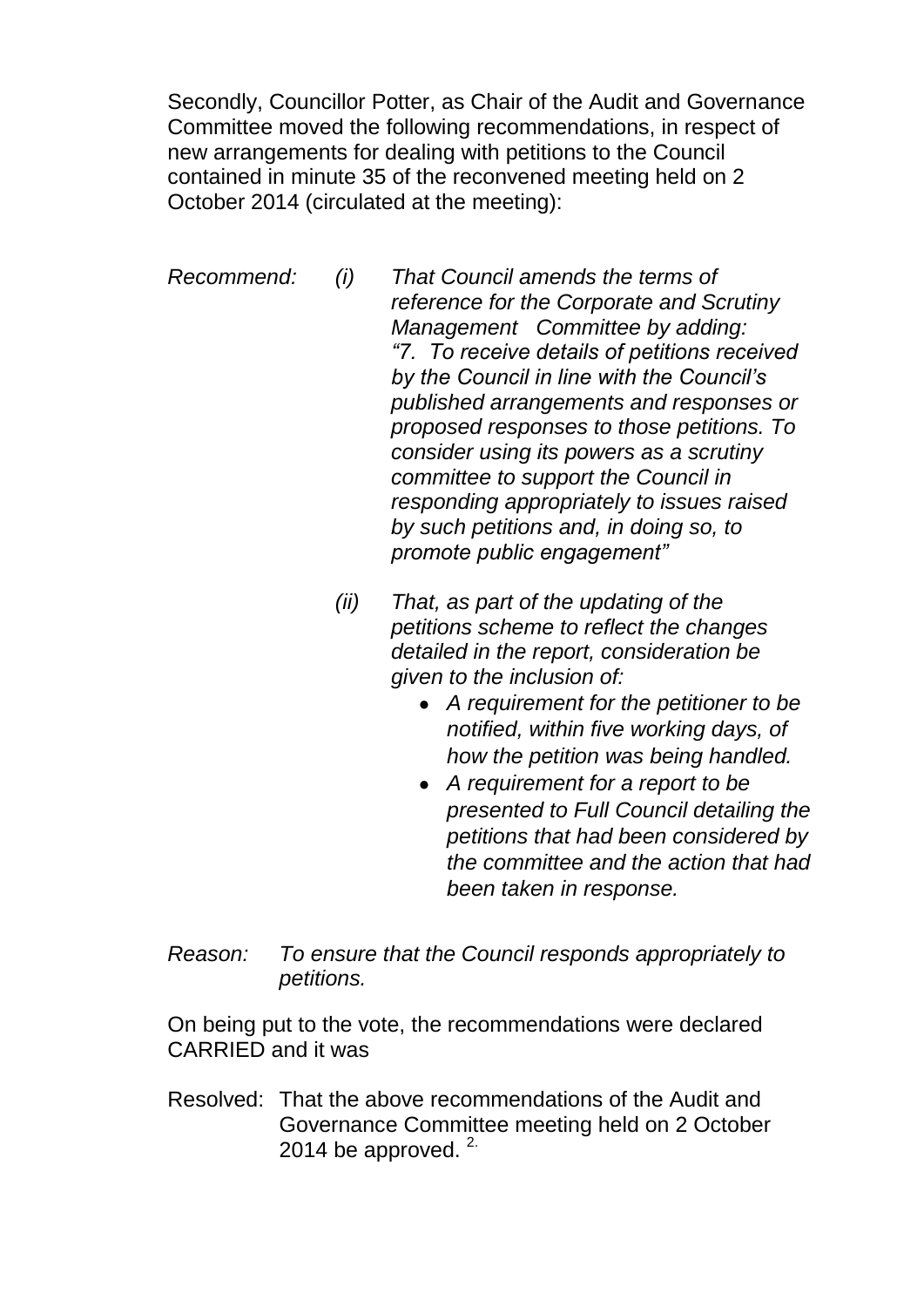It was noted that the item on the agenda relating to a recommendations from the Audit and Governance Committee's meeting on 2 October 2014, in relation to the enhancement of scrutiny in York, were not presented at the meeting as the Committee had deferred the item for further consideration.

Action Required

| 1. Implement the new procedure rules, following |        |
|-------------------------------------------------|--------|
| Annual Council in 2015 and update the           |        |
| Constitution.                                   | JC, DS |
| 2. Implement the new petitions scheme, with     |        |
| immediate effect.                               | DS     |

### **42. Scrutiny - Report of the Chair of the Corporate and Scrutiny Management Committee**

Council received the report of the Chair of the Corporate and Scrutiny Management Committee at pages 89 to 92, on the work of the Committee.

Councillor Galvin then moved receipt of the report and it was

Resolved: That the scrutiny report be received and noted.

### **43. Report of Cabinet Member**

Council received a written report from Councillor Cunningham-Cross, Cabinet Member for Health and Community Engagement.

Notice had been received of fourteen questions on the report submitted by Members in accordance with Standing Orders. As the guillotine had now fallen, Councillor Cunningham-Cross undertook to provide Members with written answers to the questions.

# (i) From Cllr Douglas

"The Cabinet Member gives an interesting overview of the potential impact of the Care Act 2014. Given its imminent enactment, when does she envisage having more detailed information to share- what will change, when and at what cost?"

### **Reply:**

*I am slightly surprised by this question as Cllr Douglas attended my most recent cross-party ASC briefing during which we were*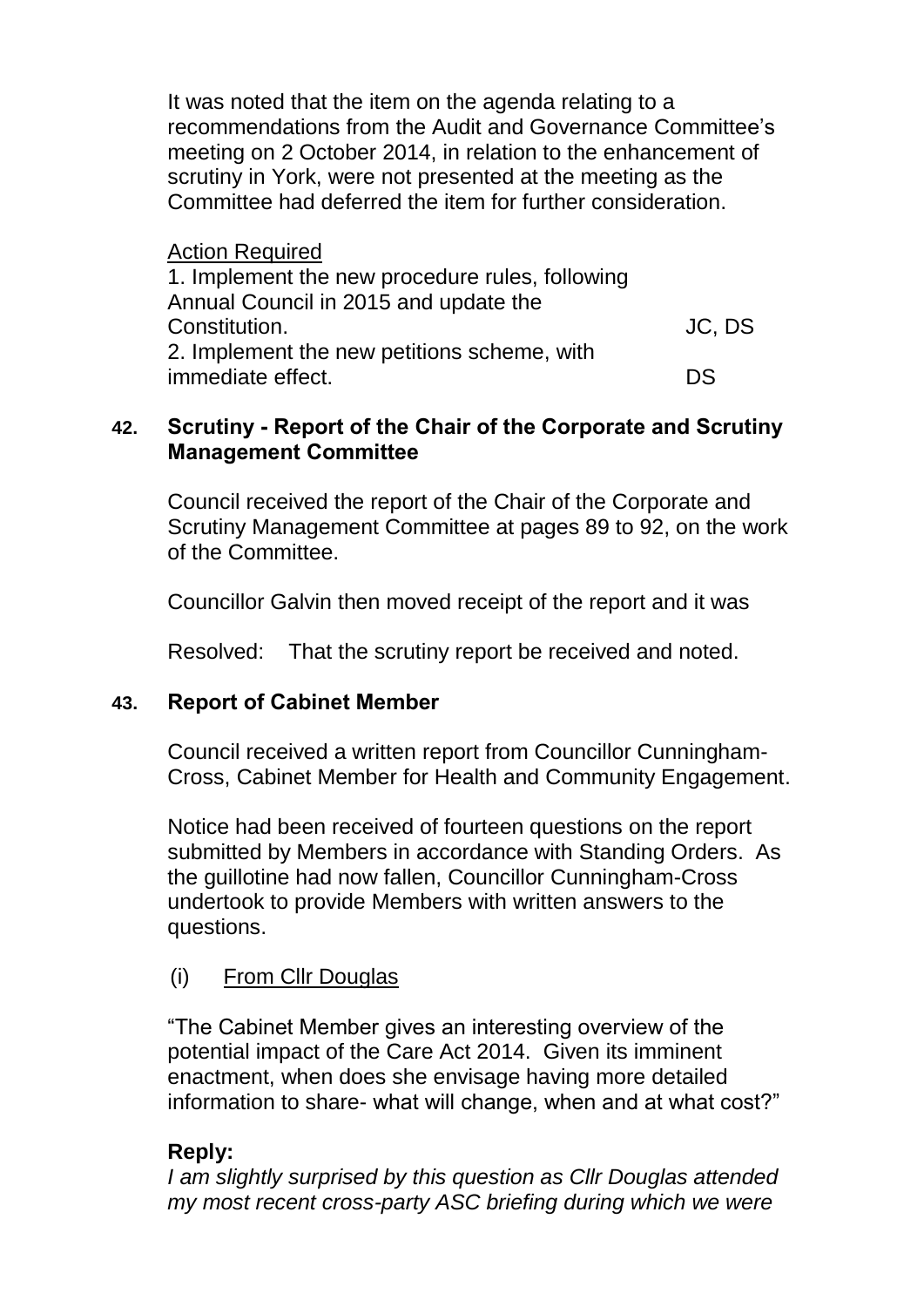*given a comprehensive briefing of the implications of the Care Act by senior officers. In terms of presenting further information as it becomes available, I am happy to continue doing this through the cross-party meetings now established. This item will also be covered at the meeting of the HWBB on 22nd October, which you would be most welcome to attend – or watch the webcast.*

### *Briefly:*

### *What will change*

- a shift in focus to early intervention/prevention e.g. *community navigators and re-ablement*
- *better information and advice (enabling people to make better decisions)*
- *integration: better coordinated care including work to provide personal health and social care budgets for those with long term conditions*
- *enhanced provision of support for carers*
- *£72,000 cap on care costs*
- *statutory safeguarding board*
- *improving market oversight to enable us to manage risk better*

*When*

- *Some changes come into effect April 2015; these include safeguarding board becoming a statutory body*
- *The rest of the provisions (most that relate to money, including the care cost cap) come into effect April 2016.*

*What cost?*

- *At this time we have estimated an additional £3.352m cost pressures in 2015/16 to deliver the Care Act.*

# (ii) From Cllr Ayre

"Does the Cabinet Member agree with the conclusions drawn by external auditors that her predecessor's EPH project saw £600,000 of planned savings not delivered because "assumptions were flawed", "savings were double counted", "there was no effective challenge of assumptions" and the project suffered as "members made changes"?"

# **Reply:**

*I don't believe Cllr's Ayre's question offers an accurate reading of the auditor's report nor is it a true reflection of the service as it stands today.*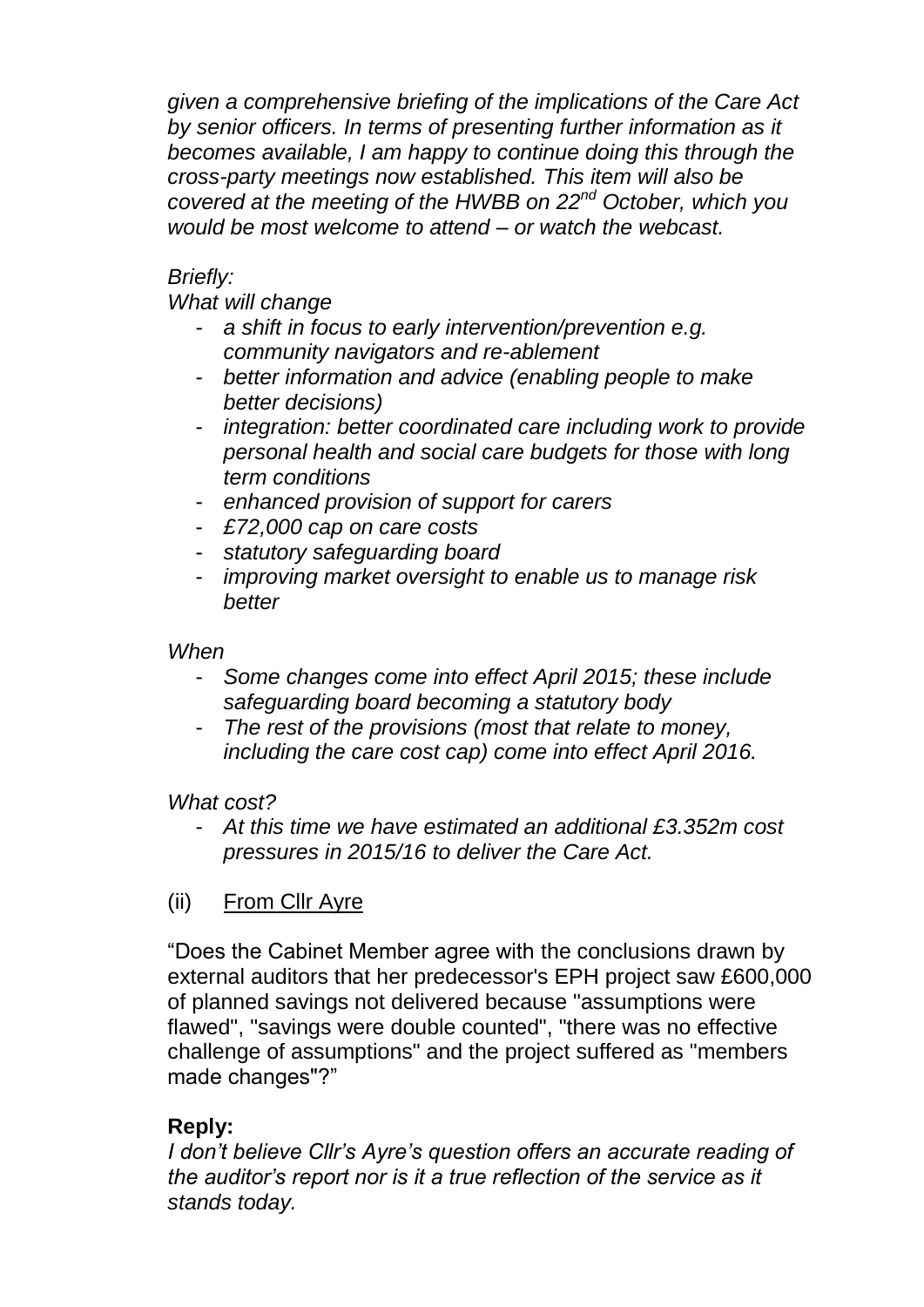### (iii) From Cllr Richardson

"Could the Cabinet Member confirm whether Her Majesty's Government? (HMG) is making additional funding available to contribute towards the additional costs of the Cheshire West Deprivation of Liberty Safeguard (DOLs) ruling and if so what impact this will have on the predicted year-end deficit?"

# **Reply:**

*No, I am not able to confirm that at this time.*

*Currently the Dept of Health have surveyed all LA's about the additional costs and we anticipate some recognition of the additional burdens to Councils however there is nothing firmed up on this a this stage. In 2013/14 there were 22 cases assessed with DoLs in CYC, to date this year there have been 90 and we expect to receive over 240. Latest estimated costs are £433k – cabinet has agreed a release of contingency funds up to £500k to cover this additional burden. Whilst of course any additional funding from government would be most welcome, I am not holding my breath*.

### (iv) From Cllr Aspden

"What help is the Cabinet Member putting in place to help the York Coronary Support Group Trust run their fitness exercise classes following the decision to end the funding of Burton Stone Lane Community Centre?"

### **Reply:**

*Plans for the future of BSCC are in the very early stages and were shared with residents and community groups at a drop-in session on 22nd September. At this session I, and council officers, met with representatives of the Coronary Support Group (amongst others) and will be continuing that dialogue with them. If it transpires that the group will no longer be able to use the centre to run their sessions, the council will ensure the group is relocated to a suitable alternative venue, as we recognise the importance of the sessions they provide.* 

*The council has supported the group in the past and intends to continue that support, but difficult decisions are having to be made in light of Tory-LD cuts.*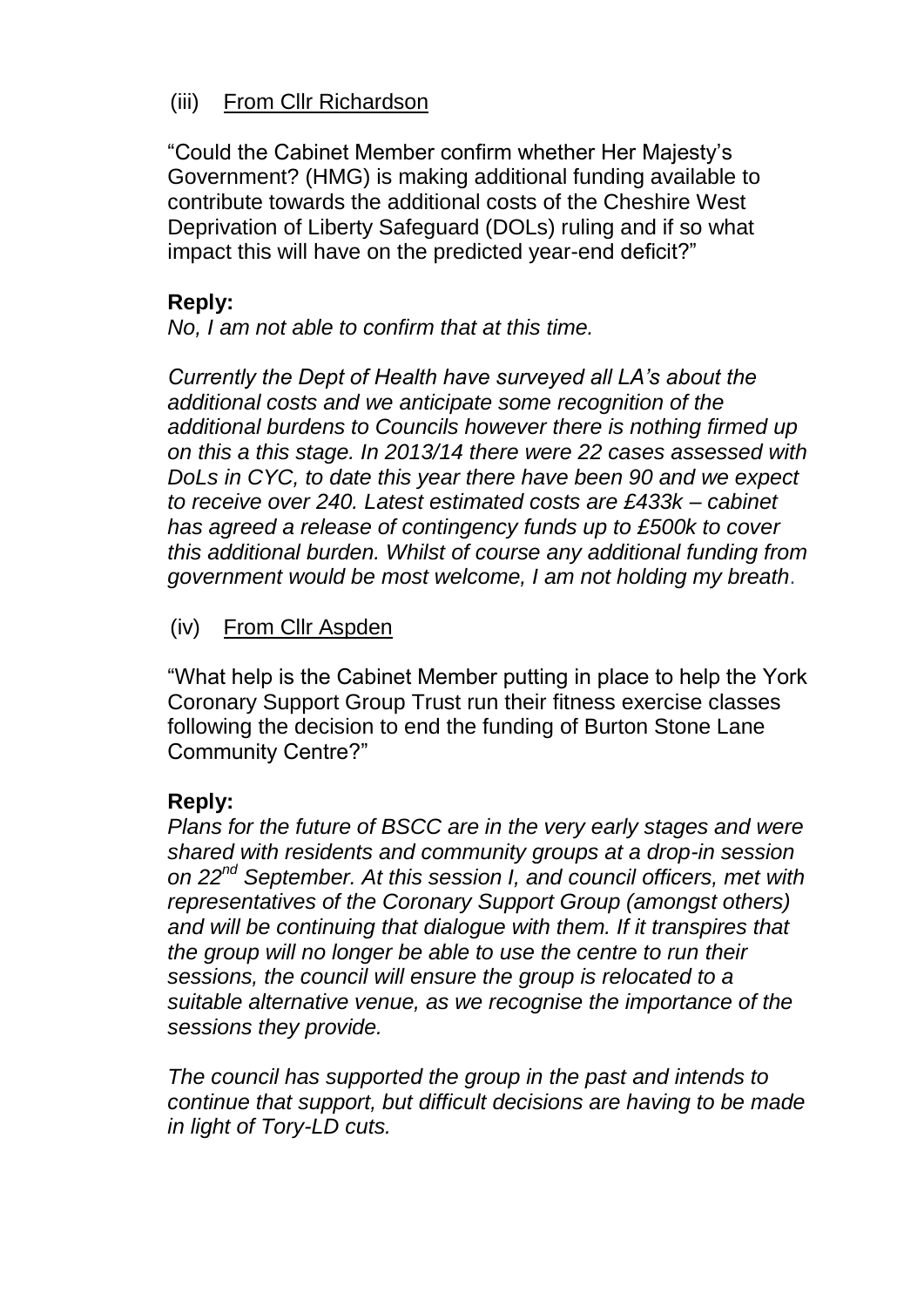# (v) From Cllr Douglas

"The Cabinet Member reminds us that the city achieved White Ribbon status in May. This is a commendable achievement. Could she report on what specific action has been taken to eradicate violence against women and children since that time?"

# **Reply:**

*Since the Council received White Ribbon accreditation, work has been ongoing to develop a Domestic Violence Strategy with North Yorkshire, which concentrates on the issues most relevant to York. This work is being led by the Domestic Violence Board, which is chaired by my colleague Cllr Simpson-Laing.*

*The Council is in the process of organising staff awareness sessions, including promoting the "White Ribbon Day" (24th November 2014) and is also working with the University of York to bring together the 2014 "Reclaim the Night March" in November.*

*Relationships have continued with the key partners and the work they are undertaking to promote the issues within their organisations particularly North Yorkshire Police, York Hospital, Aviva and International Service.* 

(vi) From Cllr Runciman

"Will the Cabinet Member join me in welcoming Liberal Democrat Care Minister Norman Lamb's introduction of the first national waiting time targets for people with mental health problems, including a target for young people with psychosis to be seen within 14 days - the same target as cancer patients?"

# **Reply:**

*No.*

*Mental health services, in York and across the country, have suffered from decades of underfunding and I don't believe a waiting time target will solve this. The ability of the health service and the Council to respond to emerging mental health needs is seriously undermined by your government's cuts to local government and the wider health economy. This is an issue that requires investment, joined up thinking and strong leadership (which this current government is seriously lacking). As with all Liberal Democrat pledges, it's not worth the paper it is written on.*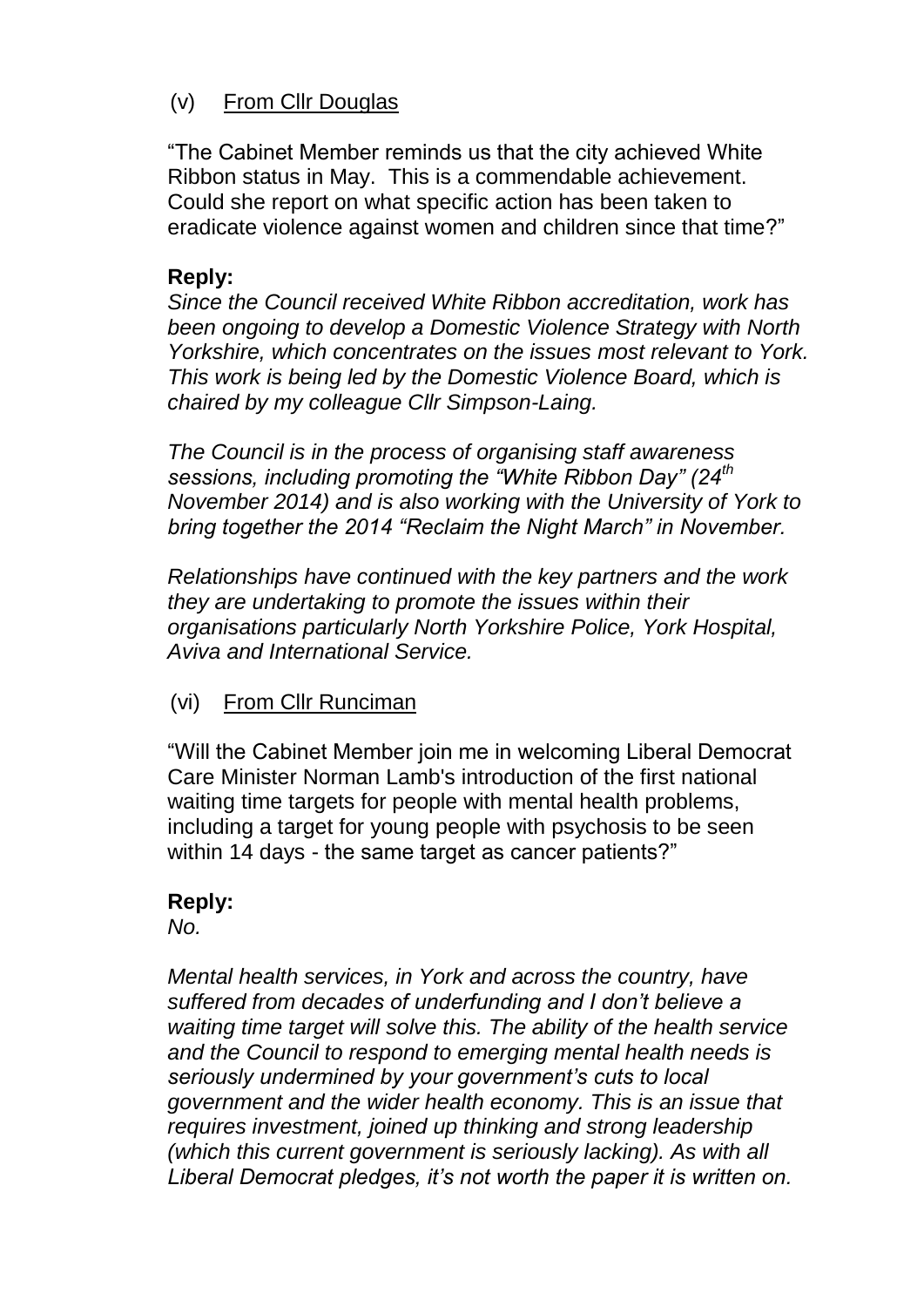# (vii) From Cllr Richardson

"Could the Cabinet Member tell us the lessons learned from the inadequate audit report and whether the failing had occurred under her own watch or under that of her predecessor, Cllr. Simpson-Laing?"

### **Reply:**

*I believe the report to which you are referring covers the financial year April 2013 to April 2014 and, as I mention in my report, our auditors are satisfied that the work that has been undertaken since April 2014 "addresses the areas requiring improvement".*

*A comprehensive list of these findings was presented to the Audit and Governance Committee on the 30th July and is included in the papers for that meeting.*

### (viii) From Cllr Ayre

"What plans does the Cabinet Member have in place to reduce the city's consumption of sugar?"

### **Reply:**

*This is an area that has been identified during discussions with colleagues on the Health and Wellbeing Board (HWBB) as one where we can make significant gains in terms of improving the health of the city with relatively low levels of investment. It is one of the perverse effects of the promotion of low fat diets and low fat foods in recent years that many people attempting to make healthy choices are now eating far larger quantities of hidden (refined) sugars than they otherwise might have and so it is an area where giving people a better understanding of the health implications of excess sugar can make a big difference. The HWBB will discuss this issue at a future meeting and develop a strategy going forward – this work is still in very early stages.* 

### (ix) From Cllr Douglas

"Given the Cabinet Member's commitment to community consultation could she confirm she is satisfied with the level and quality of consultation regarding cutting lunch time meals with elderly persons' homes and the reduction and relocation of the young peoples' counselling services at Castlegate?"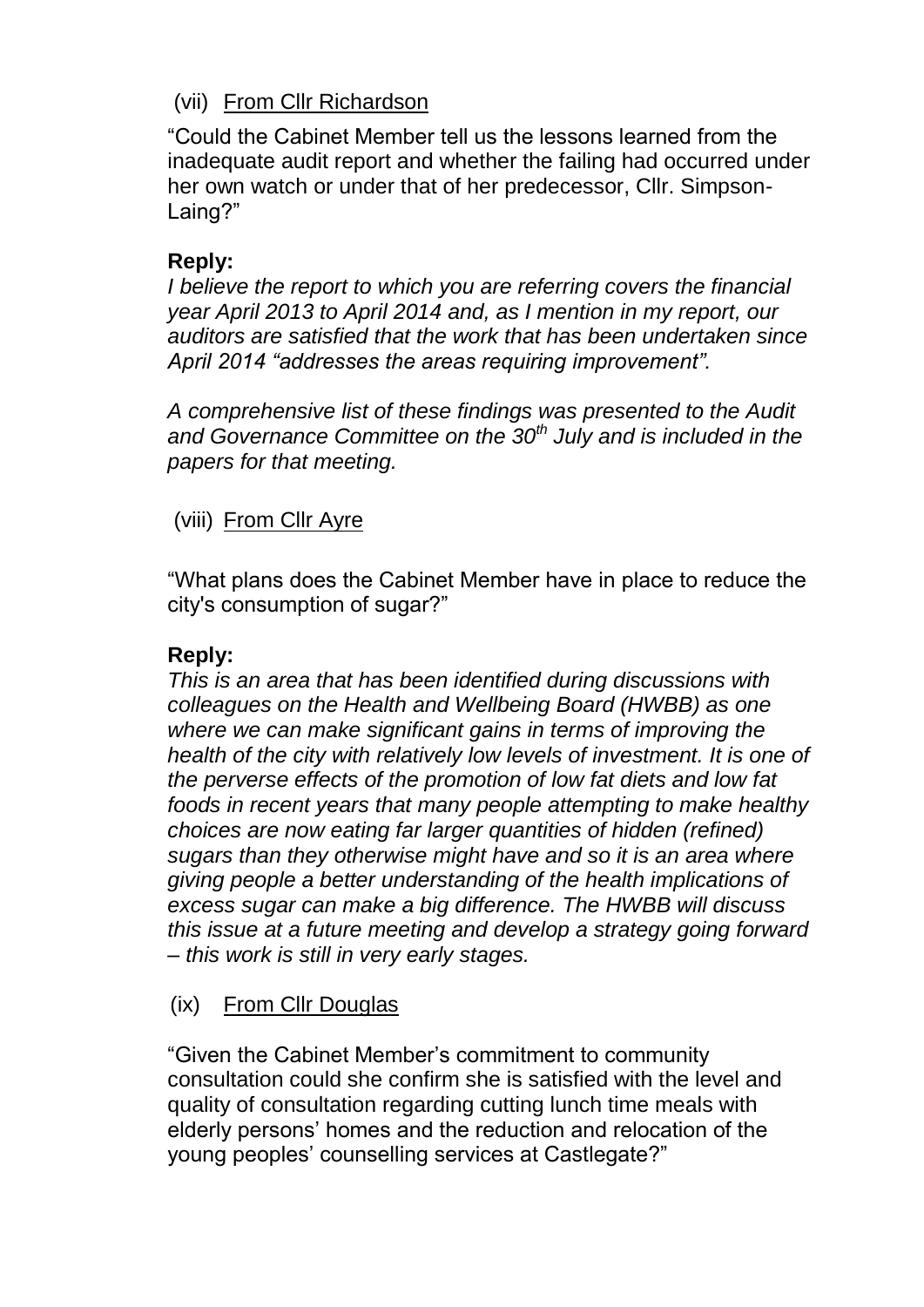# **Reply:**

*We have not cut lunchtime meals in any elderly persons' homes.*

*On the relocation of the Castlegate service, yes I am. The Council consulted with 80 people who use the services at Castlegate, 70% (56) of whom were content with the move to WO, this figure rises to nearer 90% when factoring in those who responded "don't know". The Youth Council and Looked After Children (show me that I matter) panel were also positive about moving to WO.*

### (x) From Cllr Aspden

"Is the recent consultation on children's services a good example of engagement given that the 'transformation' of children's centres will be doing the opposite of what the parents and carers wanted?"

### **Reply:**

*I would urge Cllr Aspden to actually read the papers that came to Cabinet earlier this week that set out in some detail the responses to the consultation on children's services. These quite clearly demonstrate that we are doing exactly what parents and carers asked us to do – in fact we have altered the direction of the transformation of children's centres in response to the results of the consultation which engaged with 1700 parents, carers and childcare professionals. I'm not quite sure what the Liberal Democrat leader's definition of engagement is but I'd be interested to hear why he thinks this was inadequate.*

# (xi) From Cllr Richardson

"It is reassuring to hear the Health and Wellbeing Board is reviewing its workings. Could the Cabinet Member share with us what she feels the major successes of the HWBB has been over the past 12 months?"

# **Reply:**

*Whilst much of the work of the HWBB is focused on developing long-term strategies for improving the health and wellbeing of the city that may take some years to bear fruit, the board has made a number of significant achievements in its first year. These include:*

- *the opening of the Section 136 (under the Mental Health Act) "Place of Safety" at Bootham Hospital*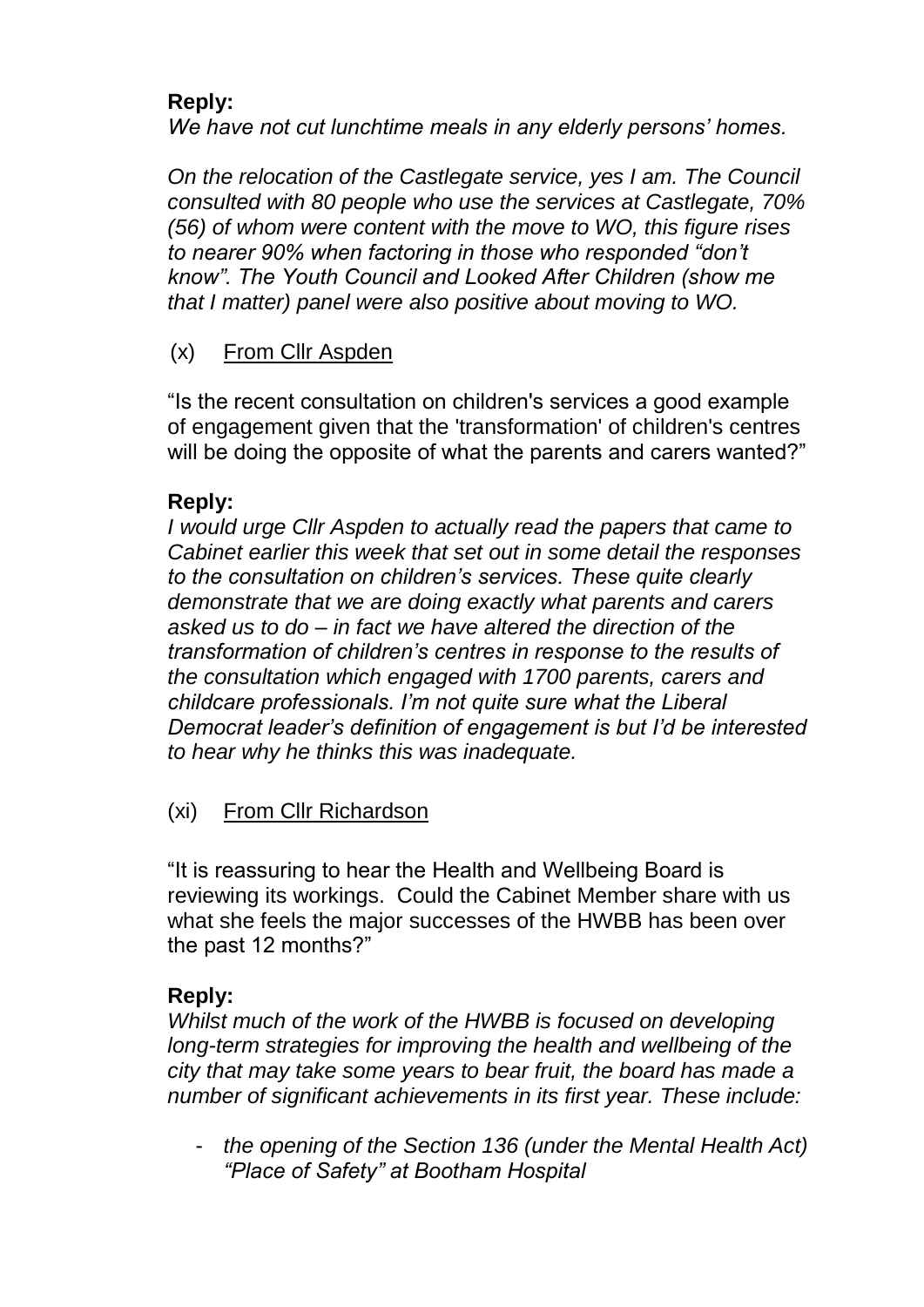- *undertaking case reviews for people who have been in hospital for more than 100 days*
- a review of the use of medication and how it is assessed in *residential and nursing care, especially psychotropic drugs and medication for people with dementia*
- *launching an online "living and breathing" JSNA*
- *completion of the JSNA "deep dive" on mental health*
- *raising the profile of the role of carers and strengthening links (carers attended the meeting in July 2013 to address the board)*

# (xii) From Cllr Firth

"If the cabinet member is building links with the voluntary sector, could she outline if and how she worked with York Playspace to prevent their closure?"

### **Reply:**

*The Council had a long standing relationship with Playspace for many years, which spans the lifetime of the organisation. We have supported them financially – through a range of funding programmes including Shine, Better Play and Early Intervention – and provided ongoing practical support from officers in the Communities & Equalities team, Business Support team in CSES and CVS through our SLA as well as more recently Your Consortium (funding which they returned following their decision to fold). They have also worked on our Lottery and Playbuilder programmes.*

*My colleague Cllr Looker has also met personally with trustees of the organisation and worked hard with them to offer support to continue.* 

*They are a stand alone constituted organisation and have not reached this decision lightly – first carrying out a consultation exercise to look at there future objectives and position. Regrettably the current climate for voluntary and community organisations is impossibly tough as local government is no longer able to offer the same levels of financial support as it once was. We remain committed to supporting our voluntary and community sector to thrive in York but this is never an easy task.*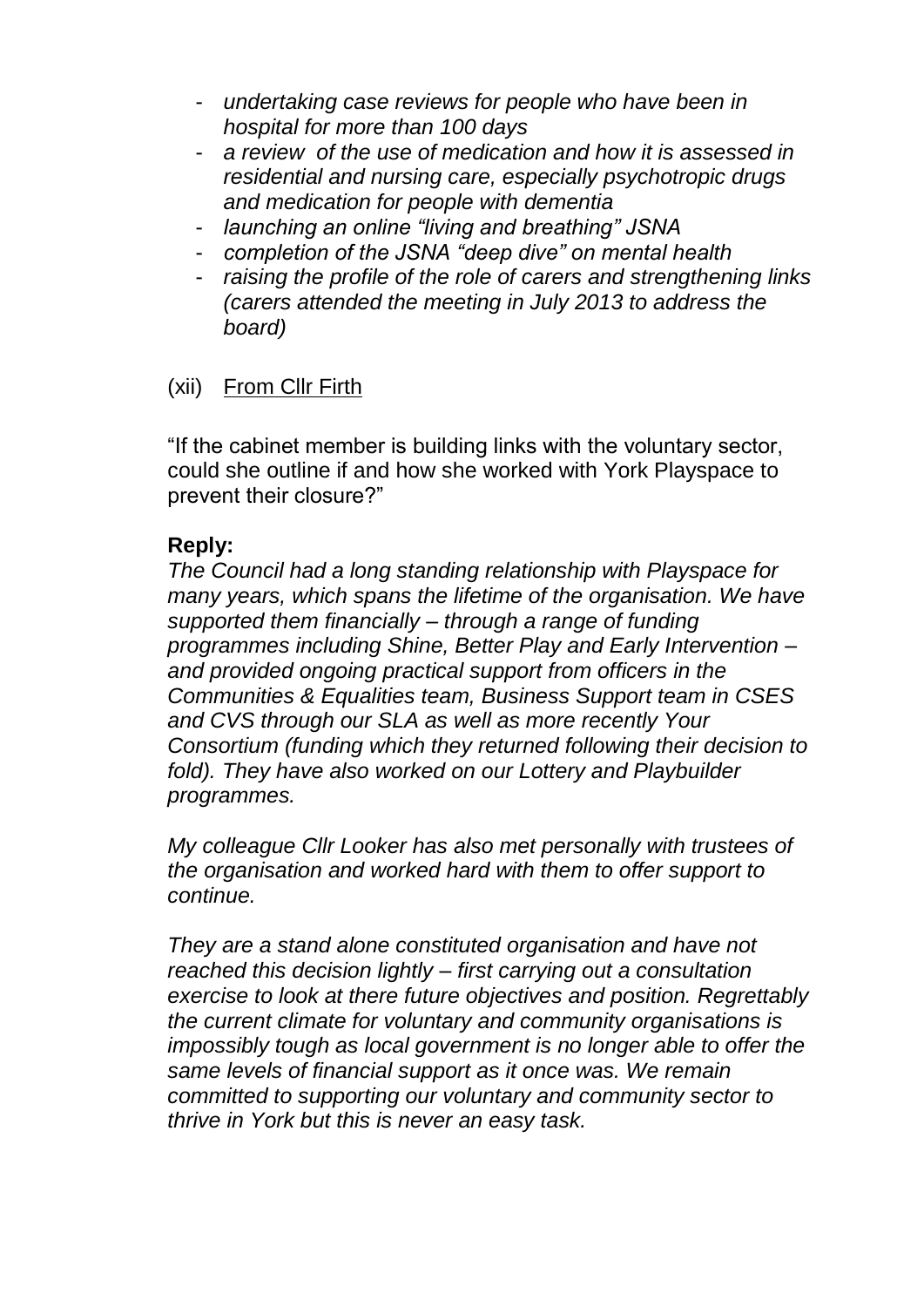# (xiii) From Cllr Richardson

"Given the unexpected departure of the Director of Public Health, could the Cabinet Member assure members that the local authority has a suitably qualified Director now leading this critical function?"

#### **Reply:**

*Yes*

(xiv) From Cllr Richardson

"The Cabinet Member reports on a number of consultation events that have taken place in recent weeks. Could the Cabinet Member share the summarised qualitative data she received from the Local Plan consultation and show how this was reflected in the ongoing drafting process?"

### **Reply:**

*This data was received by the planning department (rather then myself) and so I recommend Cllr Richardson refer his question to the Cabinet Member for environment, planning and sustainability.*

### **44. Activities of Outside Bodies**

Minutes of the following meetings had been made available for Members to view on the Council's website:

- Yorkshire Purchasing Association 30 June 2014
- Without Walls Partnership 25 June and 17 September 2014
- NHS Foundation Trust 12 March 2014
- York Quality Bus Partnership 14 July 2014
- Local Government Yorkshire and Humber Draft minutes of AGM, 14 July 2014
- Local Government Yorkshire and Humber Employers' Committee - 17 July 2014
- Local Government Yorkshire and Humber Member Improvement & European Board – Minutes 17 July 2014
- North Yorkshire Fire & Rescue Authority 25 June 2014

No questions had been submitted to representatives on outside bodies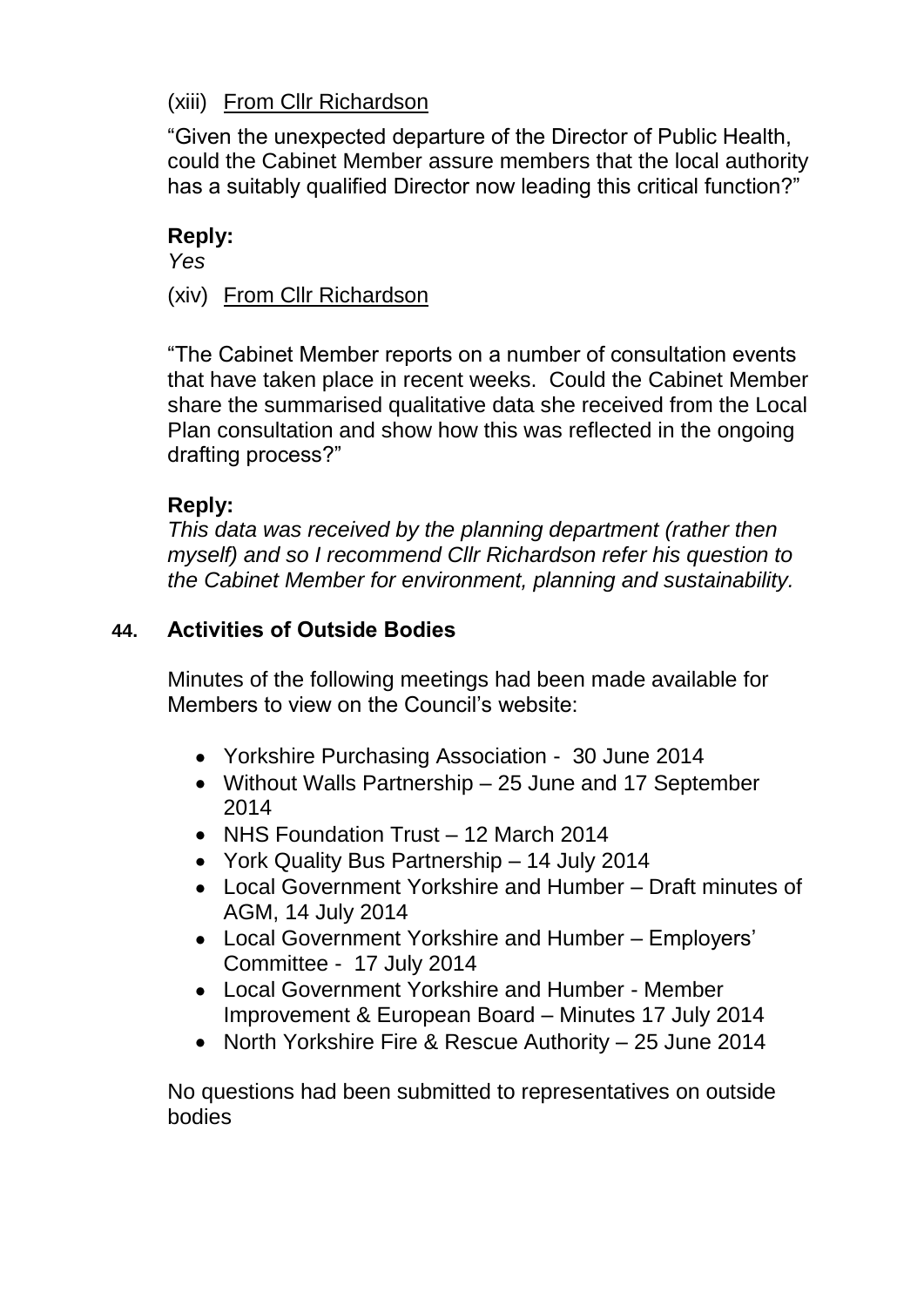### **45. Notices of Motion**

### **A Motions submitted for consideration directly by Council, in accordance with Standing Order 12.1(b)**

(ii) Electrification of the Leeds-Harrogate-York railway line (proposed by Cllr Levene)

"City of York Council:

- (i) notes the economic, social and environmental benefits that would be delivered by electrification of the Leeds-Harrogate-York line, as set out in the Leeds-Harrogate-York Rail line Improvements Outline Transport Business Case, and calls upon the Department for Transport and Network Rail to make this a priority;
- (ii) invites the Chief Executive to continue to work with Harrogate Borough Council and other interested stakeholders such as local Members of Parliament, North Yorkshire County Council and local Chambers of Commerce in order to make representations to the Department of Transport, Network Rail and others, particularly the Electrification Task Force, to secure these benefits for the people of York and Harrogate;
- (iii) notes that Harrogate Borough Council will be considering a similar motion lobbying relevant parties to support electrification of this line."

On being put to the vote, the motion was declared CARRIED and it was

Resolved: That the above motion be approved.  $2^{\circ}$ 

(iii) Local Plan (proposed by Cllr Reid)

"Council notes that in order to pass the National Planning Policy Framework (NPPF) 'Test of Soundness" the Local Plan must be:

Positively Prepared - based on a strategy which seeks to meet objectively assessed development and infrastructure requirements.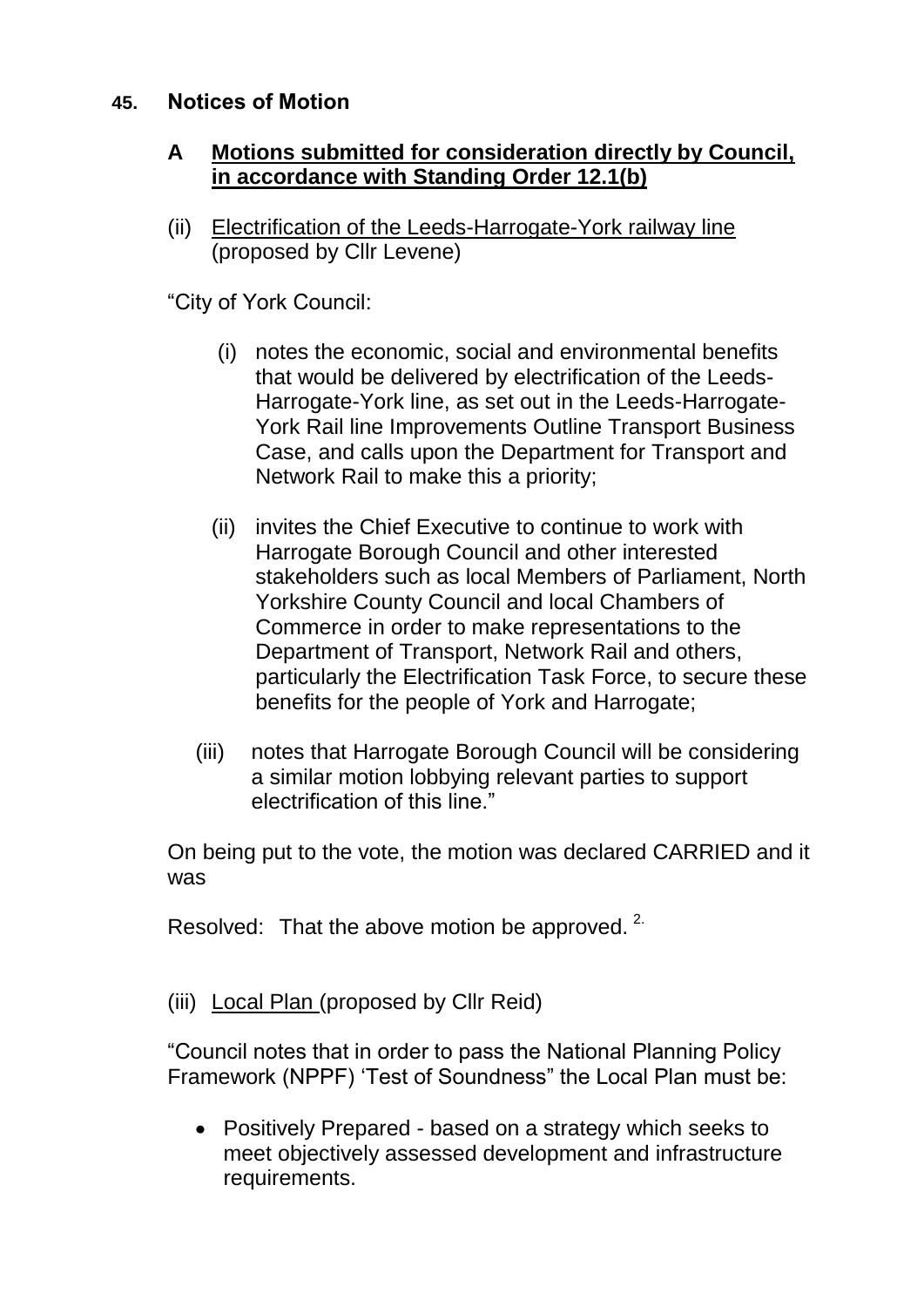- Justified the plan should be the most appropriate strategy, when considered against the reasonable alternatives.
- Effective the plan should be deliverable over its period and based on effective joint working on cross-border strategic priorities.

Council believes that the current draft plan approved by Cabinet on the  $25<sup>th</sup>$  September:

- does not accurately reflect the evidence base and is therefore not based on objectively assessed requirements.
- is not the most appropriate strategy and has ignored reasonable alternatives rather than test the approach against them.
- is not deliverable over the plan period and is contrary to the combined methodological approach of the Leeds City Region.

Council believes that the current proposals also fail to adequately reflect the results of the citywide consultations undertaken in July 2013 and July 2014.

Council believes that the current proposals will result in the plan being found unsound by the planning inspector leaving the city vulnerable.

Council instructs that planned consultation on the current proposals is halted.

In order to accurately reflect objectively assessed requirements, Council instructs officers to produce a report on housing trajectory to be brought to the next meeting of the Local Plan Working Group (LPWG) along with the relevant background reports.

The LPWG will then agree an accurate analysis of housing trajectory that is objective, evidence based and deliverable. This analysis will then be used to inform housing allocations and a new proposed Local Plan will be brought to the next LPWG for discussion and recommendation to Cabinet in November."

An amendment was proposed by Councillor D'Agorne as follows:

**Delete** final two paragraphs.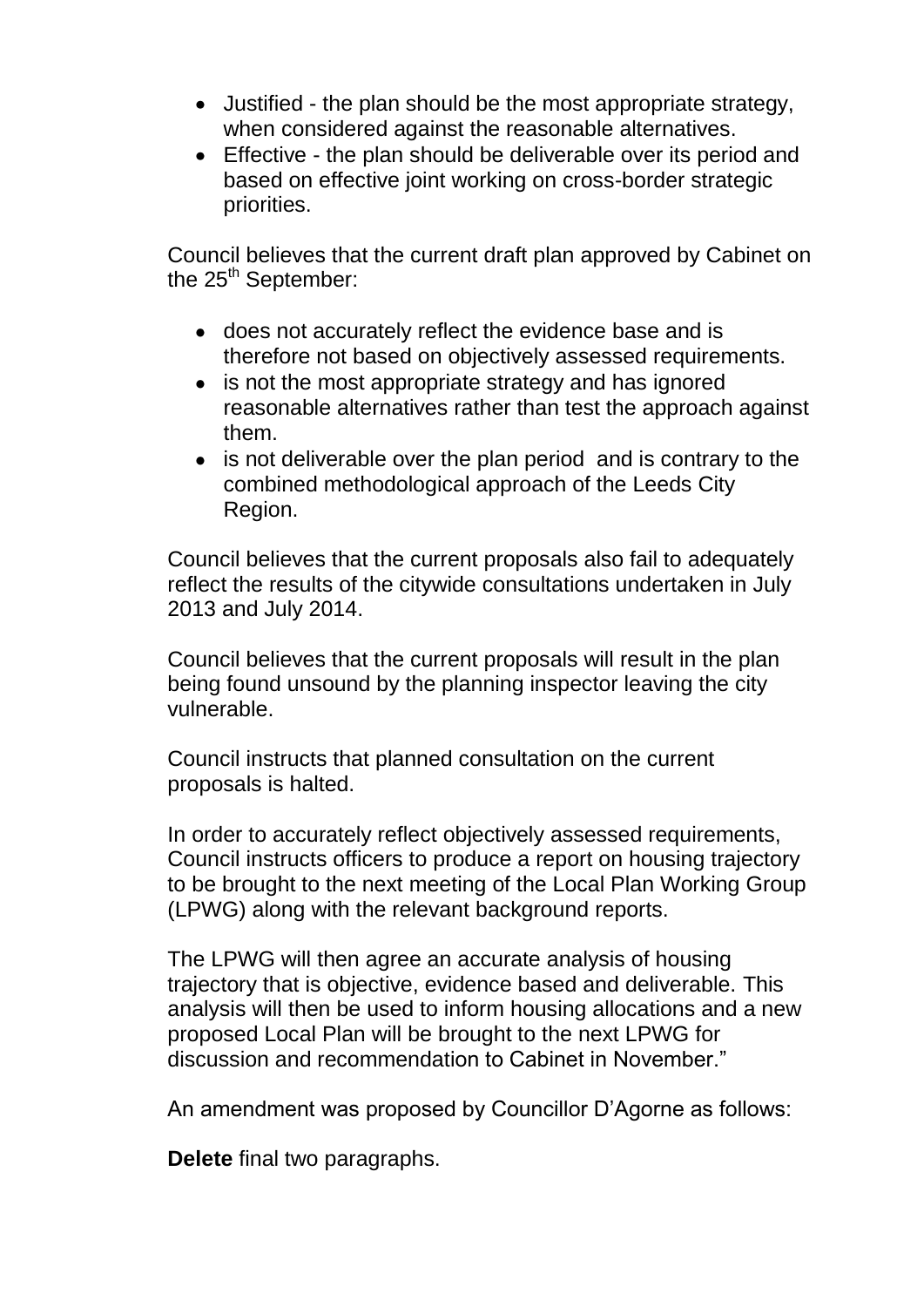#### **Replace** with

'In order to enable a decision to be made on full and clear evidence and to take into account the strongly held view of many York residents that green spaces in the city and York's Green Belt should be protected, Council instructs officers to produce a report detailing options for the Local Plan based on land allocations to accommodate 640 dwelling per annum and 800 dwellings per annum, the lower scenario being based on population projections alone and reflecting natural levels of growth in York (as detailed by Arup in the Preferred Options documents). The report should be as brief as possible, making clear the changes required to the current proposal for each scenario. It should include comparison with a trajectory of housing completions based on past years. The report to be brought to the next meeting of the Local Plan Working Group (LPWG) with an objective of achieving a plan which will pass the test of soundness but meet the aspirations of York citizens and opposition parties for a more gradual growth, in line with the capacity of the industry and the city's transport and drainage infrastructure. The LPWG will then agree an accurate analysis of housing trajectory that is objective, evidence based and deliverable. This analysis will then be used to inform housing allocations and an amended Local Plan for approval by Cabinet and public consultation early in 2015."

On being put to the vote the amendment was declared LOST.

On being put to the vote, the original motion, was CARRIED and it was

Resolved: That the original motion be approved.<sup>3.</sup>

(iv) Hydraulic Fracking in the York area (proposed by Cllr Semlyen)

"This council believes that:

Climate change is real and is resulting in deaths and cross border migration:

That fracking (hydraulic fracturing for shale gas) contributes to climate change.

This council recognises the over 2,100 name petition submitted by Frack Free York requesting a City of York Council decision on fracking. The petition asks that Councillors' vote that York should, where possible, publicly state their resistance to planning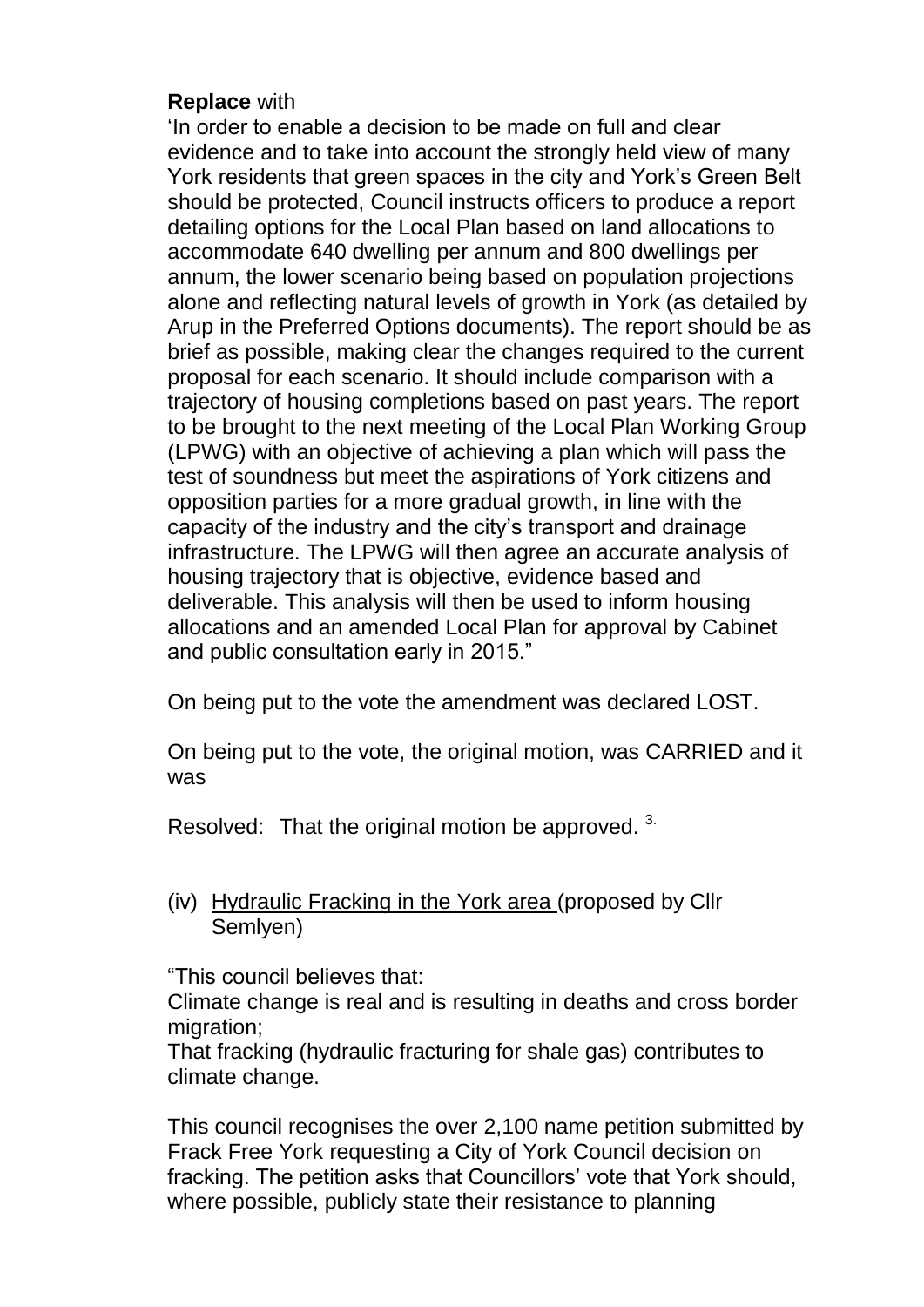applications for drilling for shale gas as it is believed that this could deter applications from drilling companies.

We believe that it would be better to reduce the need for extra energy supplies and will seek to promote an increase in energy efficiency, sustainability and self-sufficiency.

Council asks the Leader to send a copy of this motion to the Secretary of State for Energy and Climate Change and the Minister of State for the Department for Energy and Climate Change and to all York's MPs."

On being put to the vote, the motion, was CARRIED and it was

Resolved: That the motion be approved. 4.

#### Action Required

| 2. Write to the Department for Transport and          |            |
|-------------------------------------------------------|------------|
| Network Rail to request that priority is given to     |            |
| electrification of the line.                          | ТE         |
| 2. CX to continue to work with Harrogate BC and       |            |
| other stakeholders to secure electrification of the   |            |
| line.                                                 | KE         |
| 3. Prepare a report on housing trajectory to the next |            |
| meeting of the LPWG.                                  | <b>SCT</b> |
| 4. Forward a copy of the fracking motion to those     |            |
| listed in the motion.                                 | <b>NW</b>  |
|                                                       |            |

### **46. Questions to the Cabinet Leader and Cabinet Members received under Standing Order 11.3(a)**

Fifty nine questions to the Leader and Cabinet Members had been received under Standing Order 11.3(a). The guillotine having fallen at this point, Members agreed to receive written answers to their questions, as set out below:

### (i) To the Cabinet Leader from Cllr Steward:

"Can the Leader outline what specific powers he would like devolved to Yorkshire / Yorkshire & Humber?"

*Yes.*

*1. Ability to set business rates*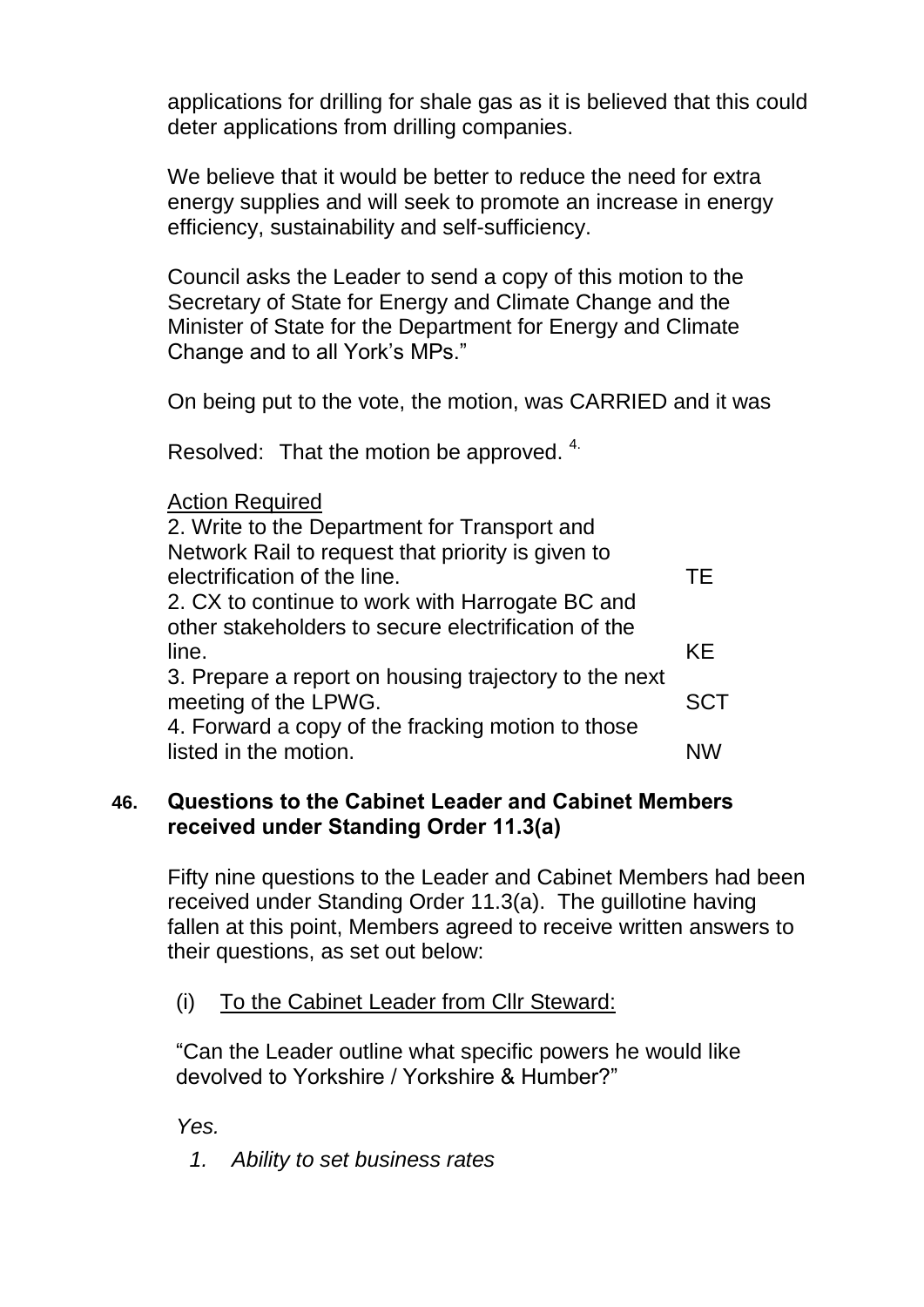- *2. Power to introduce differential business rates*
- *3. Fair funding and fair powers over transport schemes*
- *4. Fair funding and fair powers over publicly funded housing schemes*
- *5. Functions from Department of Works and Pensions*
- *6. Functions previously carried out by Government Offices, Regional Assemblies and Regional Development Agencies*
- *7. Ability to administer European funds*
- *8. Ability to keep taxes raised locally*
- *9. Skills funding*
- *10. The power to raise levies to support investment in growth promoting infrastructure and improvements to transport.*

### (ii) To the Cabinet Leader from Cllr Steward:

"What tangible spending commitments has York benefitted from to date from the West Yorkshire Combined Authority?"

*The Leeds City Region Local Growth Fund City Deal announced in the summer was the largest in the country. York will benefit significantly by being part of the West Yorkshire Plus Transport Fund funding stream. £83.5m has been identified in the fund for York schemes which represents a step change in infrastructure*  funding for the city. The funding profile is subject to review to *align with the settlement figure and is due to be confirmed in December 2014. This is because the Government agreement has led to £1bn over 20 years as opposed to the 10 years negotiated. Early stage development work has commenced for upgrading the Outer Ring Road and access to the York Central development. The aim is to commence delivery of the first schemes by the end of 2015/16.*

### (iii) To the Cabinet Leader from Cllr Steward:

"Can the Leader reassure members that residents will always come first in the focus of the transformation agenda and allay fears that some in the Labour group are more concerned about the methods of service delivery (for example the level of private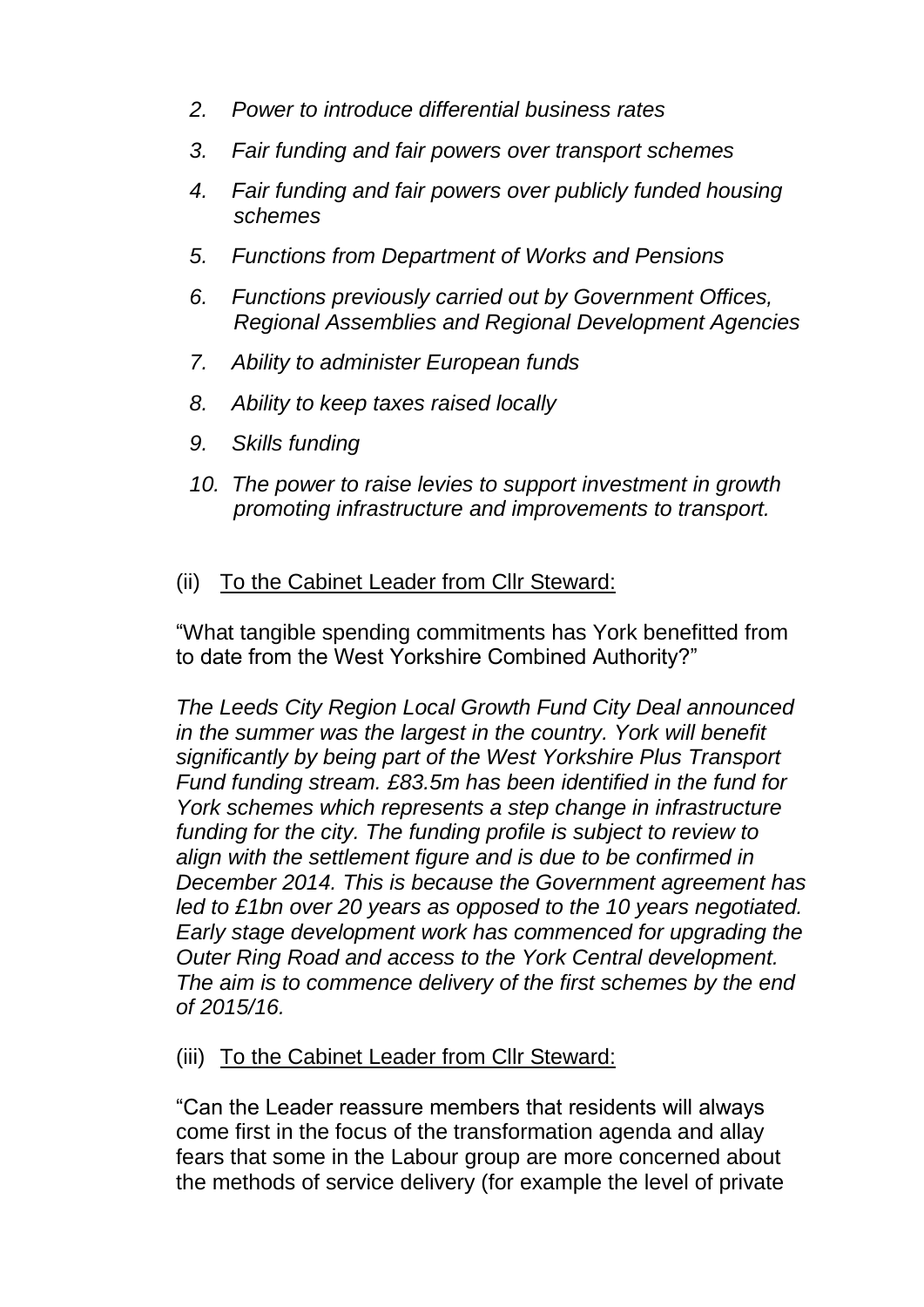sector involvement) rather than the quality of service to residents?"

*Yes.*

# (iv) To the Cabinet Leader from Cllr Doughty:

"Given the Labour administration's supposed inability to help fund the main meal of the day for vulnerable and elderly people at a cost of £50,000 per year at sheltered housing complexes at Barstow House, Gale Farm Court, Glen Lodge and Marjorie Waite Court, could the Cabinet Leader please confirm how much taxpayer's money has been spent on art work in and around West Offices since it opened?"

*Yes. The amount was £308k and this was in line with the scheme agreed cross-party before my time as council leader. This included a contribution of £220k from the private sector. Council policies set before my time say 1% of such developments should be spent on public art. I attempted to divert some of these funds to other schemes, including trying to avert an increase in school meal costs in 2011/12. However, the £220k capital funding from the West Offices developers was contractually reserved for use on public art in West Offices and could not be spent on unrelated revenue schemes. Furthermore to divert the council's contribution to this public art would have meant losing the entire contribution from the private sector. I therefore reluctantly accepted the agreement made cross-party before Labour was elected to office.*

# (v) To the Cabinet Leader from Cllr Doughty:

"Given the threat of withdrawal of financial support to Community Centres around the city with his groups tired excuse of Government cuts rather than careful choice decisions, does the Cabinet Leader still believe his Labour administration's decision to give £100,000 towards the 'arts barge' project to be a good use of public funds?"

*I know Councillor Doughty would happily gloss over his party's attempts to decimate public services the length and breadth of the country but having lost such a significant percentage of the council's revenue budget as a result of his Government's actions, he cannot pretend this will have no impact on York residents. The arts barge has become a tired argument from a Tory Group struggling for anything new to say.*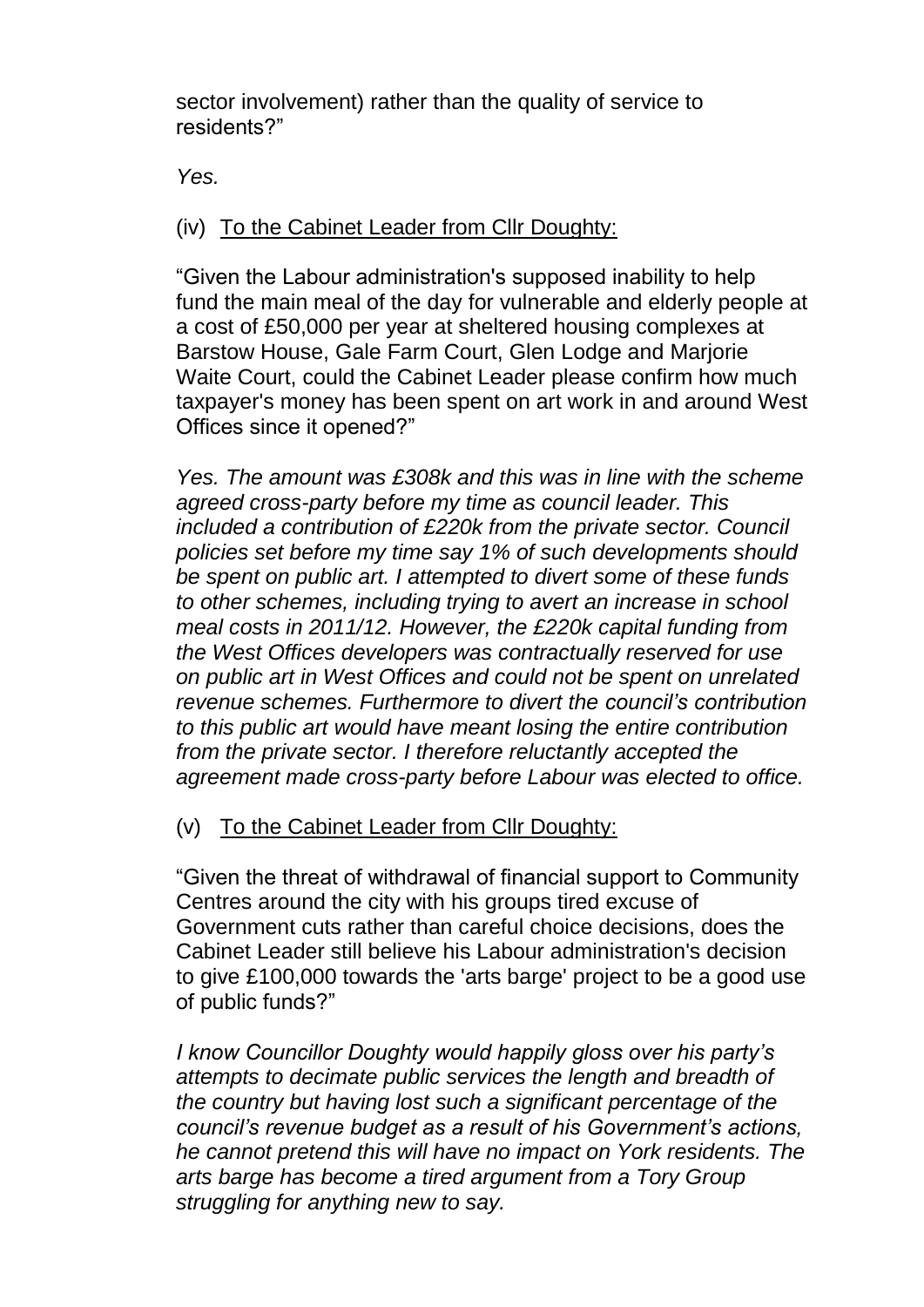*But yes, £9,000 in revenue repayment for a capital scheme that helps a community group, the cultural sector and the economy is appropriate.* 

*The way local government finance is going there will be an increasing need to work with the voluntary sector to deliver local priorities.*

(vi) To the Cabinet Member for Environmental Services, Planning and Sustainability from Cllr D'Agorne:

"What action is being taken to secure prosecution of bus operators running defective engine vehicles polluting our streets with black smoke and what action is planned to stop unnecessary vehicle idling by buses in Rougier St and other Air Quality blackspots?"

*We have a voluntary agreement with all bus operators in York, including the tour bus operators, that vehicles should not stand in the centre of York (or anywhere else) with their engines running. The issue is regularly raised with bus operators through the York Quality Bus Partnership, most recently at the meeting of the 15th September.* 

*Operators are committed to addressing the issues caused by idling and, through continuous professional development, work*  with their drivers to instil the need to switch engines off when *buses are stationary for more than a couple of minutes. Drivers are also regularly reminded of the importance of switching off.*

*A study into the extent of idling emissions in York and the options for reducing them was commissioned in 2013. The study provided evidence of many incidences of vehicle idling currently taking place across the city and has indicated that, by adopting basic anti-idling policies, a significant reduction in emissions could be achieved, along with even greater fuel cost savings for operators. The framework for AQAP3 suggests a partnership and awareness raising approach to anti-idling in the first instance with a focus on a number of clearly defined 'anti-idling zones'. These are locations where unnecessary idling is currently known to occur, both on the roadside and at coach parks. Further consultation will be required on the levels of signage (if any) to be provided and the most effective way to engage with transport operators on this issue.*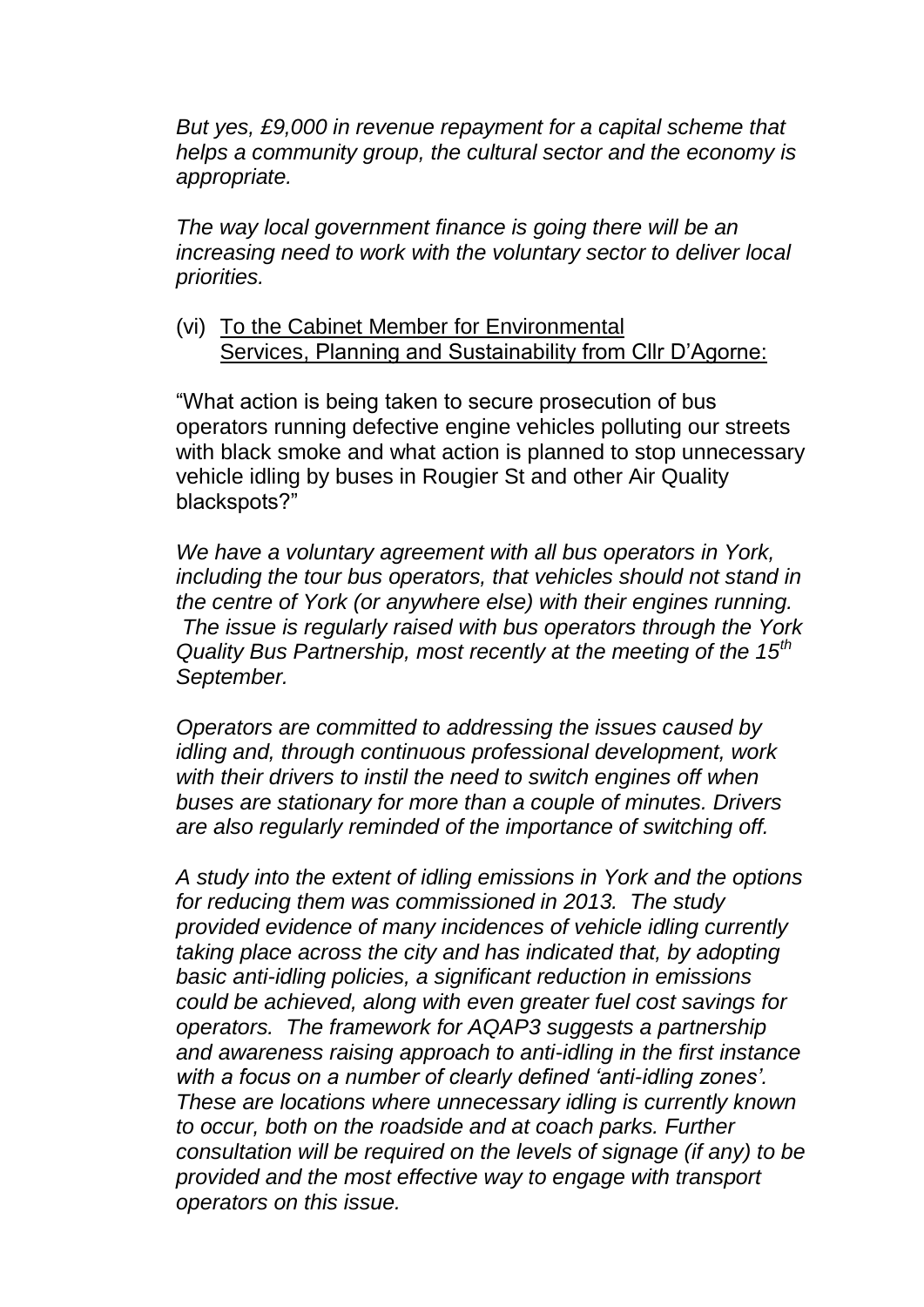*The AQAP3 will retain an option to adopt anti-idling legislation and issue fixed penalty notices at a later date should the partnership approach be unsuccessful.* 

*We are committed to introducing more electric buses, including the recent launch by Transdev of an electrically powered tour bus in York - the first double deck electric bus in the World. We are now working on a project with Transdev which would see the other 5 buses in the Tour Bus fleet converted to electric power so the whole fleet would become zero emission at point of use. More generally, CYC aspire to convert the York "urban" (as opposed to longer distance) bus fleet to electric power to reduce emissions in the city centre. One park and ride route (A59) is already converted, with work in hand to convert a second route soon. A further electric bus is in use between the University and York city centre, and it is also intended that the new service to Germany Beck is also operated using electric buses. First have also recently introduced 5 diesel-electric hybrid buses on service 4 between Acomb and the University, and are upgrading the substation at their depot so that it can charge up to 90 fully electric buses per night in the future.*

(vii) To the Cabinet Member for Environmental Services, Planning and Sustainability from Cllr D'Agorne:

"Can he explain how Labour's claimed reduction of 5000 houses in the Local Plan actually equates to less than half that number being removed from site lists and no reduction in the area of land allocated for development?"

*The Preferred Options Draft Local Plan included a housing demand target of 1,090 dwellings per annum over the Local Plan period from 1st October 2012 to 2030 (17.5 years). This equates to 19,075 dwellings in total. In addition a 15% buffer was included across the full Plan period to provide flexibility in the supply and to deal with persistent under-delivery in previous years. This 15% buffer equates to an additional 2,861 dwellings over the Plan period. In total therefore the Preferred Options Draft included a housing target inclusive of the buffer of 21,936 dwellings.*

*The housing demand target in the Publication Draft Plan is made up of the trend based assessment of household growth to support the Plan's economic ambition of 870 per annum (undertaken by Arup) and a further provision to address the inherited shortfall*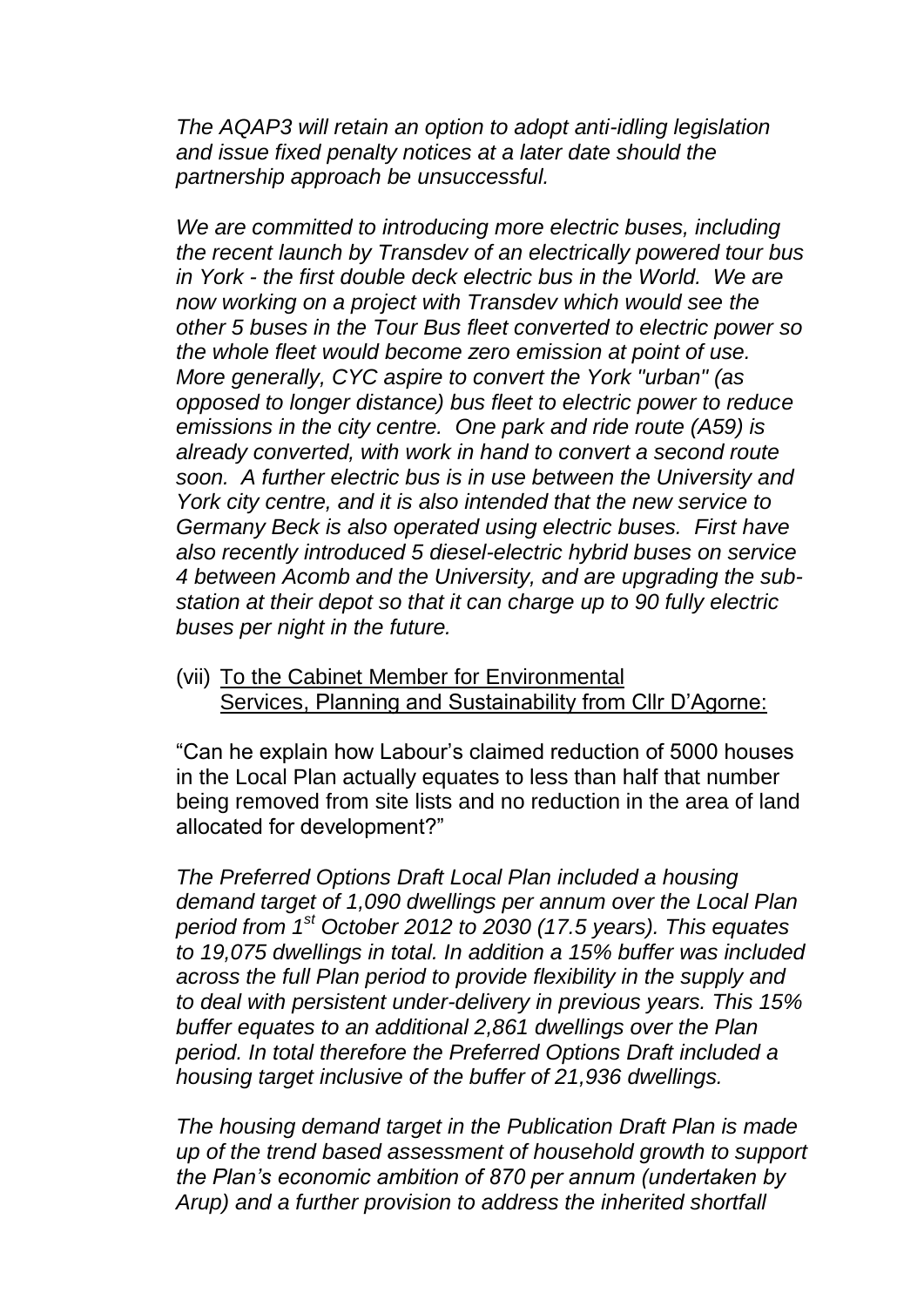*from previous years under delivery of 126 per annum<sup>1</sup> . This equates to an annual demand target of 996 (870+126) or 15,936 dwellings (996 x 16) over the 16 years of the Plan (1 April 2014 to 31st March 2030).*

*In addition Local Planning Authorities, as set out in NPPF, are expected to demonstrate that they have a rolling five year supply of deliverable sites, measured against the housing target with an additional 5% or 20% buffer (for five years) depending on past delivery rates to provide a realistic prospect of achieving the planned supply and to ensure choice and competition in the market for land. In clear agreement with the requirements of the National Planning Policy Framework, the draft Local Plan housing requirement includes a 20% buffer on supply bought forward from the total requirement in the first five years (i.e. 6 years' worth of supply rather than 5 years). This equates to rolling forward sites and land which could accommodate an additional 174 dwellings per annum for years 1-6 of the Plan (174 x 174 = 1,044 in total). This means that the supply for years 1-6 of the Plan is equivalent to 1,170 dwellings per annum (made up of existing planning permissions and allocations).*

*In summary therefore the Publication draft Plan supplies enough land allocations (in addition to existing planning commitments) to provide for the construction of 1,170 homes per annum for years 1-6 of the Plan (7,020 dwellings in total) and 996 homes per annum for years 7-16 of the Plan (9,960 dwellings). This gives a housing target inclusive of the buffer for the plan period (16 years) of 16,980 dwellings. This is set out in Table 5.2 within the Publication Draft Plan in the Housing Trajectory. I calculate this as 4,956 less than the previous equivalent figure.* 

*In terms of sites a number of sites or part sites have been deallocated if you look at the map, and equally significantly the developable area on a number of the strategic sites has been reduced so that strategic green spaces can be provided as part of the overall site development. These green spaces will help us to meet a number of environmental, conservation and heritage / green belt objectives and opportunities – preserving and enhancing existing natural features like becks, enhancing green corridors, giving protection to nearby sites of conservation interest, avoiding building up to the ring road and thereby helping to preserve the cities setting, ensuring good amenity space provision, etc. It should also be noted that some of the largest strategic housing allocations include areas that will be developed*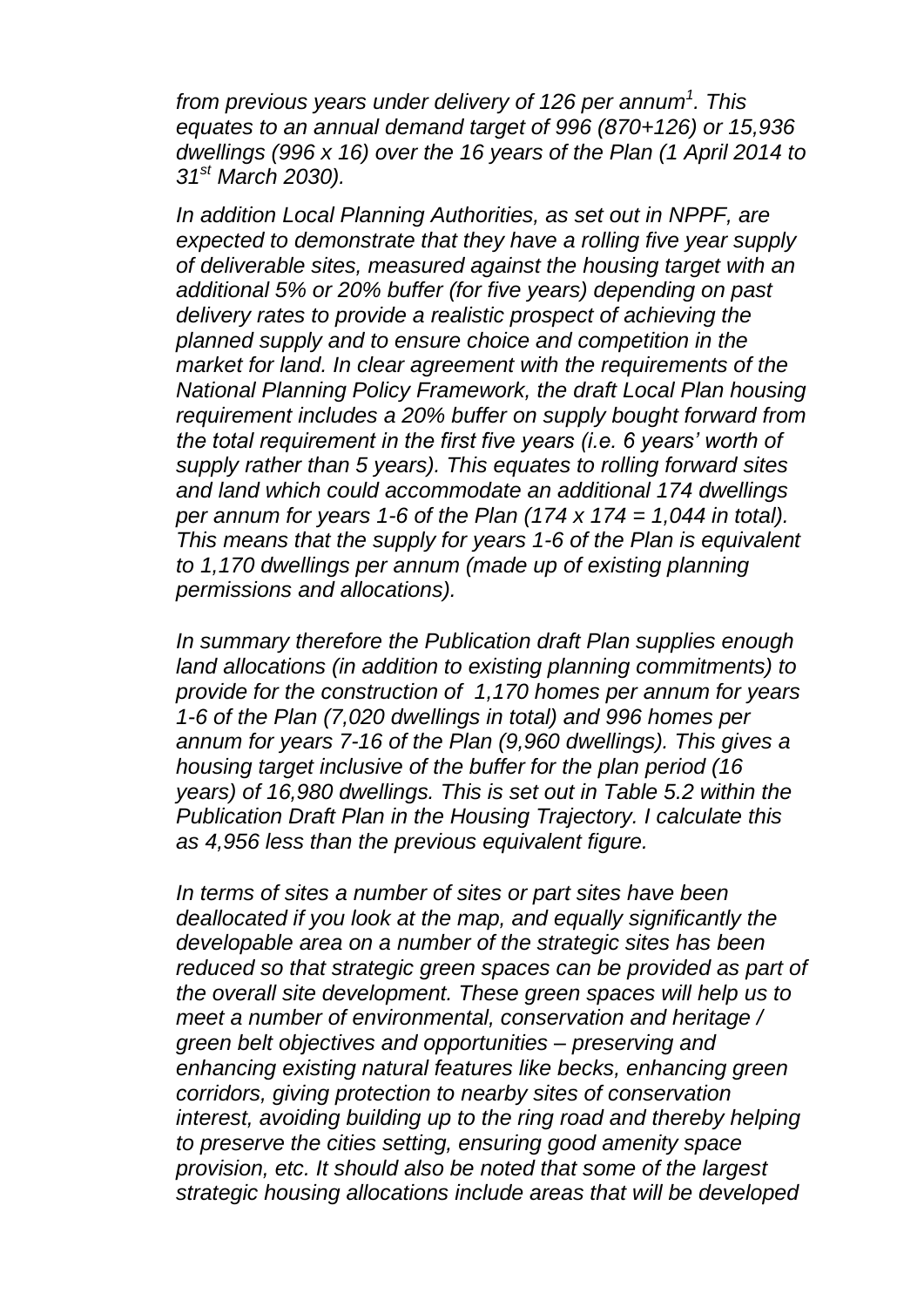*well after the plan period. It is important that they are included in the allocations to give certainty to the developers and allow the financing of the physical and community infrastructure measures that will ensure these are genuine new communities, and not soulless suburbs.*

(viii) To the Cabinet Member for Environmental Services, Planning and Sustainability from Cllr Doughty:

"Can the Cabinet Member evidence just exactly how the views of thousands of residents have been considered and reflected (at all) in the Draft Local Plan consultation?"

*There have been two key consultations in relation to the draft Local Plan, the Preferred Options Consultation which took place in Summer 2013 and the Further Sites Consultation which was carried out in Summer 2014. The Preferred Options Draft Local Plan was subject to consultation between June and July 2013. Approximately 5,000 individual responses were received including around 17,000 comments and a further 9,000 individuals signed petitions.*

*The Further Sites consultation was undertaken in June and July 2014 on potential new sites and boundary changes on some of the sites originally identified. The aim of this consultation was to help inform future recommendations on the portfolio of sites for inclusion in the publication draft Local Plan. The Council received around 4,500 responses.*

*A considerable amount of information has been made available relating to the number and content of comments received as part of both previous stages of consultation on the Local Plan. In the main these comprise three pieces of information:*

*(i) the number of objections, supports or comments received in relation to each policy and site;*

*(ii) a summary of the comments received (at both previous stages of consultation on the Local Plan, officers summarised the comments received by section, policy and site); and (iii) full copies of the responses received (redacted to remove personal information).*

*Annex B to the Local Plan Working Group Report 22nd September 2014 and Cabinet Report 25th September 2014 provides a summary of the previous stages of consultation on the Local Plan*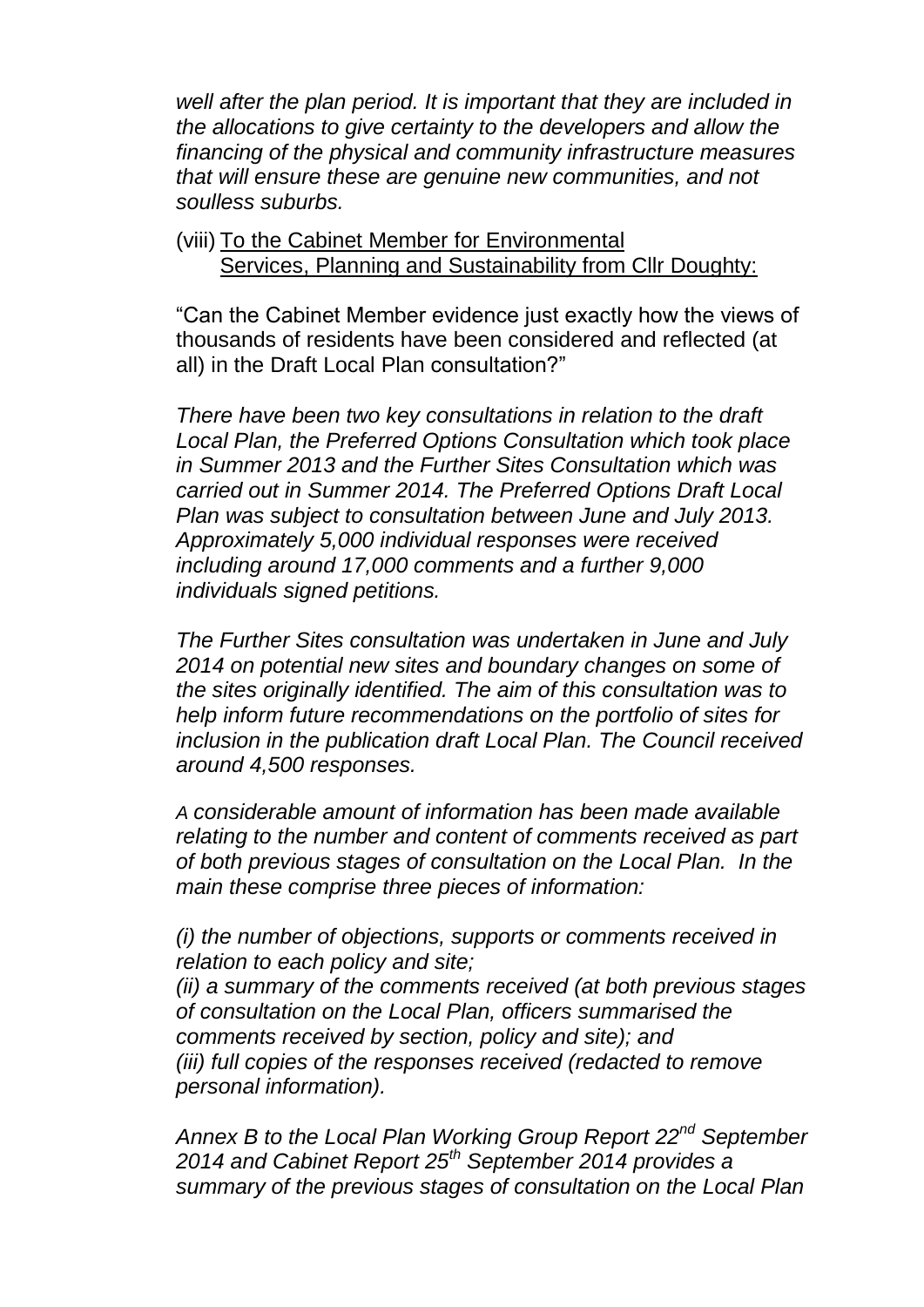*consultations, to enable the reader of the Publication Draft Local Plan to consider what views have previously been expressed on a given policy issue or site.*

*The comments received through both consultations have been taken into account by officers and ourselves when considering the Publication Draft Plan, and their has been significant reductions in the jobs and housing targets, plus a lot of more detailed changes. I should also remind members of what our professional officers keep trying to remind us of, and that is that the Coalition Governments National Planning framework is a very defined process, and there is very limited room for local political and resident choice in terms of key issues like the housing targets.* 

*The Publication Draft Local Plan will be subject to a six week consultation period beginning in October 2014. Consultation will be carried out in conformity with the Councils adopted Statement of Community Involvement and the requirements of the 2012 Regulations. Comments received as part of the consultation will then be considered by officers to help assess the 'soundness' of the plan and be reported to Full Council.* 

(ix) To the Cabinet Member for Environmental Services, Planning and Sustainability from Cllr Doughty:

"The Draft Local Plan continues to plan for 'safeguarded' land (reserving for future development) beyond the life of the plan when there is no requirement under the National Planning Policy Framework. A prime example of this in my own ward, amongst others, is site '810' on crucial greenbelt at Earswick. Why is this?"

*The NPPF sets out the national policy on green belt. In drawing up the Green belt in the City of York Local Plan we need to consider how to address the following points (shown in italics) from paragraph 85 of NPPF*

*The first is that the Council needs to satisfy themselves that Green Belt boundaries will not need to be altered at the end of the development plan period*

*This requires consideration of the longer term development pressures on the city. In the Plan we make clear that it is reasonable to expect a continued need for housing at broadly the same scale as in the Plan period. We need to consider the*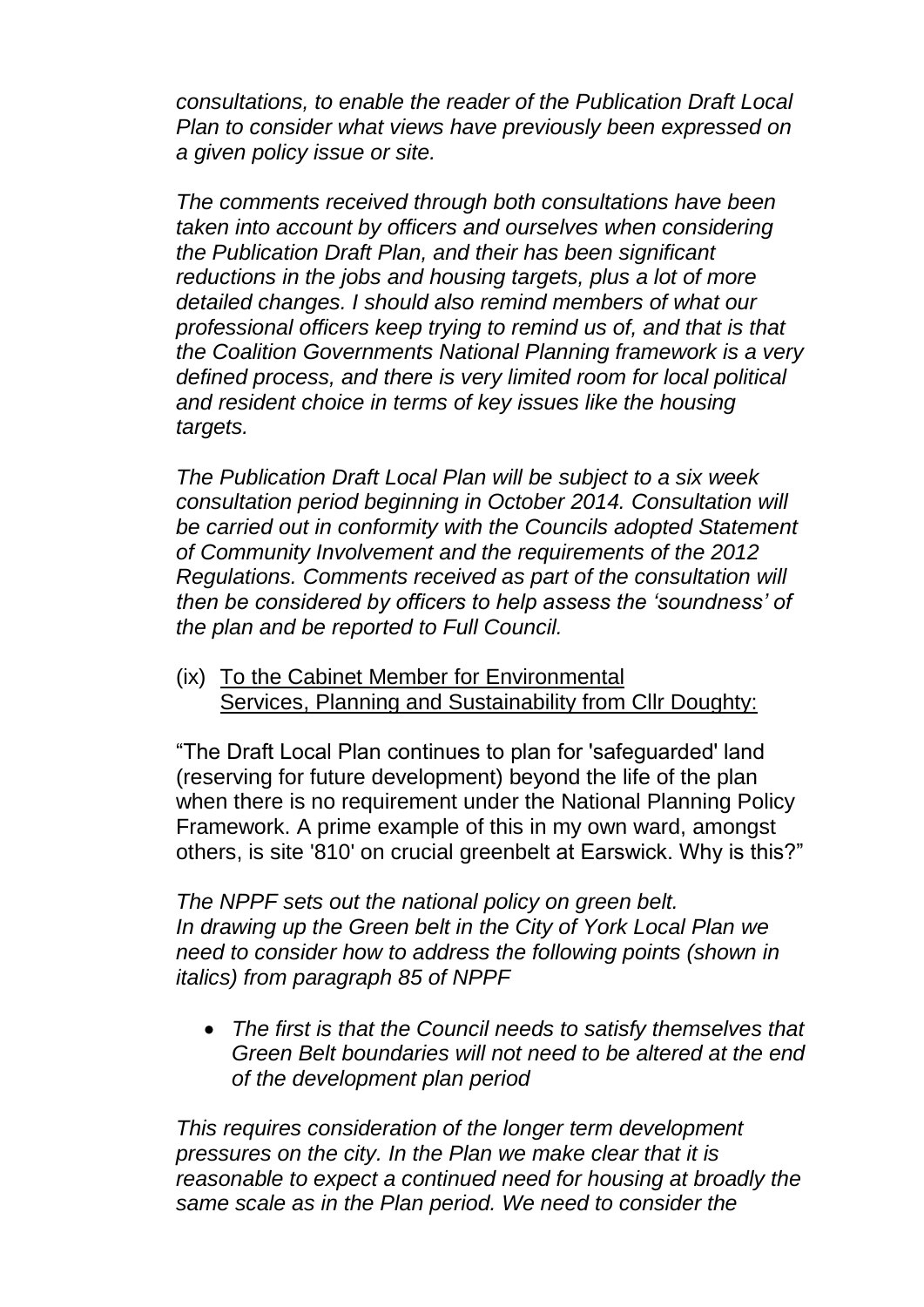*implications for the permanence of the green belt of that continued requirement.* 

*Secondly where necessary, identify in their plans areas of 'safeguarded land' between the urban area and the Green Belt, in order to meet longer-term development needs stretching well beyond the plan period*

*The general extent of the York green belt takes in the lands surrounding York and the larger freestanding settlements in the district and extends to the district boundary and in some cases beyond that boundary.* 

In defining the inner edge of that boundary, for the first time in the *Local Plan, we need to consider how we ensure the boundary endures well beyond the Plan period.* 

*The only way to do this effectively is to identify a reserve of land that can help to meet some of the city's development requirements beyond the Plan period, that land is the safeguarded land identified in the Plan. We have also assumed that some development needs will be met within the existing built up area e.g. through a continued 'windfall' of small sites for housing. However officers views are that it is not credible to assume that all development needs will be met in the built up area therefore it is necessary to identify safeguarded land in the circumstance here in York.* 

(x) To the Cabinet Member for Environmental Services, Planning and Sustainability from Cllr Richardson:

"Because of Council's commitment to reducing carbon emissions, Council installed a rain water harvesting system to reduce costs for cleaning commercial vehicles at Hazel Court. Will the Cabinet Member state how long the pumps on the system have remained non-operational to date and what the costs were of replacing the pumps at that centre?"

*The water for the drive through vehicle facility installed at Hazel Court was to be supplied from an underground harvest tank fed from the workshop roofs supplemented by the mains water during dry periods.* 

*Early in 2011 it became apparent the underground harvest tank was failing to provide sufficient water supply to match demand. The supply was switched to mains feed supply.*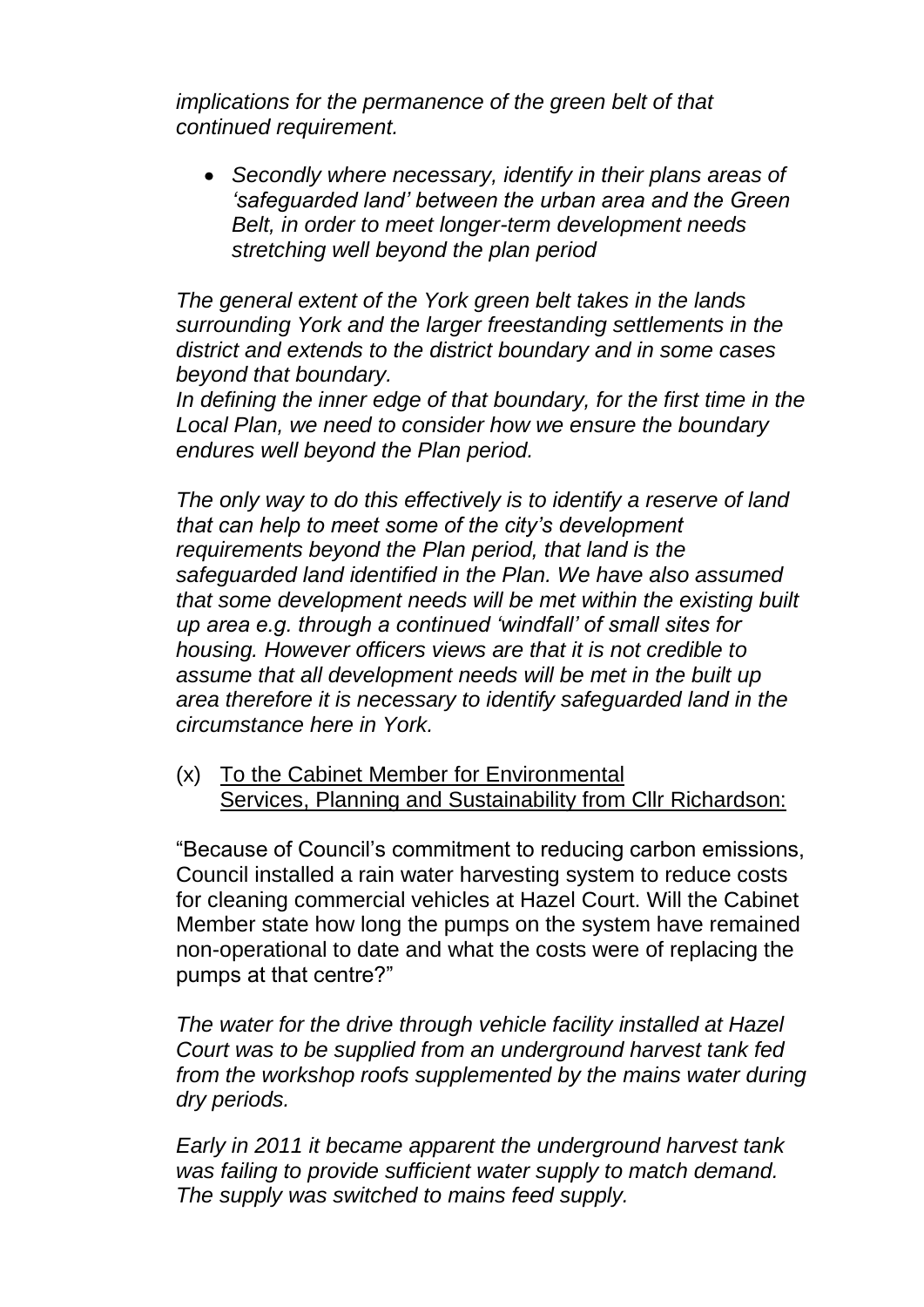*The Fleet Management Team have now identified an appropriate amendments to the pump system to enable the drive through wash facility to be switched back to the original concept of harvested rainwater, but at this point the cost have not been determined.* 

(xi) To the Cabinet Member for Environmental Services, Planning and Sustainability from Cllr Richardson:

"The results from the new electrical P&R bus have been very positive. Can the Cabinet Member assure this council that a plan has been agreed with First and other transport partners to introduce more electric buses as the old buses are retired, and how many sites measuring particulates across the City would change from red to green by implementing this plan?"

*The Council is working closely with operators to deliver an ultralow emission bus fleet for the City. In addition to the six fully electric vehicles already operating on the Park & Ride network, First York will be introducing six more fully electric vehicles early in 2015. Last month, the first retro-fitted, fully electric tour bus entered service. The Council continues to work with operators and with central government to seek opportunities to accelerate the introduction of an ultra low emission bus fleet.* 

*The air quality objectives for the especially damaging small particulates are currently not being breached at any CYC monitoring locations, unlike those relating to Nitrogen Dioxides. The proposed Clean Air Zone (CAZ) will become the main delivery mechanism for achieving a rapid reduction in the number of diesel buses operating in the city centre. The most frequent services will be required to upgrade to ultra low emission buses by 2018. This will help York meet the health based annual mean nitrogen dioxide objective within its current Air Quality Management Areas.* 

*Air quality modelling has shown that by rolling out AQAP3 to the extent that it delivers an equivalent of 90% electric buses and 5% electric cars, there is potential for the annual mean NO2 objective to be met in all the current AQMAs by 2021. The possible exception to this is Nunnery Lane for which modelling still shows a borderline outcome. Local and national emission reduction measures are expected to have less of an impact in this area due to the lower prevalence of buses and HGVs and the larger levels*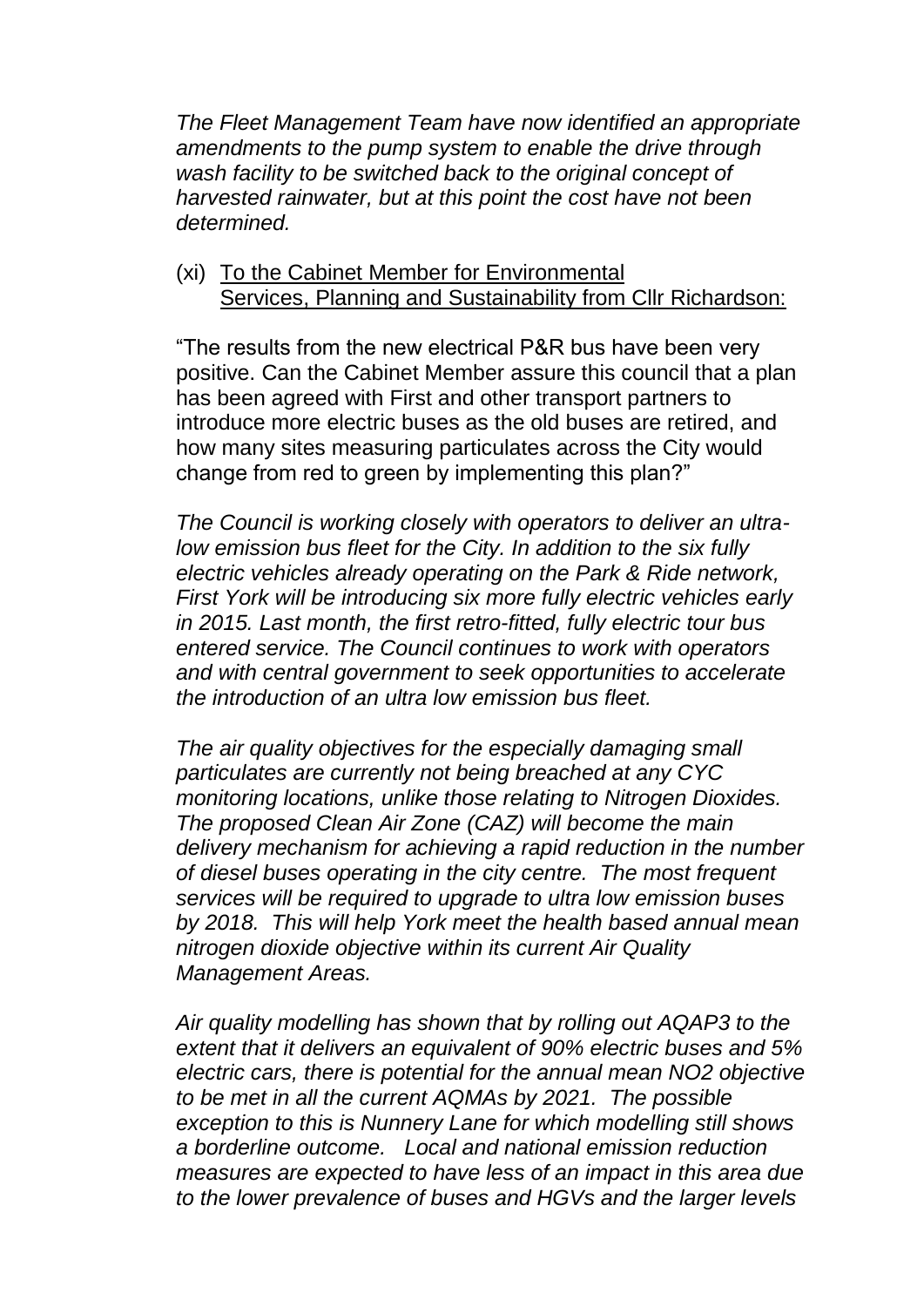*of traffic growth predicted in this area compared to other AQMAs. CYC's electric bus feasibility project (2013) engaged the major local bus operators and CYC is currently discussing the proposed Clean Air Zone (CAZ) with operators through the Quality Bus Partnership*

(xii) To the Cabinet Member for Environmental Services, Planning and Sustainability from Cllr Richardson:

"Will the Cabinet Member state when the next round of weed spraying is to begin and will this Council apologise for the large number of weeds that have taken root around the city, some as high as 1 metre?"

*The 3rd round of weed control commenced on the 29th September and is normally a 'mop up' of hot spot areas mainly comprising of the older paved areas of the city - Bishophill, Southbank, Acomb (part) etc, on this occasion all areas of the city will be walked and where weeds are visible they will be sprayed.*

*In general the first 2 applications went well taking into consideration the very wet and warm spring, however on our inspections one or two areas did appear to have untreated weeds, this has been drawn to the attention of our contractor and to compensate for this, they are funding the difference between a part and full spray for the 3rd application (above) and are also going to treat around all obstacles in grass verges.* 

(xiii) To the Cabinet Member for Environmental Services, Planning and Sustainability from Cllr Reid:

"Could the Cabinet Member confirm that there are no plans to introduce further green bin charges and residents' first green bin will remain free?"

*It's no secret that we face an increased demand for services and the council has to make significant savings across all services. Street based services are no different and savings of around £2million will have to be made. As residents would expect, every option will be reviewed carefully considered.*

(xiv)To the Cabinet Member for Environmental Services, Planning and Sustainability from Cllr Reid:

"What is the Council doing to recover the weed spraying situation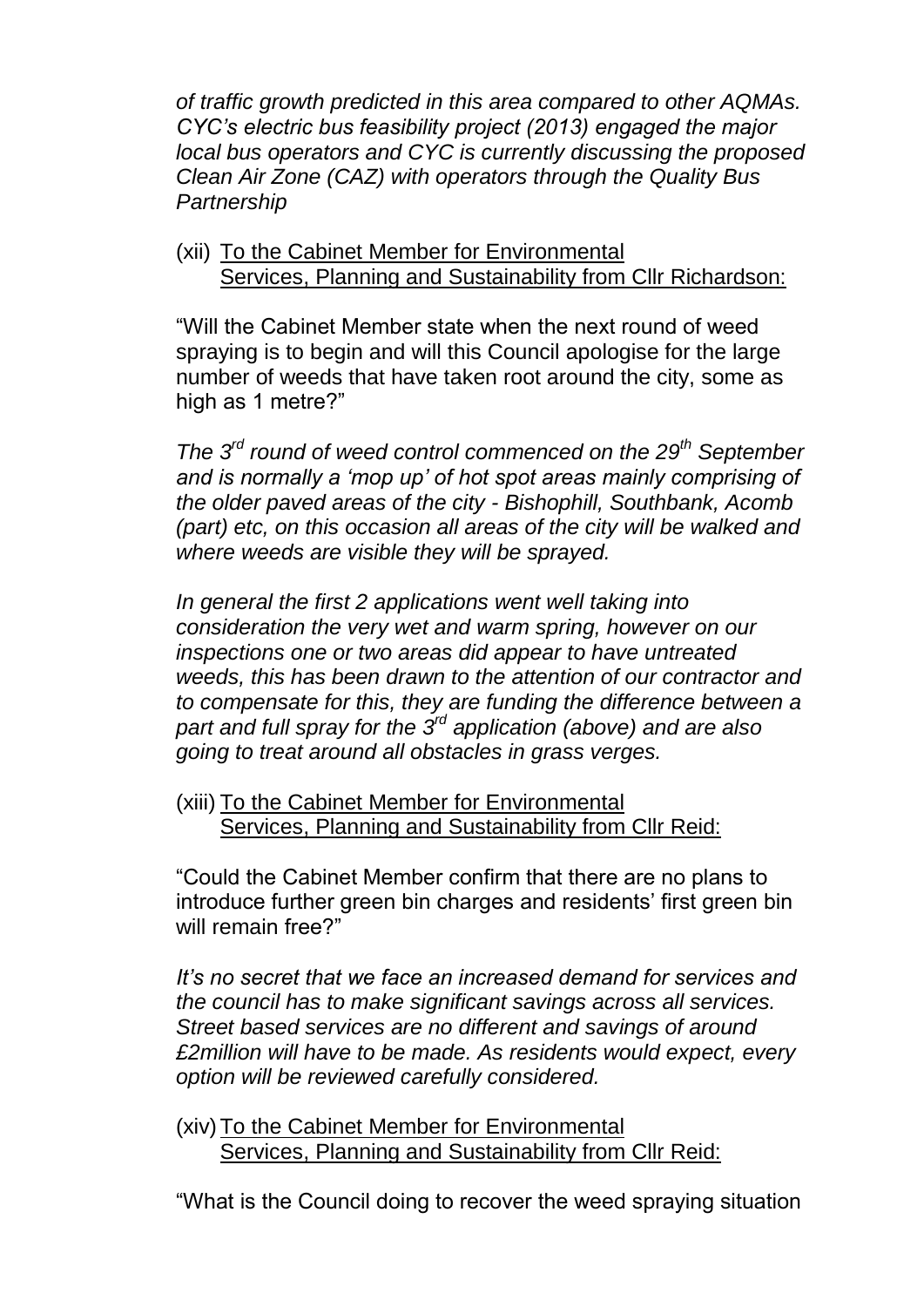in the west of the city, what steps is it putting in place to ensure that there is not a repeat of the recent situation of overgrown weeds?"

*Please see may answer to question (xii) above. The contract is due to be tendered during the winter and we are working with the procurement team and neighbouring authorities to look at possible joint contracts.*

#### (xv) To the Cabinet Member for Transport from Cllr D'Agorne:

"Can he report on progress in measures to fix traffic signalling issues in York, notably unnecessary delays at Broadway/Fulford Rd, Hospital Fields/ Fulford Rd, Blossom St/ Queen St/Nunnery Lane/Micklegate on account of sub optimal phasing equipment or design?"

*We have recently assigned £300k to refresh detection equipment at several signal junctions across the city. This work is already underway and when complete will result in an improvement in operation at those locations where performance has been reduced by normal wear and tear failure of signalling equipment.*

*Furthermore, the successful launch of the York Travel and Control Centre based at West Offices has allowed us to undertake constant reviews of signal timings to further improve operation around the city. This facility allows us to prioritise routes and to get the most out of our extremely limited capacity. Active traffic management is one of the most effective tools available for keeping congestion as low as possible and we are well equipped in this respect.*

*We continue to trial new and innovative traffic management techniques to address the specific challenges present here in York. The DfT have recently approved a technique that was trialled at Blossom St / Queen St, which can now be used across the country. We are at the forefront of traffic management innovation here in York and are making efforts to stay there.*

#### (xvi)To the Cabinet Member for Transport from Cllr D'Agorne:

"What has the impact of the free city parking offer been on occupancy levels and income when compared to the same period in 2013? What has the impact been on average occupancy levels outside the 'free parking' period?"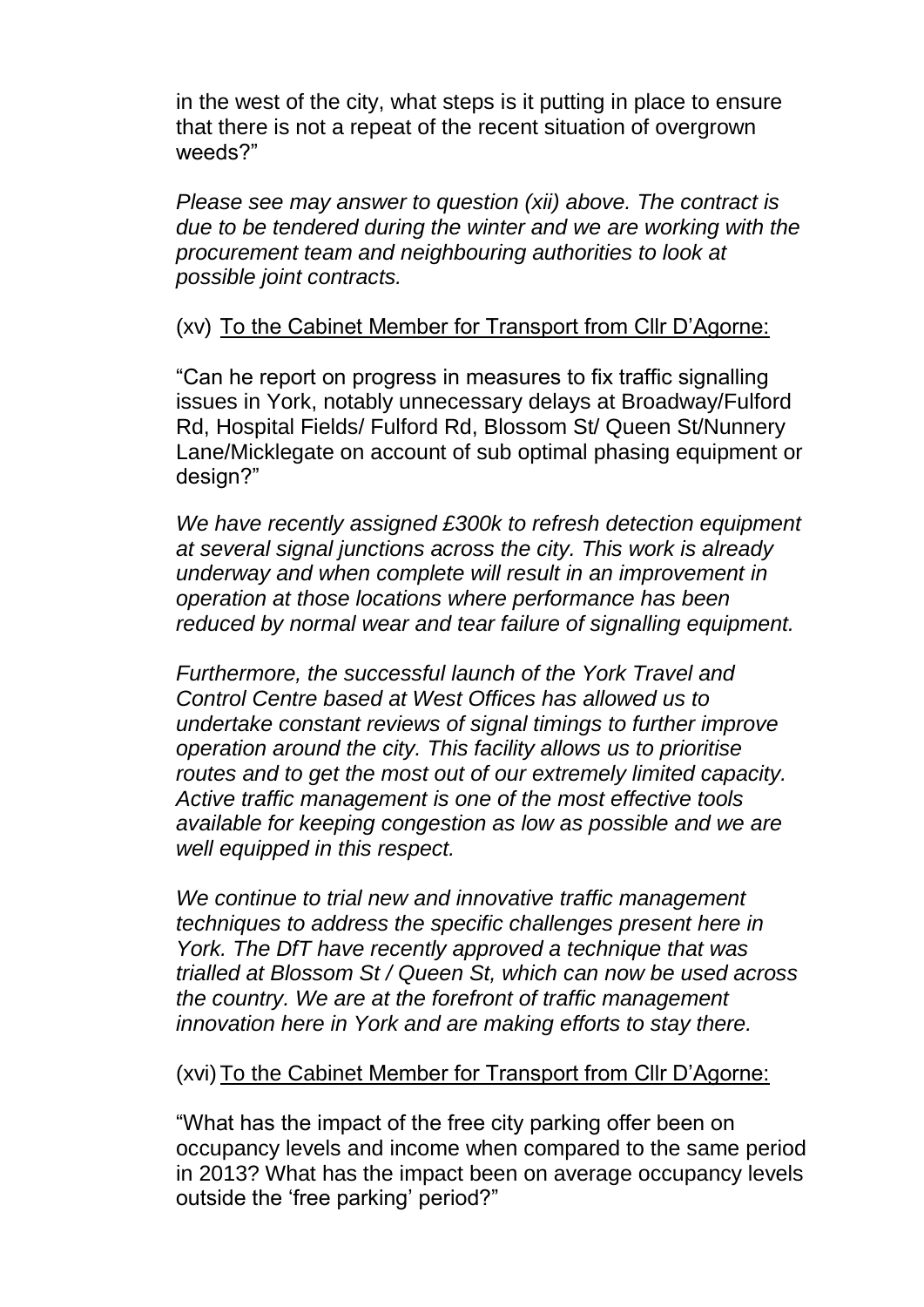*Given the variety of initiatives we have undertaken, in order to balance the Council's budget in the face of massive cuts from the Conservative Lib-Dem Government while also trying to support the economy of the city centre, that will impact on the volume of parking in Council car parks – including new Park & Ride sites at Askham Bar and Poppleton Bar, Pay on Exit at Marygate car park, the closure of Haymarket car park, and the new Minster Card parking permit – it is not currently possible to disaggregate the specific impact of the free parking offer.*

*However, occupancy levels will be assessed using the car parking entry/exit counters. This information needs to be collated and will be analysed within the next few weeks.*

#### (xvii) To the Cabinet Member for Transport from Cllr D'Agorne:

"What is the estimated cost of catching up with the backlog of highway/ gully clearing now and what is it estimated to be in a year's time if only reactive cleaning continues to be the policy in force?"

*The Council currently carries out a programme of both proactive and reactive cleansing of highway gulley assets across the network. Officers are not aware of any "backlog" in this programme, but it would require an estimated £250k of additional funding to proactively clear all highway gullies in the CYC area in any one year.*

*Recognising the challenging financial circumstances that the Council faces a review of gully cleansing policy is currently being undertaken to establish if a more proactive regime can be put in place in the next financial year within current budgets.* 

### (xviii) To the Cabinet Member for Transport from Cllr Cuthbertson:

"How many motorists have applied for a Lendal Bridge fine refund since the process opened on September  $8<sup>th</sup>$  and could the Cabinet Member breakdown the applications by postcode?"

*To date, there are approximately 5500 unverified requests for repayment. This figure will be reviewed and any errors, duplicates etc have yet to be removed. A breakdown of the application by postcode cannot presently been done. More in-depth analysis will*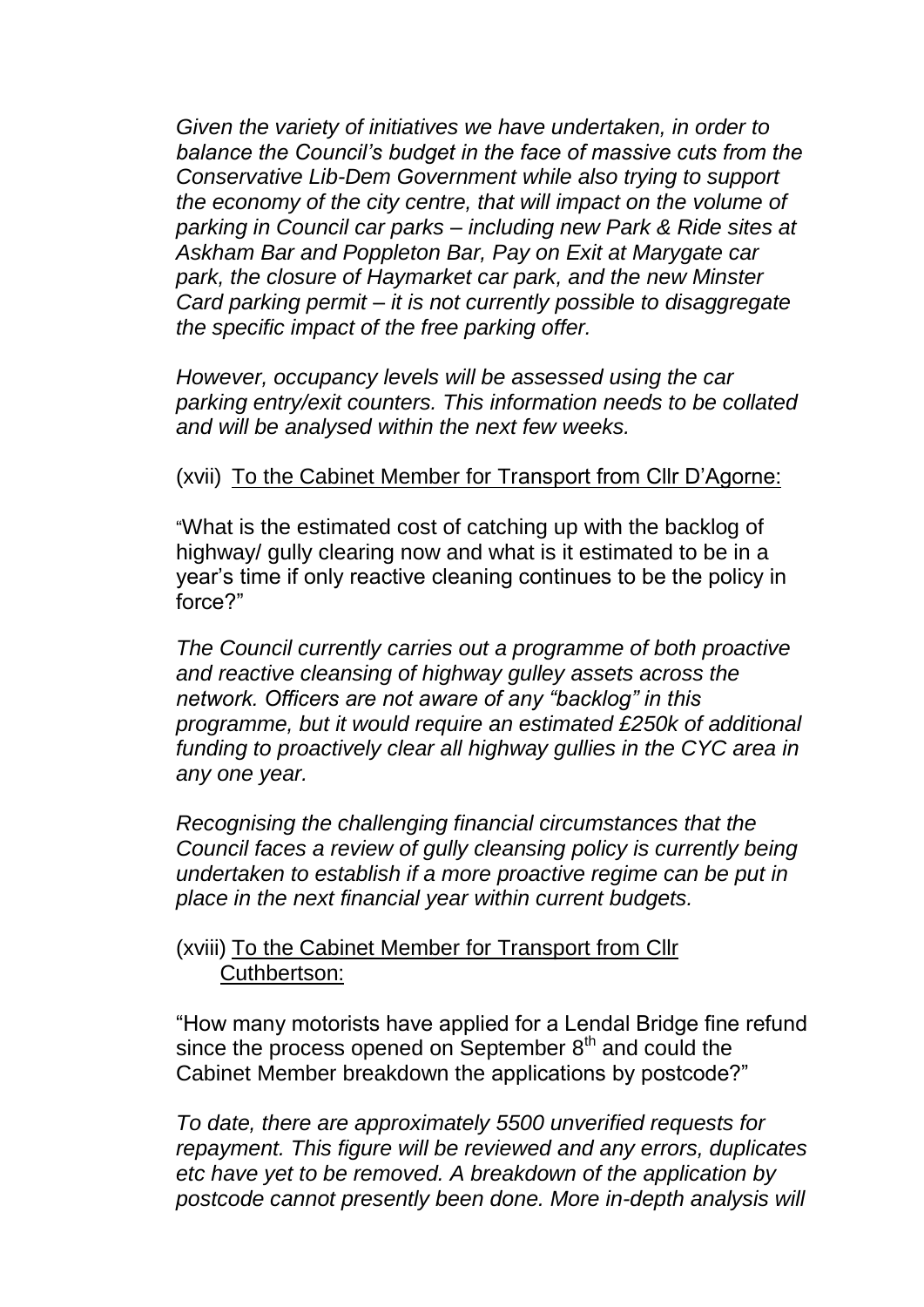*be possible once the aforementioned reviewing and matching has been carried out.*

#### (xix) To the Cabinet Member for Transport from Cllr Reid:

"Could the Cabinet Member update council on legal developments regarding the Coppergate traffic restrictions?"

*There have been no further legal developments for the Coppergate traffic restrictions since the Traffic Penalty Tribunal were asked to review their original decision in accordance with the standard appeal process. The Council is awaiting the response to this request.*

#### (xx) To the Cabinet Member for Transport from Cllr Aspden:

"Could the Cabinet Member confirm that consultation will take place with the wider Fulford community and specifically the residents of Naburn Lane and Selby Road on the A19 'pinchpoint' works and when does he expect this consultation to begin?"

*As with all transport schemes, we are committed to meaningful consultation with the public and especially local residents at an appropriate time.* 

*We are still in the early process of identifying what is feasible in terms of engineering, and officers are undertaking traffic modelling to fully understand the impacts of several options alongside a more detailed consideration of the possible engineering aspects. Provisionally we hope to be commencing public consultation before the end of the year.*

### (xxi) To the Cabinet Member for Transport from Cllr Runciman:

"How many vehicles have taken advantage of the Council's 'free' parking offer which started on 19<sup>th</sup> June at each car park and what impact has this had on the revenue derived by the Council from all car parks?"

*Given the variety of initiatives we have undertaken, in order to balance the Council's budget in the face of massive cuts from the Conservative Lib-Dem Government while also trying to support the economy of the city centre, that will impact on the volume of parking in Council car parks – including new Park & Ride sites at*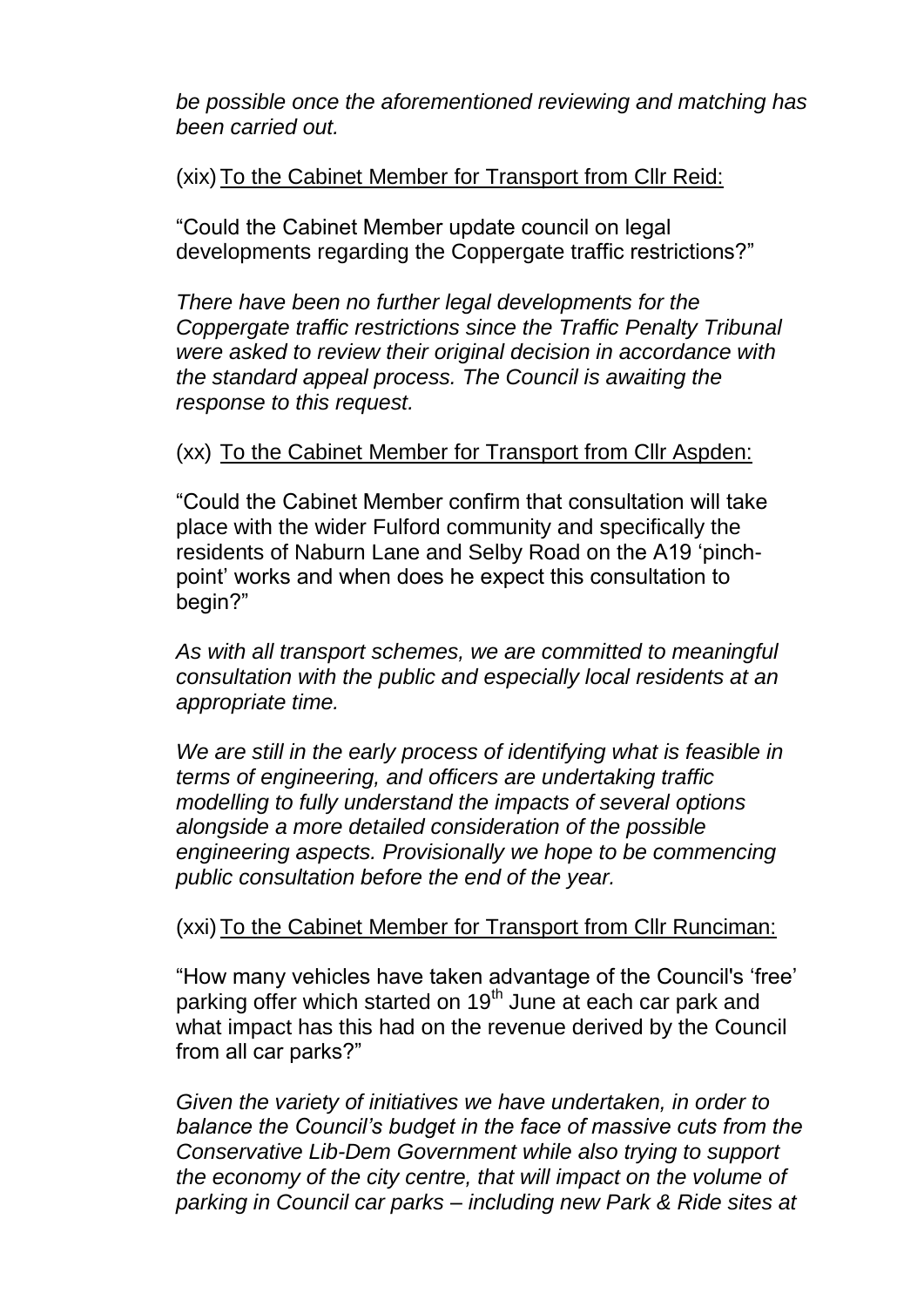*Askham Bar and Poppleton Bar, Pay on Exit at Marygate car park, the closure of Haymarket car park, and the new Minster Card parking permit – it is not currently possible to disaggregate the specific impact of the free parking offer.*

*However, occupancy levels will be assessed using the car parking entry/exit counters. This information needs to be collated and will be analysed within the next few weeks.*

#### (xxii) To the Cabinet Member for Transport from Cllr Firth:

"How many (new style) Minster Badges have now been sold and how does this compare to budget assumptions?"

*To the end of September approximately 6,300 Minster Badges have been sold. The budget was not based on a specific number of sales but an assumed increased revenue from a combination of Minster Badge sales and additional income from those not purchasing the badge and paying the higher rate for parking; as such it is too early to determine the financial impact on parking income of this particular initiative.*

### (xxiii) To the Cabinet Member for Transport from Cllr Reid:

"What compensation is the Council seeking from the Contractor for the major delays which arose in the completion of the A59 Park & Ride contract?"

*The works were undertaken using a standard construction contract which includes liquidated damage clauses if the works over run beyond the contract completion date. These issues will be assessed during the preparation of the final account for the scheme.*

(xxiv) To the Cabinet Member for Transport from Cllr Reid:

"Why have no speed checks been undertaken by Council officials in west York since the introduction of the wide area 20 mph limit over 12 months ago?"

*Speed surveys are not routinely undertaken across the city but are commissioned for the monitoring of before and after speeds (following a speed limit change) usually a full 12 months postimplementation, to give time for the new limit to 'settle in'.* 

*Cllr Reid is incorrect in her assertion that the speed limits have*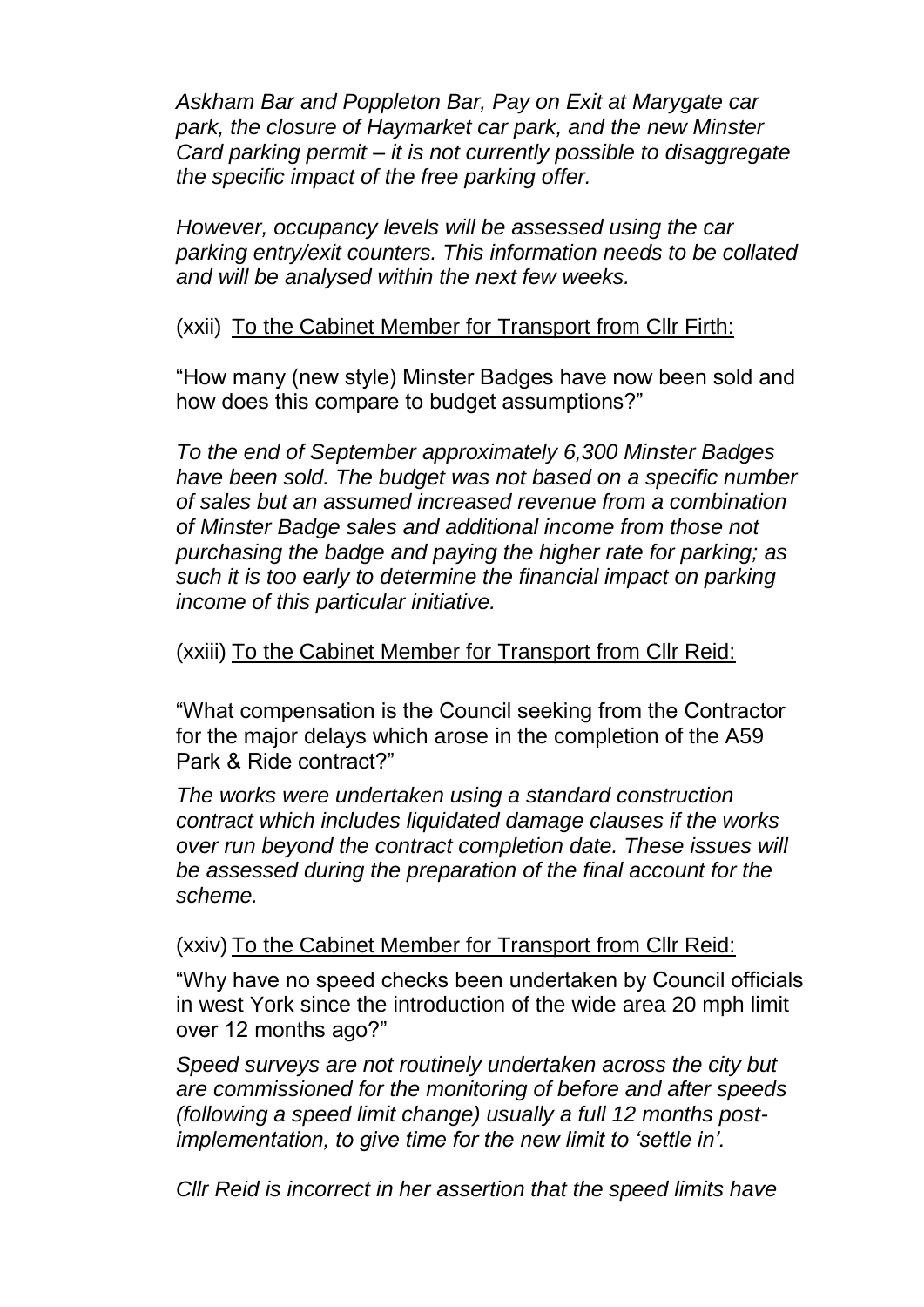*been in place for 12 months. The west York area 20mph limits came into force on 27 January 2014 and thus surveys will not be repeated in this area until February 2015.*

### (xxv) To the Cabinet Member for Transport from Cllr Hyman:

"How does the income derived from the Marygate car park, since it had a barrier system installed, compare to the equivalent period last year?"

*Income from Marygate Car Park in the 13 week period from 30th June to 28th September totalled £142k in 2014/15. The equivalent figure for 2013/14 was £177k.* 

*There are a variety of initiatives we have undertaken, in order to balance the Council's budget in the face of massive cuts from the Conservative Lib-Dem Government while also trying to support the economy of the city centre – including new Park & Ride sites at Askham Bar and Poppleton Bar, Pay on Exit at Marygate car park, closure of Haymarket car park, and the new Minster Card parking permit – that will have had an impact on parking income in any particular car park.*

(xxvi) To the Cabinet Member for Transport from Cllr Hyman:

"How many faults have occurred on the new barrier/ticketing installation at Marygate car park and does the Cabinet Member judge the barrier system to have been a success?"

*There have been some minor faults which, as with all newly introduced schemes, is to be expected whilst the system beds in. These have been dealt with expeditiously with minimal disruption to the fee-paying public.* 

# (xxvii) To the Cabinet Member for Transport from Cllr Reid:

"The 'Programme of Highway Maintenance scheme 2014/15' showed a number of schemes approved for work with dates TBC, could the Cabinet Member now provide dates for these schemes including Vesper Drive?"

*See attached schedule of Programme of Highway Maintenance schemes for 2014/15.*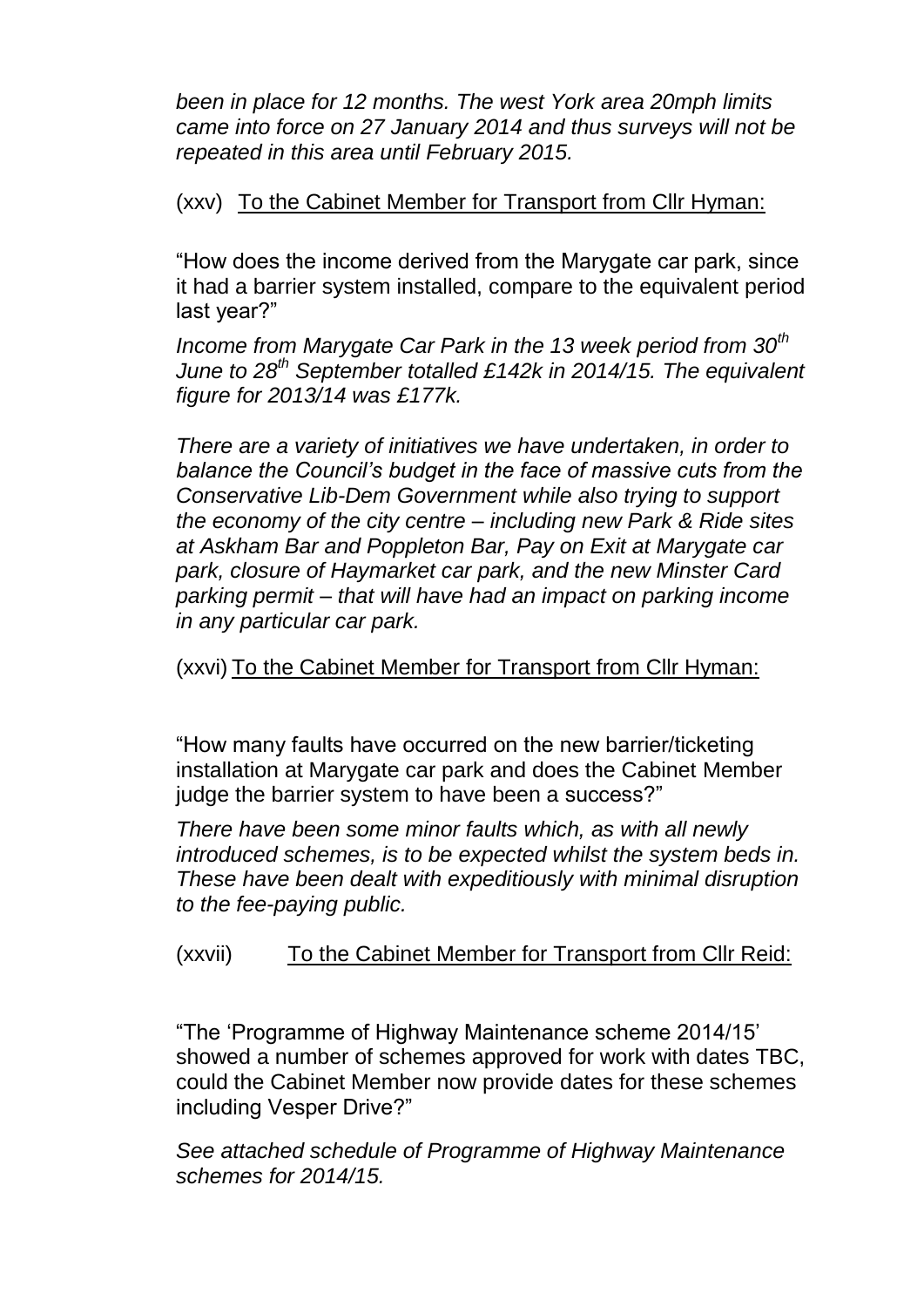### (xxviii) To the Cabinet Member for Transport from Cllr Aspden:

"Could the Cabinet Member update Council on proposals for a city-wide cycle hire scheme which was originally due to be ready by "early 2014"?"

*Initial proposals for a cycle hire scheme received in-principle approval from Cabinet, subject to developing a business case and establishing funding options.* 

*A procurement exercise showed that a scheme would not be selfsustaining and would need an ongoing revenue subsidy from the council. In a period of massive cuts from the Conservative Lib Dem Government to the Council it was not considered possible to allocate funding to this item. Reports from other comparable cycle hire schemes around the UK showed that none of them had been proven to be revenue-generating or even neutral.* 

*The feasibility report prepared for the scheme is still valid and a cycle hire scheme could form part of a package of measures in any future bids for transport grants from central government.*

*Although this particular scheme is not going forward for the time being, York remains the lead Local Authority for the region for the Tour de France legacy and continues to head the coordination of regional activities, including providing greater cycle training and access opportunities, improving cycling infrastructure and activities, and supporting the network of cycling businesses and social enterprises.*

### (xxix) To the Cabinet Member for Finance and Performance from Cllr Healey:

"Please can the Cabinet Member briefly articulate why the external auditor is unable to certify the completion of the accounts due to 'The income relating to penalty charge notices is £1.8m, which is below the level of materiality of our opinion on the financial statements." when at the Call-In of the Cabinet decision regarding Lendal Bridge on the 27<sup>th</sup> of August the Director gave a categorical assurance that this was ample provision?"

*The question contains numerous errors, most important of which is that the Auditor WAS NOT unable to certify the completion "due to the income being below level of materiality". The accounts*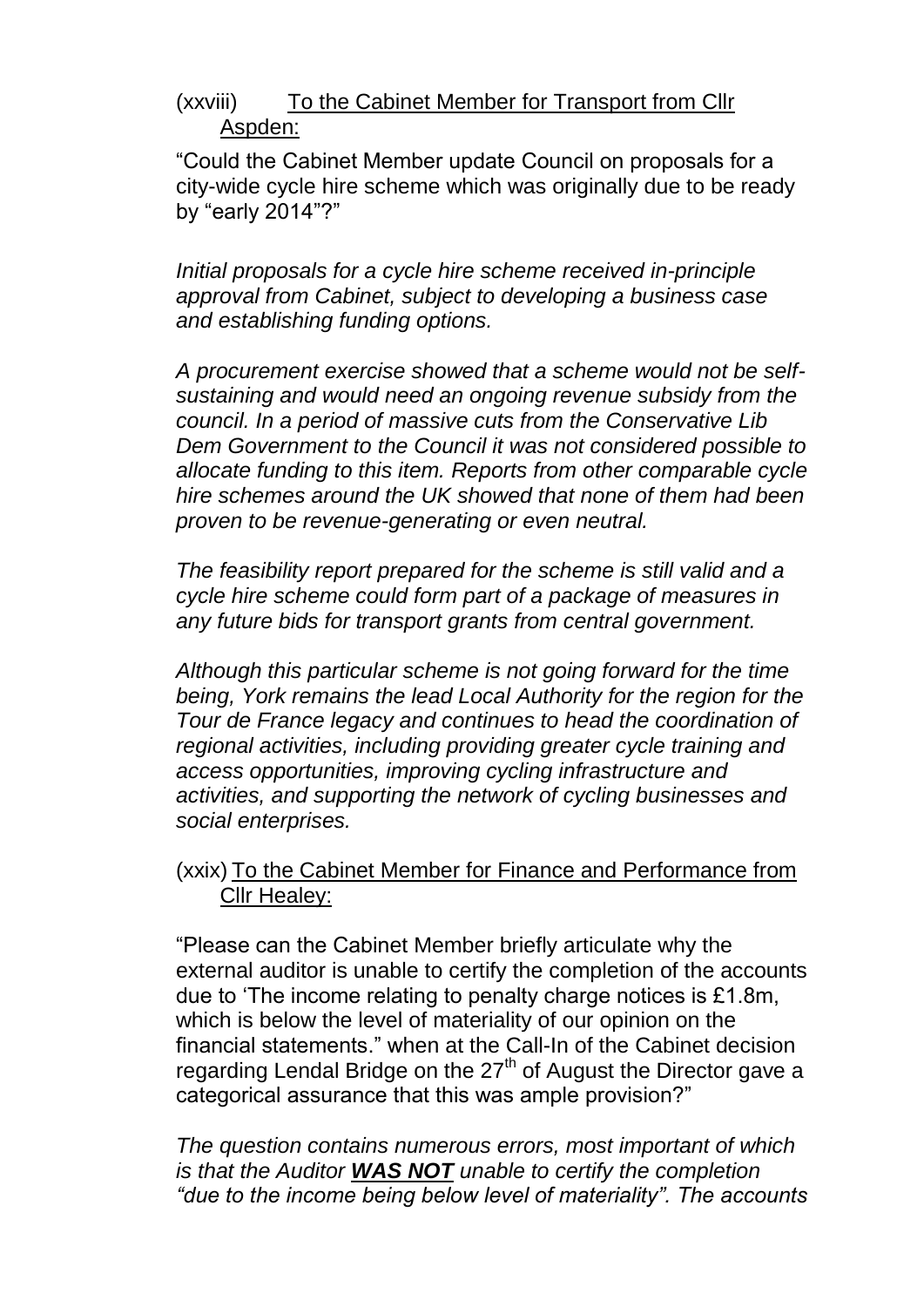*have received an unqualified opinion (effectively signed off). They are unable to formally complete (ie issue the certificate) merely because there is an objection that they have to review. It has not however stopped them issuing their unqualified opinion on the accounts.*

*The auditors are entirely happy with how the item has been provided for in the accounts, and the full amount of income received from both Lendal and Coppergate is held in a reserve/provision, and has been fully discussed with the auditors.* 

*The comment about scrutiny and the Director giving his categorical assurance is interesting given that the Director was in France on that day and was not at the scrutiny meeting in question! Aside from this fact, I can confirm that the Director of CBSS has, in discussion with me, put into a reserve/provision all of the Lendal Bridge/Coppergate income, that this was reported to Cabinet/Audit committee, and that the Auditors are content. The amount put into reserve/provision is £1.8m. The auditors "materiality" figure, which applies to their whole audit of accounts, and which is not related at all to Lendal Bridge/Coppergate, is £7m.* 

*I would hope that further questions might be a little more accurate in the future.*

#### (xxx) To the Cabinet Member for Finance and Performance from Cllr Healey:

"Has the Cabinet Member sought an opinion from the external auditor as to the cost-effectiveness of the Community Stadium and Leisure facilities, and if not why not?"

*No. It is not part of external audits remit to do so.* 

*In terms of the scheme itself, given the Council is currently looking at contributing just over 20% of the cost, I would consider that represents excellent value for money.* 

#### (xxxi) To the Cabinet Member for Finance and Performance from Cllr Richardson:

"As part of any contact with this Council, members of the public are given a reference or case number so residents are able to follow up the progress of a complaint or issue it has with the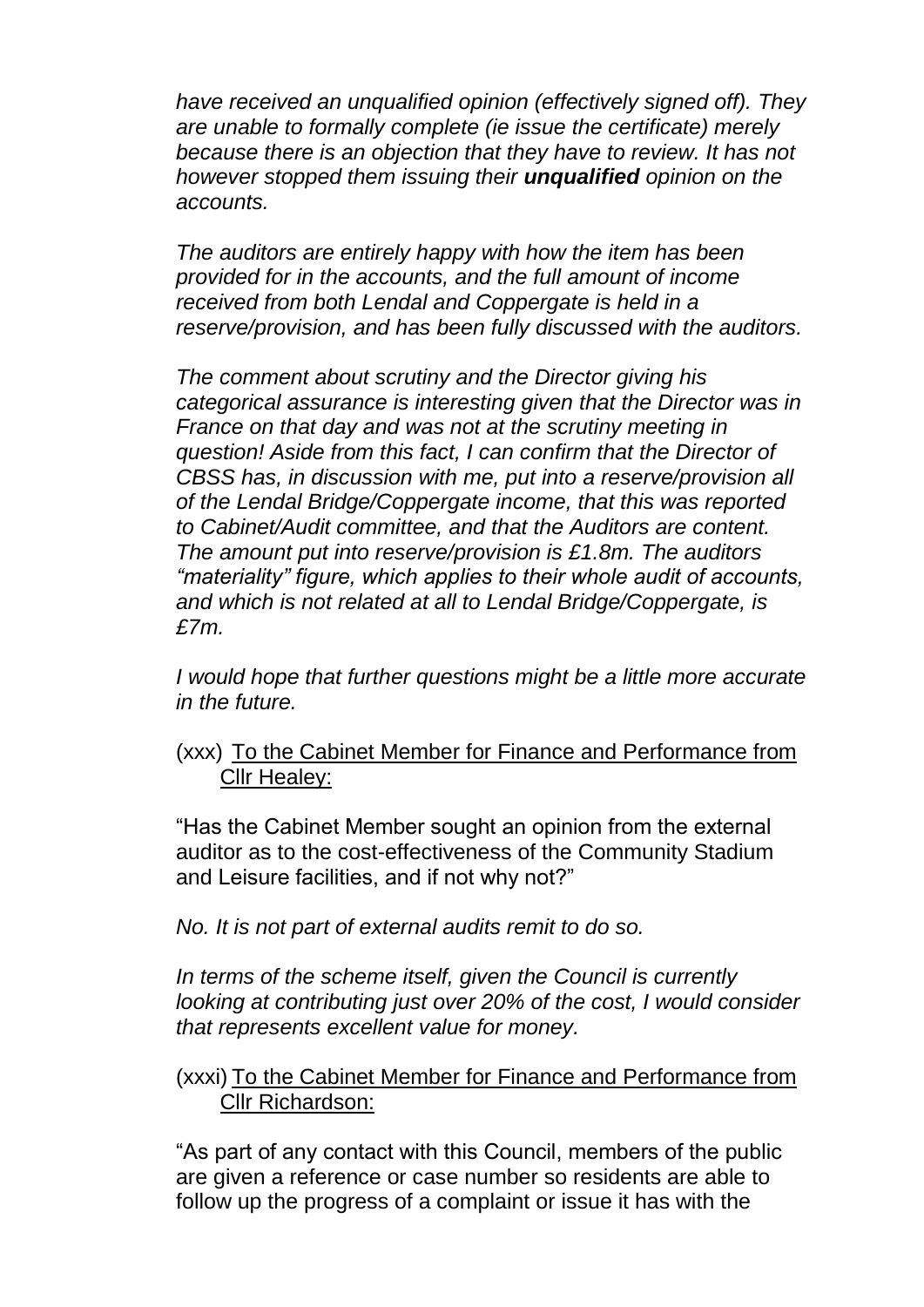council. Following the long delays for calls to be answered by the contact centre, the last thing residents need to be told is that they cannot have a reference or case number, because the contact centre has been unable to assign case numbers since the beginning of the year due to technical difficulties. Will the Cabinet member explain why this situation has been left dysfunctional for so long?"

*I have previously answered a Council question on this matter.*

*There was a period of time when for customers/residents raising service requests, a reference number was not created/provided. This was due to earlier technical problems, which resulted in us not being able to correctly plot request locations due to the map facility being broken.*

*This problem has now been rectified and since mid August 2014 onwards reference numbers have been provided for any service request logged through the customer centre.* 

#### (xxxii) To the Cabinet Member for Finance and Performance from Cllr Reid:

"How much has been paid by the Council during the last 12 months for the maintenance and other costs associated with Oliver House and why has the decision of the Cabinet taken last year - to sell the property - not been implemented?"

*During the last 12 months the Council have spent £11,547.50 on Oliver House maintenance and upkeep costs. The property is occupied by an organisation called Ad Hoc Property Management, who provide short-term accommodation for a few individuals.* 

*The property is now ready for sale and is being placed on the market in the next two weeks. The decision to sell was made in January 2014. Work has been ongoing with housing to explore future uses and jointly market the site with the adjoining garages to increase the value. Due to an unusually heavy workload for the Asset Management team in the spring and early summer and a decision not to market the property during the quiet summer period the sale has not been possible until now.*

(xxxiii) To the Cabinet Member for Finance and Performance from Cllr Ayre: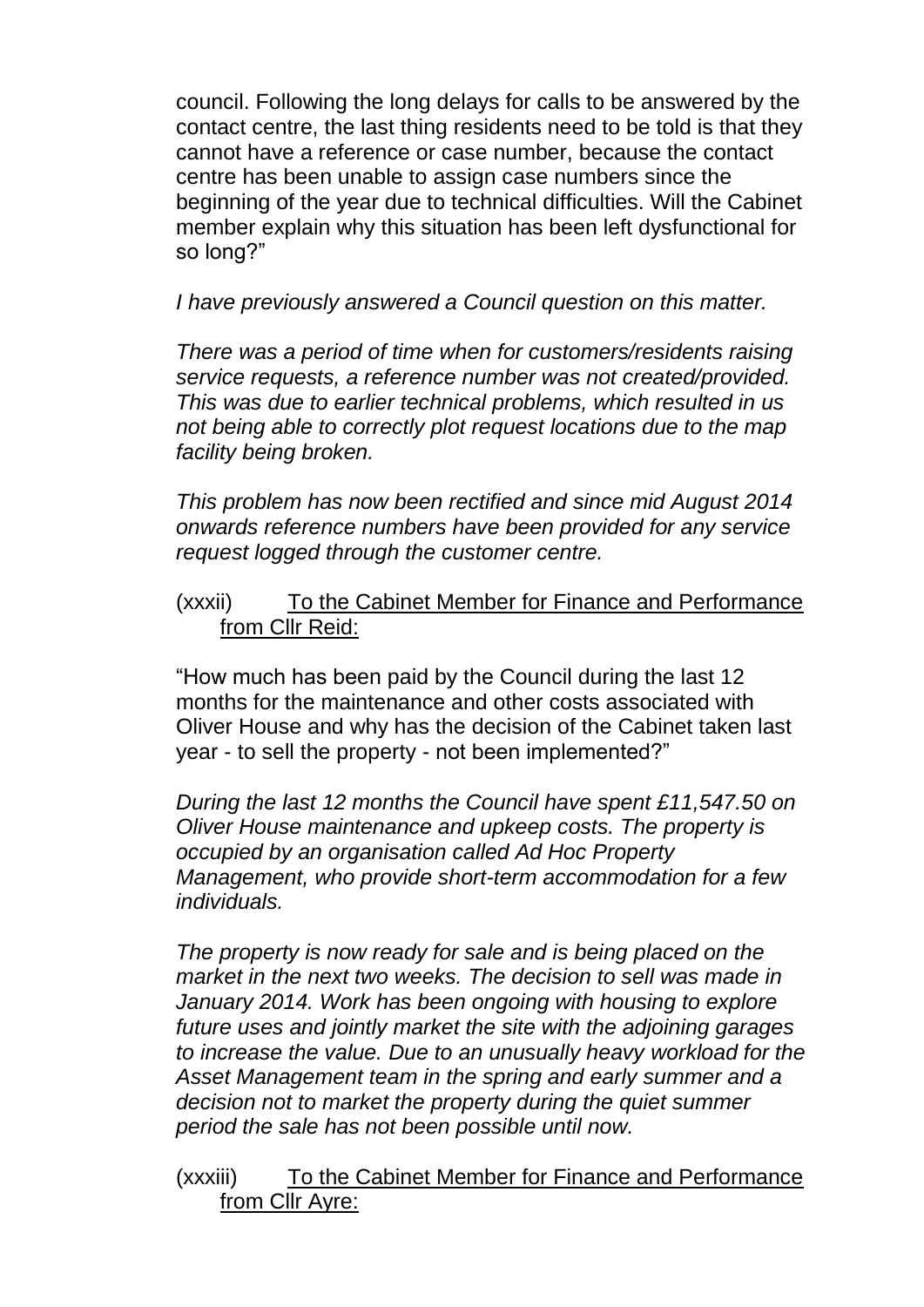"Will the Cabinet Member publish the latest quality of service statistics which he holds for Customer Services covering both "in person" presentations at West Offices together with time to answer telephone calls and respond to electronic communications?"

*In person at West Offices – a reduction in customers this year has accompanied an improvement in seeing customers within 10 minutes of arrival.*



#### Phones

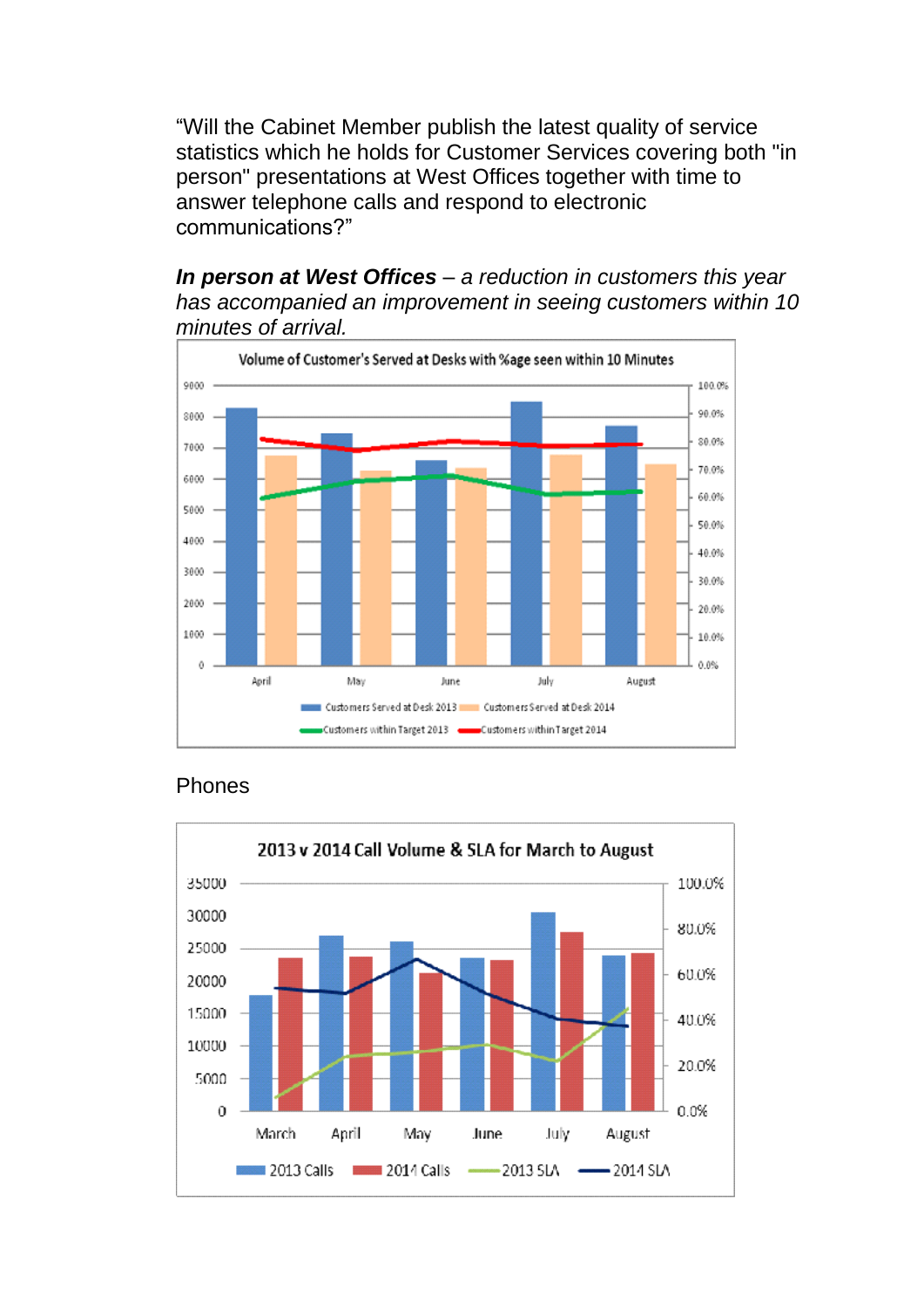*Improvements were made last year on answering calls within 20 seconds (SLA), however volumes have recently peaked and introduction of additional work types/volumes for Electoral Register calls and the Lendal Bridge refund process has resulted in a wider spectrum of calls being presented at the same time.*

*With current training activity we hope to be in a much better position next month, with a further group of new fully trained resources available in January. Extra specialist resource is planned to help with elections calls, but this will not be in place for a few weeks yet.*

*Our service provision will be enhanced by the introduction of the new voice server in the new year which will seek to serve callers better than the current version does with improved accuracy, and better information giving facilities including call waiting times.*

*In April we will also have a new web site in place that will also help customers in providing information they have told us they want to see.. This will be followed by the implementation of a new customer system which will be easier for our residents to use online when, booking, applying or paying for services. All of this work as part of the Rewiring Programme will reduce pressures on our phone teams.*

*In this report electronic communications currently relates to emails only however going forward all channels including social media sit under this.* 

*The current system does not currently provide data on the completed time for emails against service level, this would have to be a manual calculation on each case. The current service level is within 24hours however as a result of the uplift in contact as mentioned below and reduced resource availability we have not met this timescale for some.* 

*Below are the Q2 results of current levels of customer satisfaction for those customers contacting us by telephone. The figures show that over 90% were Very Good or Excellent.* 

| Telephone Survey Results for Q2 2014                                           |        |        |       |               |       |  |  |
|--------------------------------------------------------------------------------|--------|--------|-------|---------------|-------|--|--|
| <b>Excellent</b><br>OK<br><b>Telephone</b><br><b>Very Poor</b><br>Poor<br>Good |        |        |       |               |       |  |  |
| Responses                                                                      | 386    | 92     | 26    | 3             | 14    |  |  |
|                                                                                |        |        |       | 0.58          |       |  |  |
| %age                                                                           | 74.09% | 17.66% | 4.99% | $\frac{0}{0}$ | 2.69% |  |  |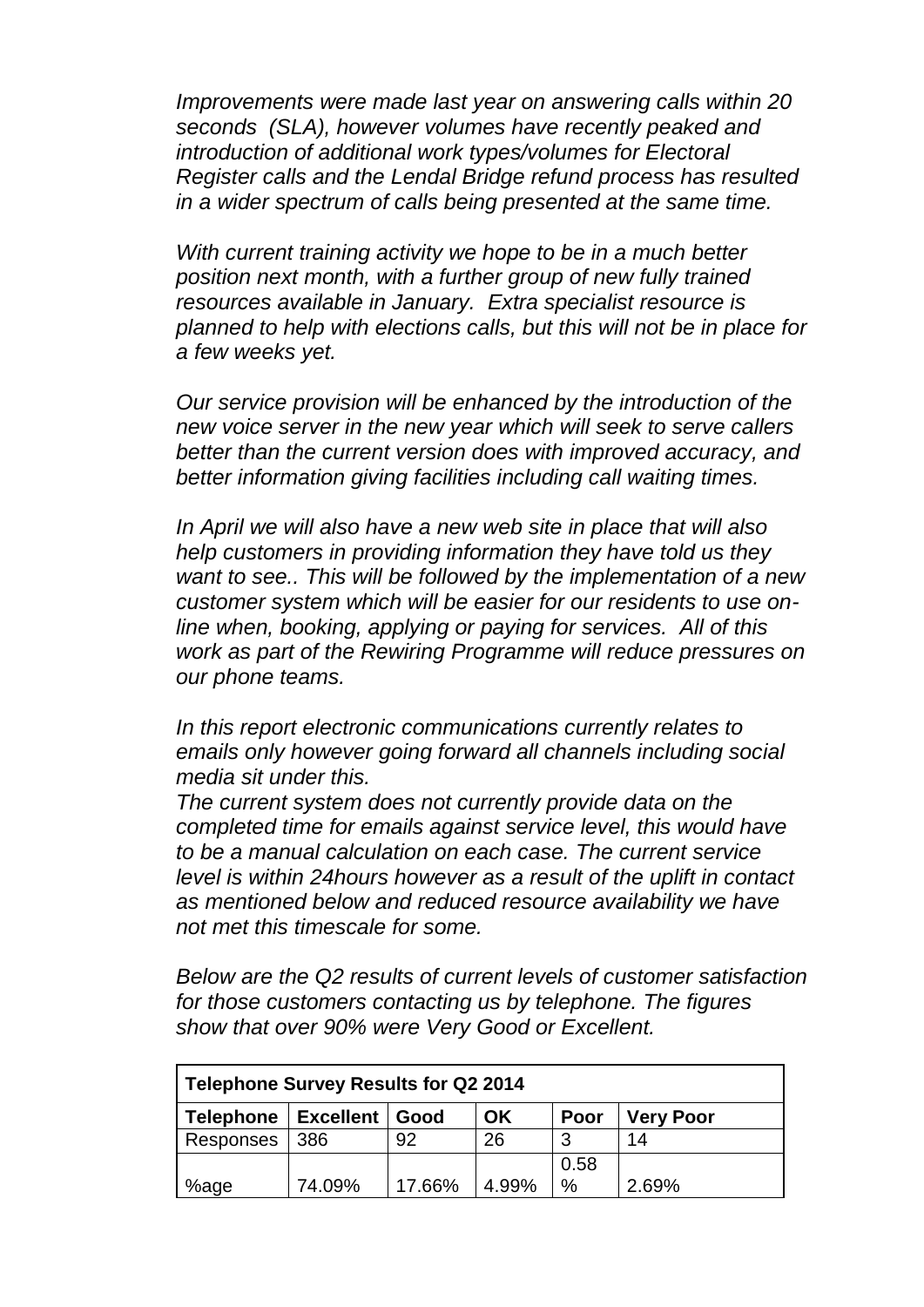*Below are satisfaction survey results taken from our new Kiosk which went live from 6th October as part of the National Customer Service Week.* 

| Kiosk Survey Results for 6th October 6th 2014                              |        |        |       |          |          |  |  |
|----------------------------------------------------------------------------|--------|--------|-------|----------|----------|--|--|
| <b>Kiosk</b><br><b>Excellent</b><br><b>Very Poor</b><br>ΟK<br>Poor<br>Good |        |        |       |          |          |  |  |
| Responses                                                                  | 10     | 3      |       |          |          |  |  |
| %age                                                                       | 76.92% | 23.08% | 0.00% | $0.00\%$ | $0.00\%$ |  |  |

#### (xxxiv) To the Cabinet Member for Finance and Performance from Cllr Ayre:

"Could the Cabinet Member specifically say why it is it taking the Council up to 2 weeks to log for action some issues which have been e-mailed by residents?"

*We have recently had a 23% increase in email contacts for the two week period of 15th – 26th September compared to the same period the month earlier – an additional 691 emails. We do not know why there has been such a sudden increase in email traffic but it has led to some delays.*

*We are looking at solutions to support us with instances of this nature going forward such as looking at opportunities to assimilate the activity into the business support function which would mean that the process would be joined up across all services, with a wider network of available resource to cover during holidays and busier times.*

*A further future improvement is that of the new technology and offering of an on line facility and web site which will be developed next year.* 

*We have recently reviewed and improved the quality of our responses to email contacts which in turn has increased the processing times for the business but an improved outcome for the customer. Our current service level target is to provide a response in 24hrs however due to recent reduction in resource availability, a result of a combination of factors including absence throughout September and an uplift in contact we have being unable to respond to all within 24hrs and have currently prioritising a list of outstanding cases.* 

*To mitigate any concerns regarding our high priority jobs e.g. 2hr*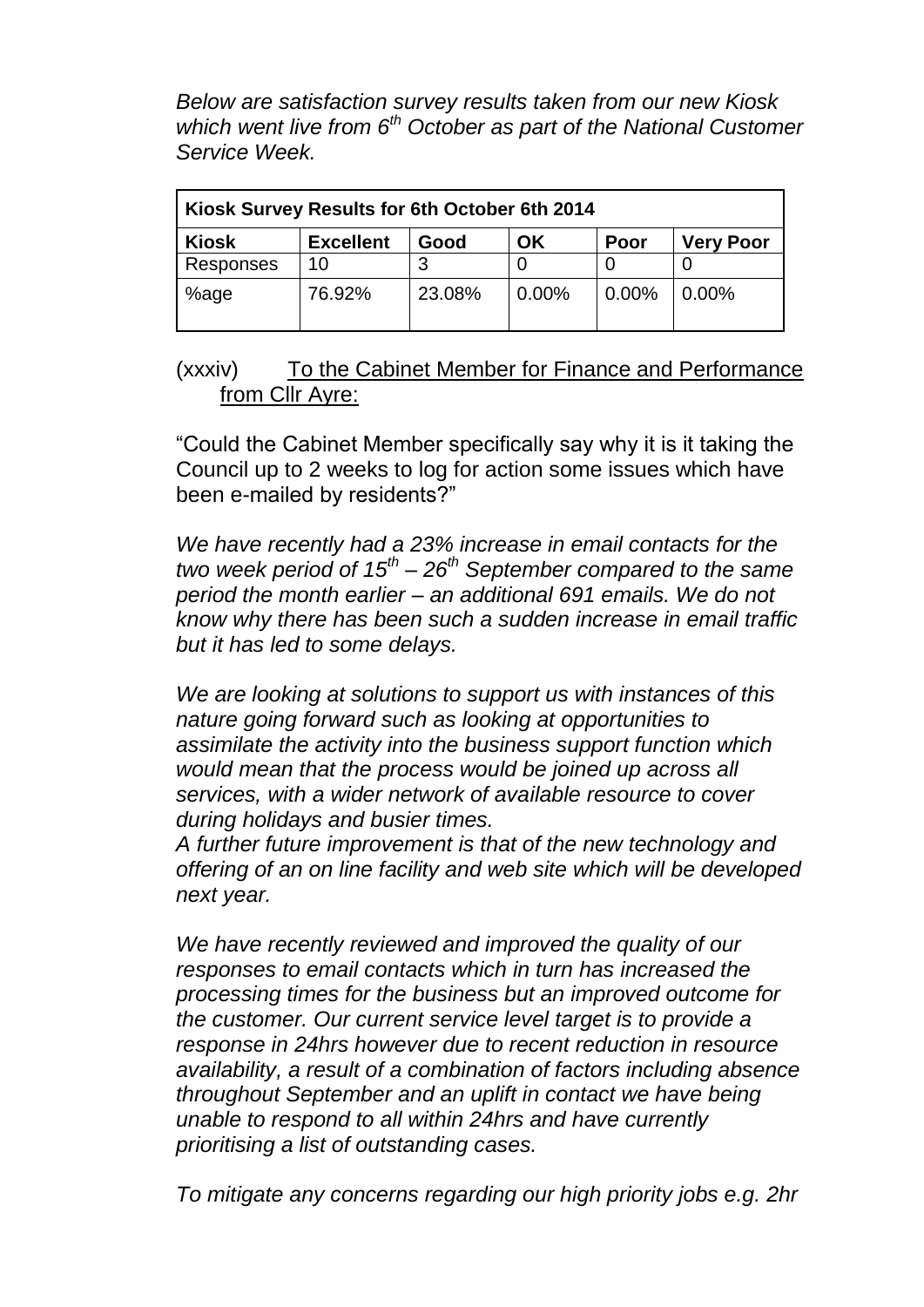*removal of needles, we have ensured that all cases of this nature have been identified and actioned within timescale.* 

*Our current position as at today's date is:*

- *Council Tax 533 with the oldest being the 29th Sept*
- *Benefits 21 emails. Oldest 6th October – on track*
- *Frontline 195 emails. Oldest 27th September*

*The above remains a high priority for the teams to reduce back to within 24hrs by deploying any available resource from across Customer Service teams/areas as available. We are working towards being up to date by w/c 13/10 at the latest.*

# (xxxv) To the Cabinet Member for Health & Community Engagement from Cllr Ayre:

"Following her answer to the last Council meeting could the Cabinet Member provide an update on the EPH Modernisation Project and specifically the planned Lowfields Care Village?"

*This decision is still subject to an ongoing procurement exercise.*

(xxxvi) To the Cabinet Member for Health & Community Engagement from Cllr Ayre:

"When and where were competitive tenders for the provision of Lowfields published and how long will the delays in starting work on this important facility continue?"

*The OJEU notice was published on 7 June 2013 (Reference number 2013/S 109-186734).*

*The OJEU notice also referred to a Memorandum Of Information which was published alongside the Pre Qualification Questionnaire on 11 June 2013 through CYC's e-tendering system which, at that time, was Supplierforce.* 

*This project is still subject to an ongoing procurement exercise.*

(xxxvii) To the Cabinet Member for Health & Community Engagement from Cllr Aspden:

"What has been the total cost and total attendance (broken down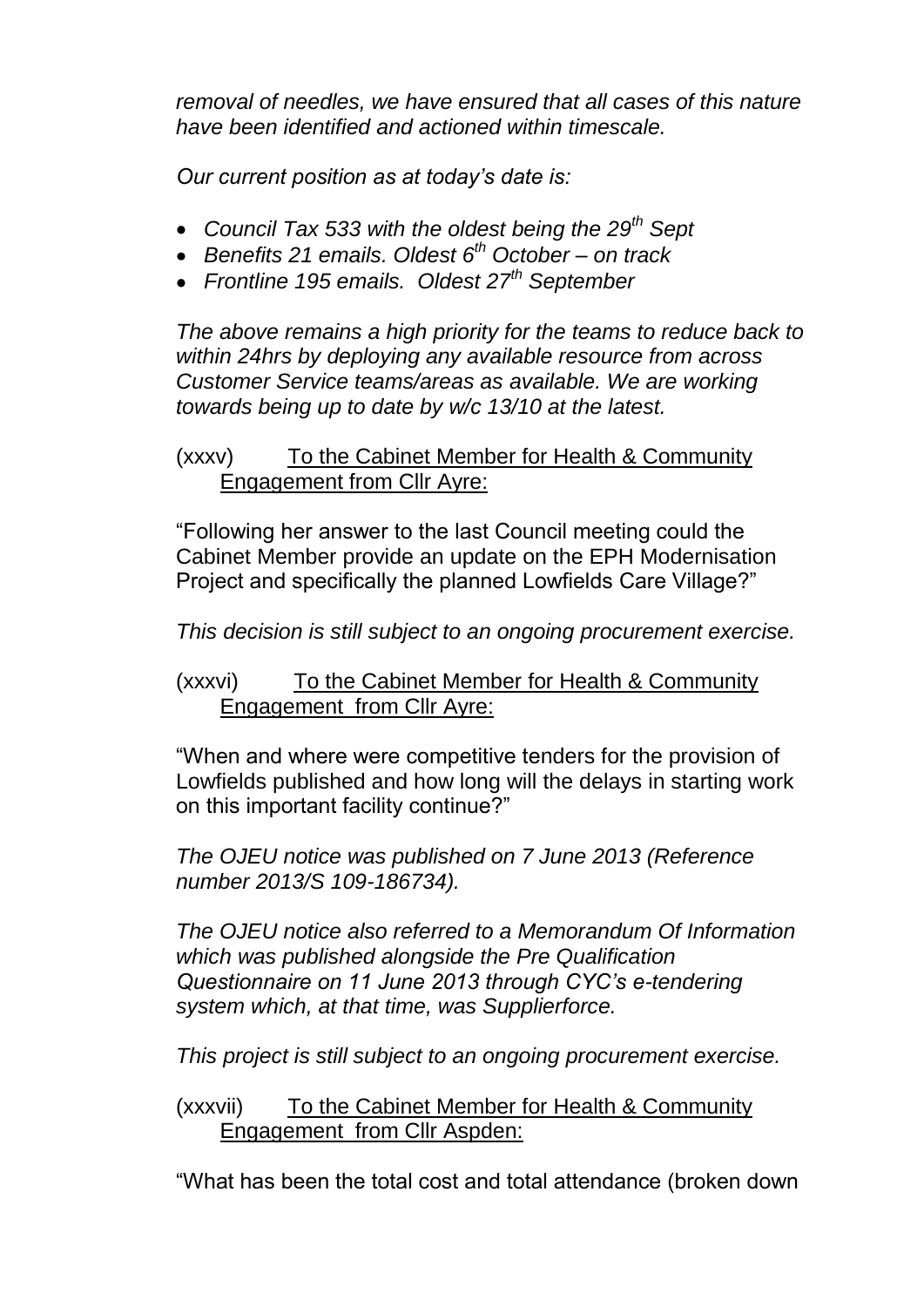by ward) of the Community Conversations?"

*The total cost as of Monday 6th October was £2457 - The total attendance as of Monday 6th October is 309*

*(See attached spreadsheet for cost of venue and printing broken down by ward)*



COUNCIL **TIONS** Response (

(xxxviii) To the Cabinet Member for Health & Community Engagement from Cllr Ayre:

"Why did the Cabinet Member fail to agree to a proposal, put to her on the 25<sup>th</sup> September, to delay the ending of the lunchtime meals service in sheltered homes so that alternatives could be developed, chosen by residents, and properly tendered?"

*In terms of tendering, the council cannot commission a meals service for one group of York residents and not another – i.e. the provision of meals for tenants in some sheltered schemes and not for any other resident.* 

*Alternatives have and are being developed, all residents who have a care plan and accessed the meals service have had their care packages reviewed and altered, all residents who have a care plan have been reviewed or offered a review. Tenants are being given control and choice to make decisions across a wide range of providers in line with the wider personalisation agenda.*

(xxxix) To the Cabinet Member for Health & Community Engagement from Cllr Orrell:

"Could the Cabinet Member update Council on the latest "delayed transfer of care" figures and outline what plans are in place to improve performance in this area in York?"

*Below are the acute figures for City of York local authority and NHS. These are recorded as:-*

*Snapshot of customers delaying on the last Thursday of the month/total number of days for all customers for the whole month*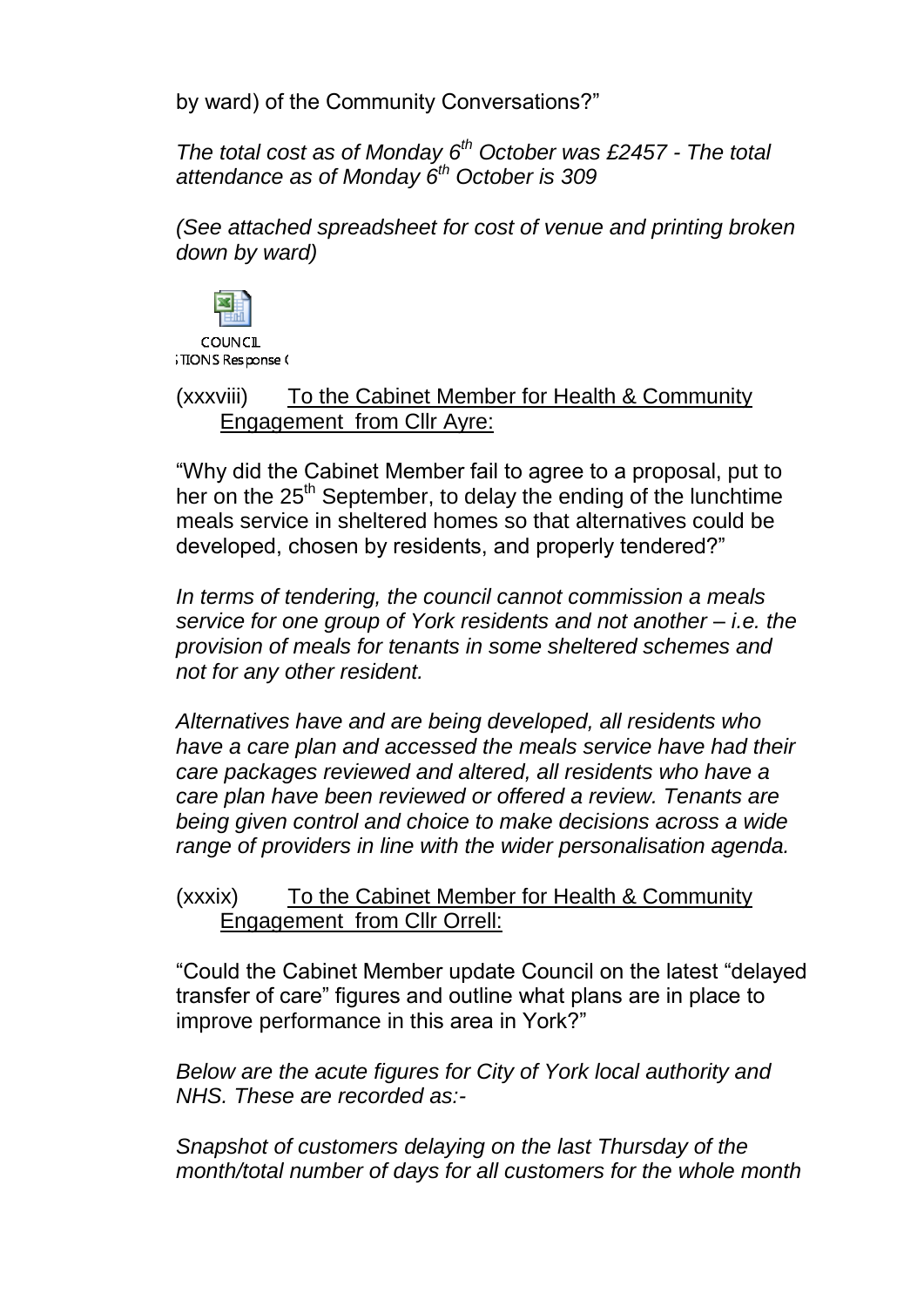| <b>CYC</b> | Health |
|------------|--------|
| 2/70       | 7/193  |
| 1/98       | 7/143  |
| 4/182      | 9/186  |
| 5/323      | 10/295 |
| 7/152      | 5/286  |
| 6/293      | 8/186  |
|            |        |

*Of these figures, all bar 5 days related to resource availability i.e. delays for residential or nursing placements, home care or reablement - there were no delays for Adult Social Care assessment during this period.* 

*Work to improve performance continues in this particular area and across the service as a whole. This work is focused on a number of areas: for example, through early intervention/prevention work to help reduce hospital admissions in the first place. An element of the Better Care Fund (BCF) work will focus on this area building on previous successes. In addition work is ongoing to streamline processes for assessment and referrals and to potentially increase the number of available stepdown beds. Another area that is being looked at as part of the BCF work is greatly increasing the penetration of assistive technology (AT) to save care hours, particularly around avoidable medication prompting visits. This has been tried before, and further work will take place to increase use of AT moving forward. Other possibilities to reduce domiciliary care demand include reviewing practice around double-handed care packages that could be single-handed with a suitable hoist installed (and much better for the person and their carer because they can use the equipment at any time).* 

*The underlying reason for the vast majority of delayed transfers of care is a delay in available care packages – mostly in home care but also in nursing or residential care settings. On residential waits, the hospital team follows these up and most people are moved into suitable residential accommodation as soon as that can be arranged. There is sometimes a mismatch when customers want to move to a particular home and there are no vacancies, and this delay relates to choice rather than a lack of spaces. Delays in providing home care are largely due to the fact that there is a serious shortage of care workers in the city and therefore the system is not able to deal with peaks and troughs in demand that other areas cope with better. It is the reality of having technical full employment in the city that people are*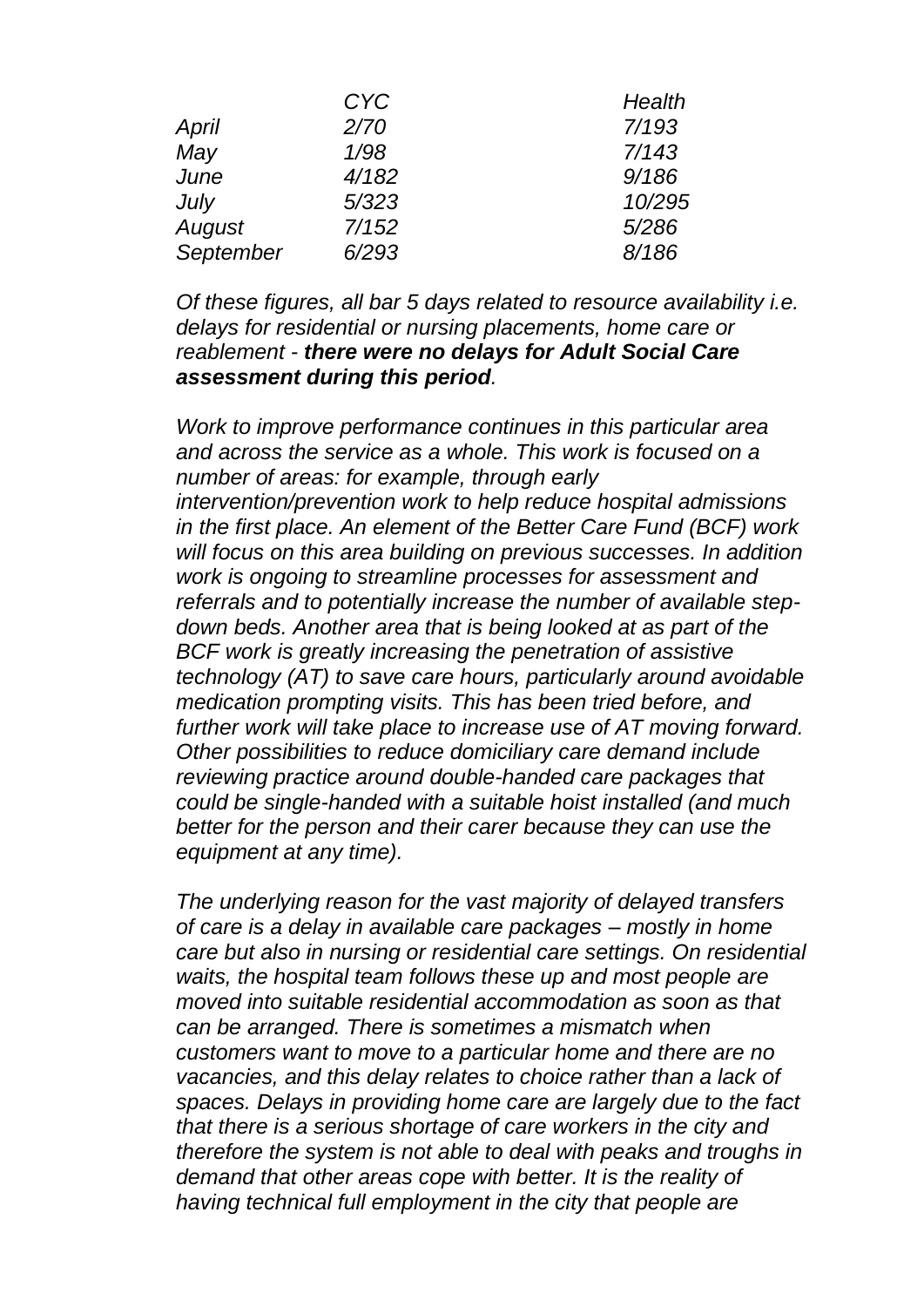*choosing not to stay in or to enter the care profession. Having identified this issue we are looking to implement a number of policies, building on the Labour administration's Living Wage policy, to help attract and retain high quality staff in the care sector.*

### (xl) To the Cabinet Member for Health & Community Engagement from Cllr Reid:

"In February 2012 Labour promised that the same services which were offered at the Acomb Office would be offered in new sessions, including housing, council tax, and housing benefits advice at Sanderson House. Why has there now been a change in policy and why have these advice sessions at Sanderson House ended?"

*I would refer Cllr Reid to the cabinet member for Homes and Safer Communities who will be able to answer this question.* 

(xli) To the Cabinet Member for Health & Community Engagement from Cllr Barton:

"What was the average attendance at the recent Community Conversation Meetings?"

*21*

### (xlii) To the Cabinet Member for Health & Community Engagement from Cllr Barton:

"What were the major concerns expressed by residents at the recent Community Conversation Meetings?"

*A very wide range of issues both local and citywide – please see previously attached spreadsheet which breaks down topics/residents issues raised, by ward.*

### (xliii) To the Cabinet Member for Health & Community Engagement from Cllr Barton:

"What lessons were learned from the recent Community Conversation Meetings?"

*These events have enabled residents to raise a range of issues that are important to them and for the council to respond quickly*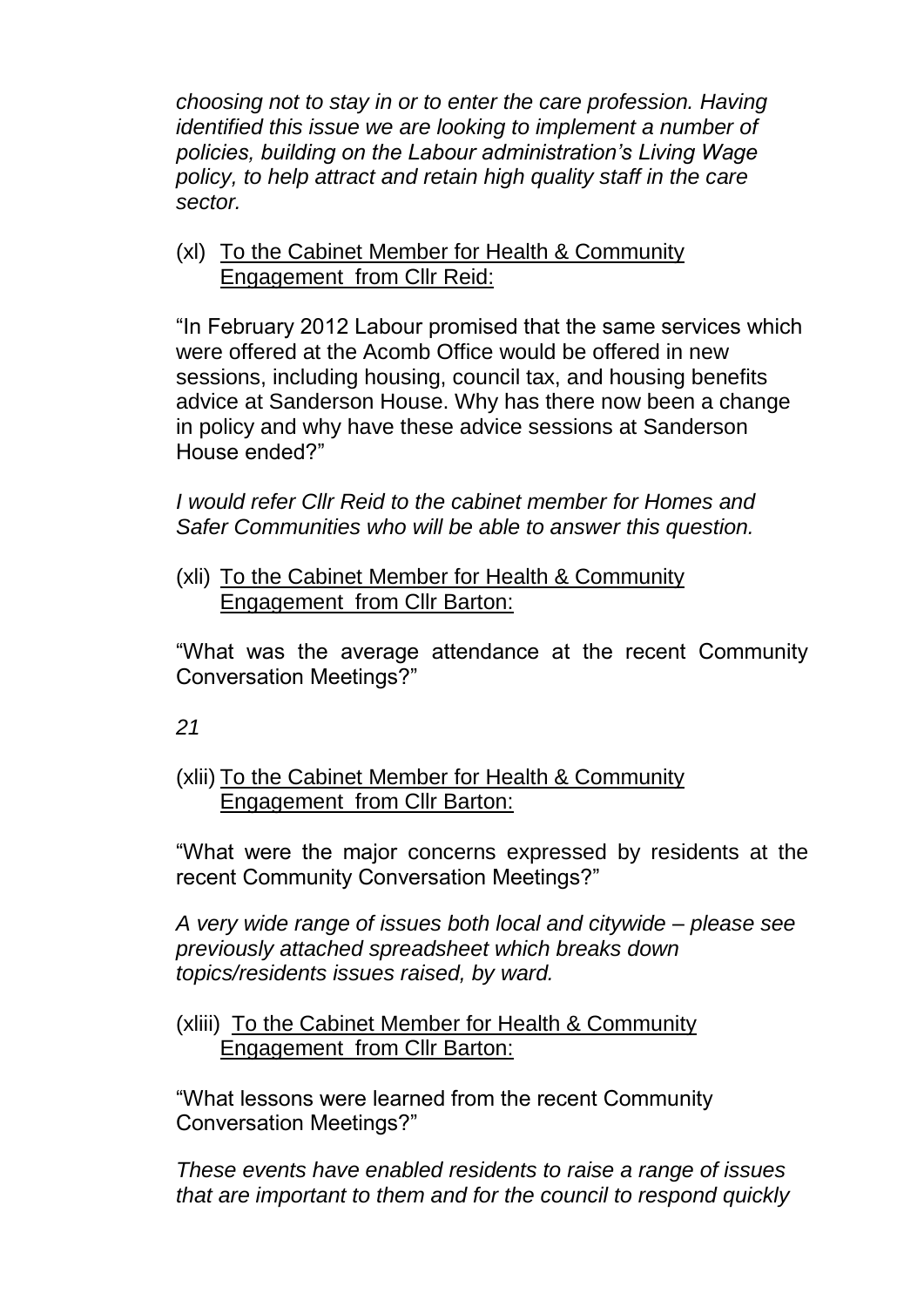*and flexibly. They have complemented the work of local members in engaging with their communities.*

*It is clear where that where local members are providing good leadership, that communities are better able to articulate the issues that they face. Local members will be able to build on the momentum created by these events.*

*We have also learnt that those who attended the meetings tend to be those who are already actively involved in their community and we need to continue to find creative ways of engaging with those that don't traditionally attend council-led meetings.*

#### (xliv) To the Cabinet Member for Health & Community Engagement from Cllr Barton:

"Of the monies to date distributed on CYC's behalf by Your Consortium, what percentage was distributed to Wards represented by Labour Councillors?"

*The money is distributed to city-wide organisations and not on a ward basis.* 

# (xlv) To the Cabinet Member for Leisure, Culture & Tourism from Cllr Cuthbertson:

"Could the Cabinet Member confirm that there are no plans to close or re-locate Bishopthorpe Library?"

*I can absolutely confirm that there are no plans to close Bishopthorpe or any other library.* 

*This administration has been in the business of opening libraries not closing them, and that remains the case.* 

*Not only that but we have worked hard to improve our existing libraries. I am pleased to say that our state of the art new archive facility will open on 5 January at York Explore. Explore libraries and archives will continue to accelerate the pace of improvement, examining every library to see what potential there is provide better facilities and services for the community.* 

*Bishopthorpe is no exception, and if opportunities are created for a bigger and more modern facility as part of any plans that the community are developing, then I have no doubt that Explore will*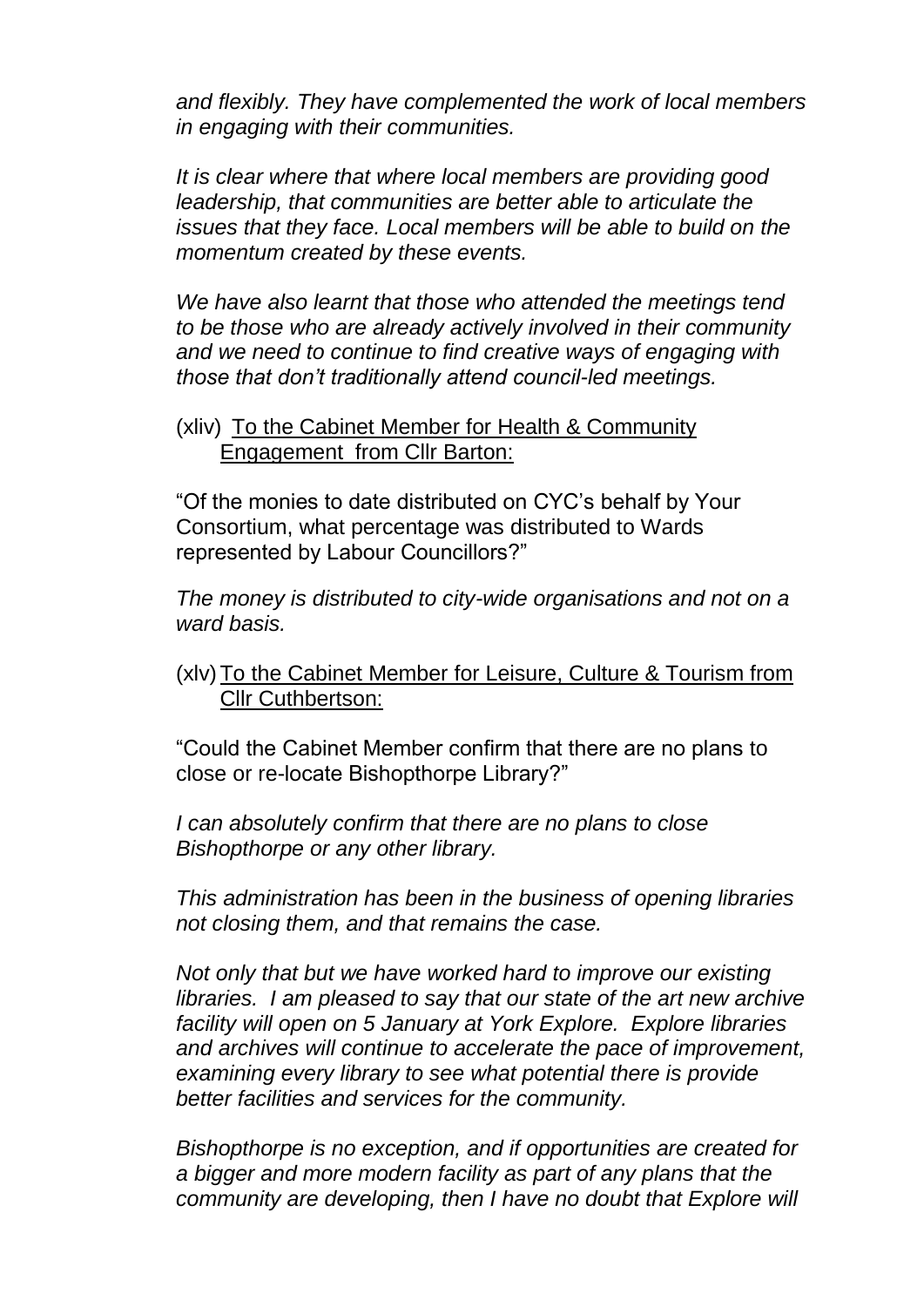*want to be part of them if at all possible.*

### (xlvi) To the Cabinet Member for Leisure, Culture & Tourism from Cllr Runciman:

"Could the Cabinet Member confirm that users of Waterworld and residents of Huntington will be kept informed of the Community Stadium development going forward, particularly any further changes and/or extra development?"

*The Council are finalising a joint communications plan with GLL (the anticipated new stadium and leisure operator) which will keep users and residents up-to-date with all the relevant information regarding the transitional arrangements.*

*Customer notices and display boards are in both receptions at Waterworld and Huntington Stadium. All swimming lesson customers have already been written to and it is proposed to write to all gym members shortly.*

*A comprehensive community consultation process will soon begin, providing full details regarding the proposals prior to the planning submission. This will have a particular focus on issues relating to local residents and community groups.*

*GLL are also keeping their website up to date.* 

(xlvii) To the Cabinet Member for Leisure, Culture & Tourism from Cllr Ayre:

"How much did the "Grand Departy", held at Huntington Stadium on 4th July 2014, cost and what income was raised from ticket sales?"

*I refer the member to my answer to a very similar question posed by Cllr Aspden at the council meeting on 17 July 2014.* 

*I can only add this time around that final costs and income on the Grand De Party are currently being worked on with the operator.*

*However, in the interests of clarity, the Tour de France and the cultural and community events leading up to the day of the 2nd stage depart should be looked at collectively.* 

*Like any major event of many parts, some segments of the Tour*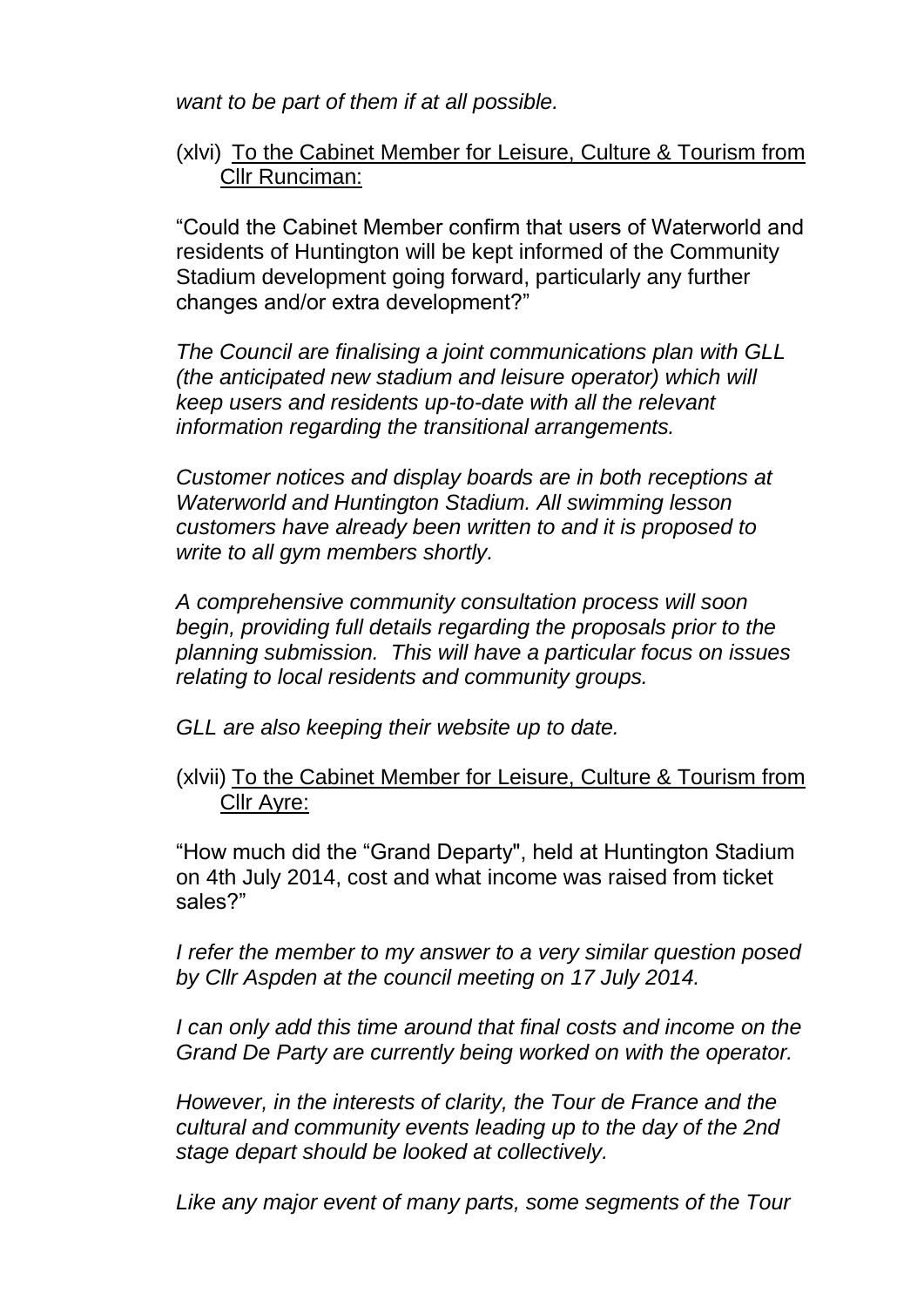*de France York will have made a profit and others may not, some events were held to promote the race and others simply to engage with our communities.*

*The Tour de France was a phenomenal success and no matter how much opposition members try to pick off parts of the whole, it will always go down in the history of events in this city as a resounding success and one that this Labour Administration promised to deliver and was seen to deliver.*

*Finally, although I decided to answer this question first time around on 17 July, and have taken the time to respond again and further expand on the benefits of the Tour de France, the question should have been addressed to another member of Cabinet.* 

*Should members wish to ask the question again, then I respectfully suggest they ask it of the correct member of Cabinet.* 

#### (xlviii)To the Cabinet Member for Education, Children and Young People from Cllr Aspden:

"Could the Cabinet Member outline what local community use she expects from the newly announced £7m plans at Fulford School (specifically the sports hall) and what additional consultation will take place with local sports groups and residents in the drawing up of these plans?"

*I do not think it would be in any way proper for me to draw up plans for the use by the Fulford community of the proposed Sports Hall. This is entirely a matter for the school to discuss with the local groups described. Much I can do, but tell schools how to arrange the use of their buildings is not within my competence nor should it be. The school has a good track record of opening itself up to community use, and I am confident this good relationship will continue. I would suggest that these discussions take place with the school directly.* 

Programme of Highway Maintenance schemes 2014/15 (relates to Q. xxvii above, From Cllr Reid to the Cabinet Member for Transport)

#### *Carriageway scheme commencement dates*

*Moor Lane – 14th Oct Elvington Lane – 16th Oct Windsor Drive – 18th Oct*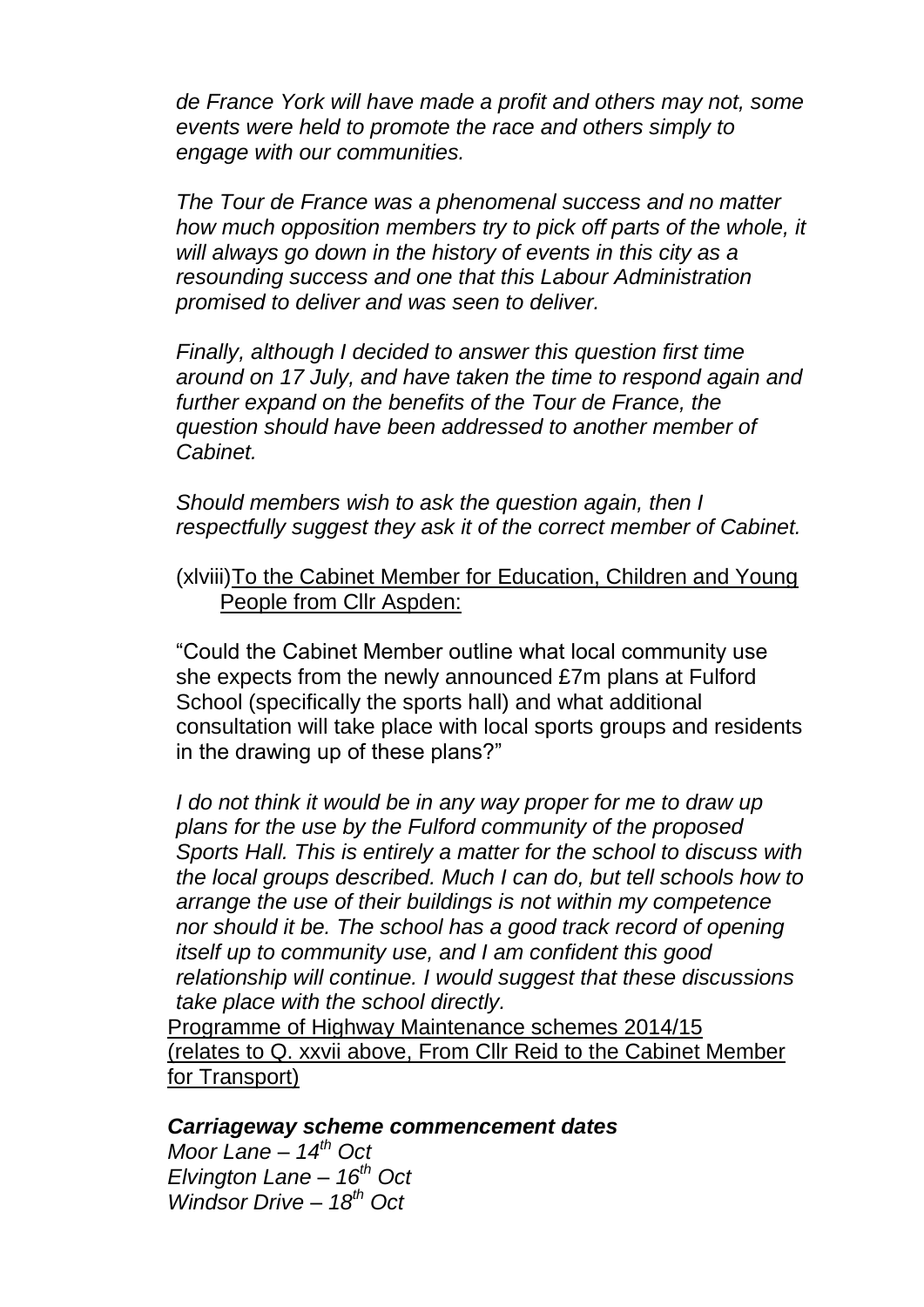*Middlecroft Drive – 20th Oct Whenby Grove – 21st Oct Brentwood Crescent – 22nd Oct Harlow Road – 27th Oct Rawcliffe Drive – 27th -31st Oct Holly Tree Lane – 27th Oct Fulford Cross – 27th Oct Woodlea Avenue – 27th Oct Chalfonts – 27th Oct Union Terrace – 27th Oct Hamilton Drive – early-Nov Front Street (Acomb shops) – early-Nov Mattison Way – early-Nov Burlington Avenue – early-Nov High Field – early-Nov Burdyke Avenue – early-Nov Fulford Park – early-Nov Vesper Drive – mid-Nov Osbaldwick Village – mid-Nov Back Lane, Copmanthorpe – mid-Nov Brecksfield – mid-Nov North Lane – late-Nov Nelson's Lane – mid-Feb Redeness Street – mid-Feb White Rose Avenue – late-Feb*

#### *Footway schemes commencement dates*

*Oakdale Road – ongoing Redeness Street – ongoing East Parade – ongoing Osbaldwick Village – ongoing New Lane, Holtby Road – ongoing Newgate Market – ongoing Old Orchard – 13th Oct Windermere – 13th Oct Forest Close – 23rd Oct Tang Hall Lane – 27th Oct Green Lane Trading Estate – 27th Oct Bowyers Close – mid-Nov Muncastergate – mid-Nov St Marys Close – mid-Nov Malton Road – mid-Nov Back lanes Knavesmire – mid-Nov Tudor Road – late-Nov Mount Vale Drive – late-Nov*